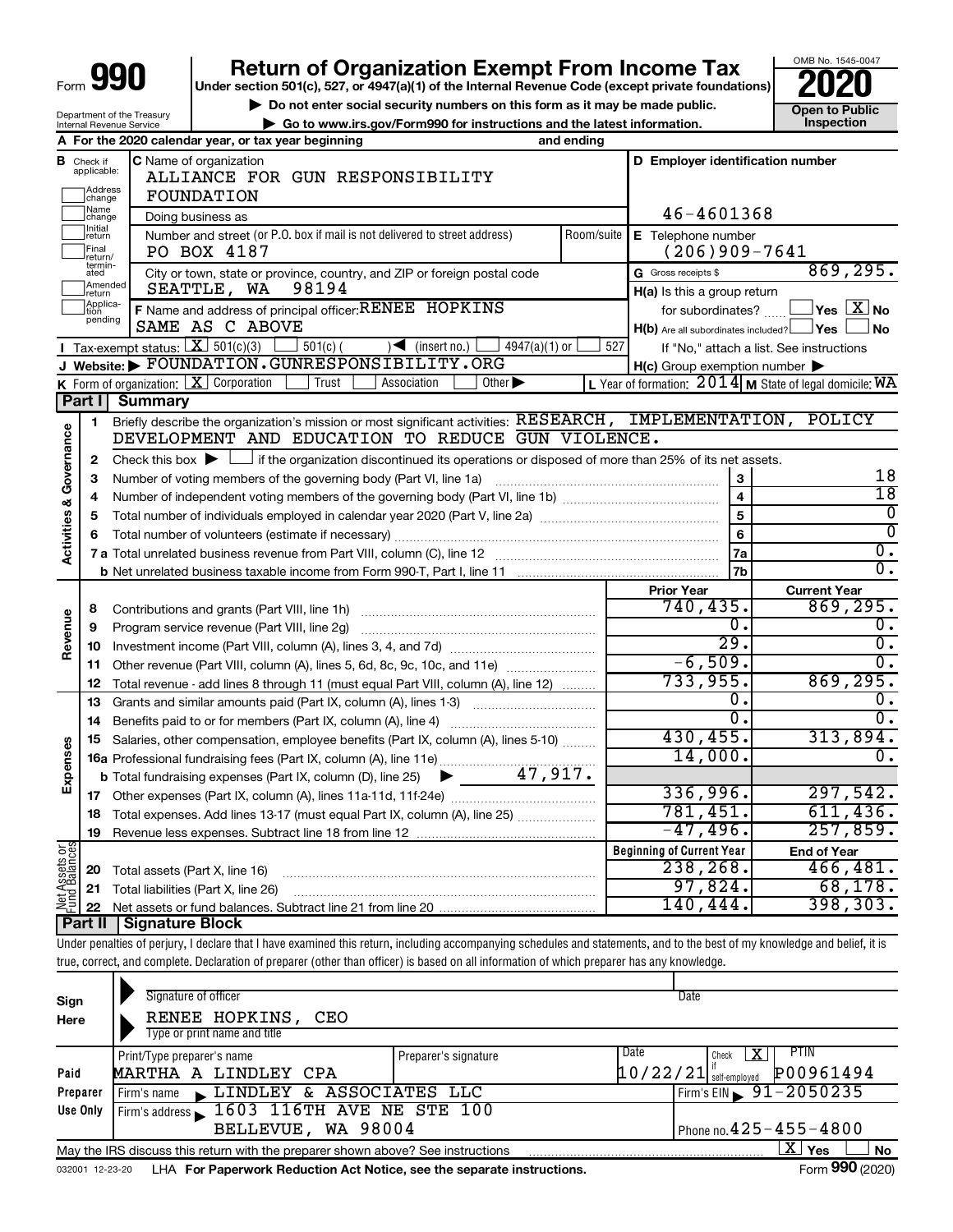|              | ALLIANCE FOR GUN RESPONSIBILITY                                                                                                                                                                     |
|--------------|-----------------------------------------------------------------------------------------------------------------------------------------------------------------------------------------------------|
|              | 46-4601368<br>FOUNDATION<br>Page 2<br>Form 990 (2020)                                                                                                                                               |
|              | Part III   Statement of Program Service Accomplishments                                                                                                                                             |
|              |                                                                                                                                                                                                     |
| 1            | Briefly describe the organization's mission:<br>THE ALLIANCE FOR GUN RESPONSIBILITY WORKS TO END<br>THE GUN VIOLENCE                                                                                |
|              | CRISIS IN OUR COMMUNITY AND TO PROMOTE A CULTURE<br>OF GUN OWNERSHIP<br>THAT                                                                                                                        |
|              | BALANCES RIGHTS WITH RESPONSIBILITIES. THROUGH COLLABORATION WITH                                                                                                                                   |
|              | EXPERTS, CIVIC LEADERS, AND CITIZENS, WE WORK TO FIND EVIDENCE-BASED                                                                                                                                |
| $\mathbf{2}$ | Did the organization undertake any significant program services during the year which were not listed on the                                                                                        |
|              | $Yes \quad X \overline{X}$ No<br>prior Form 990 or 990-EZ?                                                                                                                                          |
|              | If "Yes," describe these new services on Schedule O.                                                                                                                                                |
| 3            | $\exists$ Yes $\boxed{\text{X}}$ No<br>Did the organization cease conducting, or make significant changes in how it conducts, any program services?                                                 |
|              | If "Yes," describe these changes on Schedule O.                                                                                                                                                     |
| 4            | Describe the organization's program service accomplishments for each of its three largest program services, as measured by expenses.                                                                |
|              | Section 501(c)(3) and 501(c)(4) organizations are required to report the amount of grants and allocations to others, the total expenses, and<br>revenue, if any, for each program service reported. |
| 4a           | 409, 355. including grants of \$<br>) (Revenue \$<br>(Expenses \$<br>(Code:                                                                                                                         |
|              | THE ALLIANCE FOR GUN RESPONSIBILITY FOUNDATION ENGAGED IN OUTREACH AND                                                                                                                              |
|              | PUBLIC EDUCATION WITH THE GOAL OF REDUCING GUN<br>VIOLENCE.<br>THIS<br>INCLUDED                                                                                                                     |
|              | TWO SUMMITS THAT HOSTED SUBJECT MATTER EXPERTS FROM ACROSS THE COUNTRY                                                                                                                              |
|              | AND PROFESSIONALS AND PARTNERS THROUGHOUT WASHINGTON STATE.                                                                                                                                         |
|              | ADDITIONALLY, WE PILOTED A PROGRAM ADAPTED FROM A VIRGINIA WORKSHOP                                                                                                                                 |
|              | CALLED EDUCATION TO ACTION. FINALLY, WE PARTNERED WITH STATE AND LOCAL                                                                                                                              |
|              | GOVERNMENT AND PARTNER STAKEHOLDERS TO PURSURE IMPLEMENTATION OF BOTH                                                                                                                               |
|              | DOMESTIC VIOLENCE AND GUN VIOLENCE PROTECTION ORDERS.                                                                                                                                               |
|              |                                                                                                                                                                                                     |
|              |                                                                                                                                                                                                     |
|              |                                                                                                                                                                                                     |
| 4b           | 58,128.<br>including grants of \$<br>) (Revenue \$<br>(Code:<br>) (Expenses \$                                                                                                                      |
|              | ACADEMIC AND POLLING RESEARCH WITH INDEPENDENT FIRM TO DETERMINE                                                                                                                                    |
|              | SPECIFIC DATA AND PUBLIC OPINION ON GUN VIOLENCE PREVENTION.                                                                                                                                        |
|              |                                                                                                                                                                                                     |
|              |                                                                                                                                                                                                     |
|              |                                                                                                                                                                                                     |
|              |                                                                                                                                                                                                     |
|              |                                                                                                                                                                                                     |
|              |                                                                                                                                                                                                     |
|              |                                                                                                                                                                                                     |
|              |                                                                                                                                                                                                     |
|              |                                                                                                                                                                                                     |
| 4c           | ) (Revenue \$<br>$\left(\text{Code:}\right)$<br>) (Expenses \$<br>including grants of \$                                                                                                            |
|              |                                                                                                                                                                                                     |
|              |                                                                                                                                                                                                     |
|              |                                                                                                                                                                                                     |
|              |                                                                                                                                                                                                     |
|              |                                                                                                                                                                                                     |
|              |                                                                                                                                                                                                     |
|              |                                                                                                                                                                                                     |
|              |                                                                                                                                                                                                     |
|              |                                                                                                                                                                                                     |
|              |                                                                                                                                                                                                     |
| 4d           | Other program services (Describe on Schedule O.)                                                                                                                                                    |
|              | (Expenses \$<br>(Revenue \$<br>including grants of \$                                                                                                                                               |
|              | 467, 483.<br>4e Total program service expenses >                                                                                                                                                    |
|              | Form 990 (2020)                                                                                                                                                                                     |
|              | 032002 12-23-20                                                                                                                                                                                     |
|              | 2                                                                                                                                                                                                   |

12331022 787519 AGR 2020.04030 ALLIANCE FOR GUN RESPONSIBI AGR\_\_\_\_1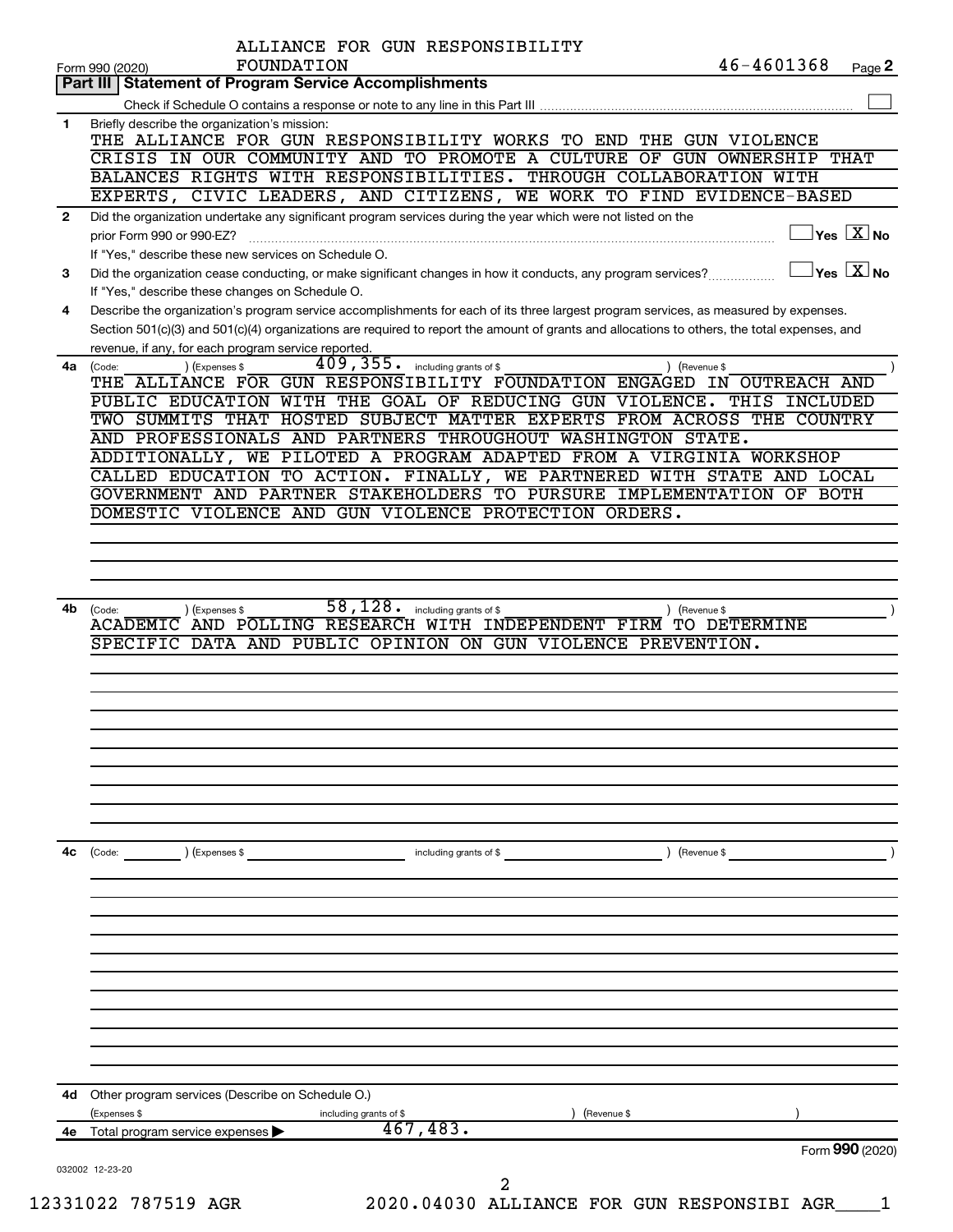**Part IV Checklist of Required Schedules**

|     |                                                                                                                                                    |                          | Yes                          | No                      |
|-----|----------------------------------------------------------------------------------------------------------------------------------------------------|--------------------------|------------------------------|-------------------------|
| 1.  | Is the organization described in section 501(c)(3) or 4947(a)(1) (other than a private foundation)?                                                |                          |                              |                         |
|     | If "Yes," complete Schedule A                                                                                                                      | 1                        | х<br>$\overline{\mathbf{X}}$ |                         |
| 2   |                                                                                                                                                    | $\mathbf{2}$             |                              |                         |
| 3   | Did the organization engage in direct or indirect political campaign activities on behalf of or in opposition to candidates for                    |                          |                              | X.                      |
|     | public office? If "Yes," complete Schedule C, Part I                                                                                               | 3                        |                              |                         |
| 4   | Section 501(c)(3) organizations. Did the organization engage in lobbying activities, or have a section 501(h) election in effect                   | 4                        |                              | х                       |
| 5   | Is the organization a section 501(c)(4), 501(c)(5), or 501(c)(6) organization that receives membership dues, assessments, or                       |                          |                              |                         |
|     |                                                                                                                                                    | 5                        |                              | x                       |
| 6   | Did the organization maintain any donor advised funds or any similar funds or accounts for which donors have the right to                          |                          |                              |                         |
|     | provide advice on the distribution or investment of amounts in such funds or accounts? If "Yes," complete Schedule D, Part I                       | 6                        |                              | x                       |
| 7   | Did the organization receive or hold a conservation easement, including easements to preserve open space,                                          |                          |                              |                         |
|     |                                                                                                                                                    | $\overline{\phantom{a}}$ |                              | x                       |
| 8   | Did the organization maintain collections of works of art, historical treasures, or other similar assets? If "Yes," complete                       |                          |                              |                         |
|     |                                                                                                                                                    | 8                        |                              | x                       |
| 9   | Did the organization report an amount in Part X, line 21, for escrow or custodial account liability, serve as a custodian for                      |                          |                              |                         |
|     | amounts not listed in Part X; or provide credit counseling, debt management, credit repair, or debt negotiation services?                          |                          |                              |                         |
|     |                                                                                                                                                    | 9                        |                              | x                       |
| 10  | Did the organization, directly or through a related organization, hold assets in donor-restricted endowments                                       |                          |                              |                         |
|     |                                                                                                                                                    | 10                       |                              | x                       |
| 11  | If the organization's answer to any of the following questions is "Yes," then complete Schedule D, Parts VI, VII, VIII, IX, or X<br>as applicable. |                          |                              |                         |
|     | a Did the organization report an amount for land, buildings, and equipment in Part X, line 10? If "Yes," complete Schedule D,                      |                          |                              |                         |
|     | Part VI                                                                                                                                            | 11a                      |                              | X                       |
| b   | Did the organization report an amount for investments - other securities in Part X, line 12, that is 5% or more of its total                       |                          |                              |                         |
|     |                                                                                                                                                    | 11b                      |                              | х                       |
|     | c Did the organization report an amount for investments - program related in Part X, line 13, that is 5% or more of its total                      |                          |                              |                         |
|     |                                                                                                                                                    | 11c                      |                              | x                       |
|     | d Did the organization report an amount for other assets in Part X, line 15, that is 5% or more of its total assets reported in                    |                          |                              |                         |
|     |                                                                                                                                                    | 11d                      |                              | х                       |
| е   | Did the organization report an amount for other liabilities in Part X, line 25? If "Yes," complete Schedule D, Part X manu-                        | 11c                      |                              | X                       |
| f   | Did the organization's separate or consolidated financial statements for the tax year include a footnote that addresses                            |                          |                              |                         |
|     | the organization's liability for uncertain tax positions under FIN 48 (ASC 740)? If "Yes," complete Schedule D, Part X                             | 11f                      |                              | х                       |
|     | 12a Did the organization obtain separate, independent audited financial statements for the tax year? If "Yes," complete                            |                          |                              |                         |
|     |                                                                                                                                                    | 12a                      |                              | x                       |
|     | b Was the organization included in consolidated, independent audited financial statements for the tax year?                                        |                          |                              |                         |
|     | If "Yes." and if the organization answered "No" to line 12a, then completing Schedule D. Parts XI and XII is optional                              | 12 <sub>b</sub>          | х                            | $\overline{\textbf{x}}$ |
| 13  |                                                                                                                                                    | 13                       |                              | x                       |
| 14a | Did the organization have aggregate revenues or expenses of more than \$10,000 from grantmaking, fundraising, business,                            | 14a                      |                              |                         |
| b   | investment, and program service activities outside the United States, or aggregate foreign investments valued at \$100,000                         |                          |                              |                         |
|     |                                                                                                                                                    | 14b                      |                              | x                       |
| 15  | Did the organization report on Part IX, column (A), line 3, more than \$5,000 of grants or other assistance to or for any                          |                          |                              |                         |
|     |                                                                                                                                                    | 15                       |                              | х                       |
| 16  | Did the organization report on Part IX, column (A), line 3, more than \$5,000 of aggregate grants or other assistance to                           |                          |                              |                         |
|     |                                                                                                                                                    | 16                       |                              | х                       |
| 17  | Did the organization report a total of more than \$15,000 of expenses for professional fundraising services on Part IX,                            |                          |                              |                         |
|     |                                                                                                                                                    | 17                       |                              | х                       |
| 18  | Did the organization report more than \$15,000 total of fundraising event gross income and contributions on Part VIII, lines                       |                          |                              | х                       |
|     |                                                                                                                                                    | 18                       |                              |                         |
| 19  | Did the organization report more than \$15,000 of gross income from gaming activities on Part VIII, line 9a? If "Yes,"                             | 19                       |                              | х                       |
| 20a |                                                                                                                                                    | <b>20a</b>               |                              | x                       |
|     |                                                                                                                                                    | 20 <sub>b</sub>          |                              |                         |
| 21  | Did the organization report more than \$5,000 of grants or other assistance to any domestic organization or                                        |                          |                              |                         |
|     |                                                                                                                                                    | 21                       |                              | x                       |
|     | 032003 12-23-20                                                                                                                                    |                          |                              | Form 990 (2020)         |

12331022 787519 AGR 2020.04030 ALLIANCE FOR GUN RESPONSIBI AGR\_\_\_\_1

3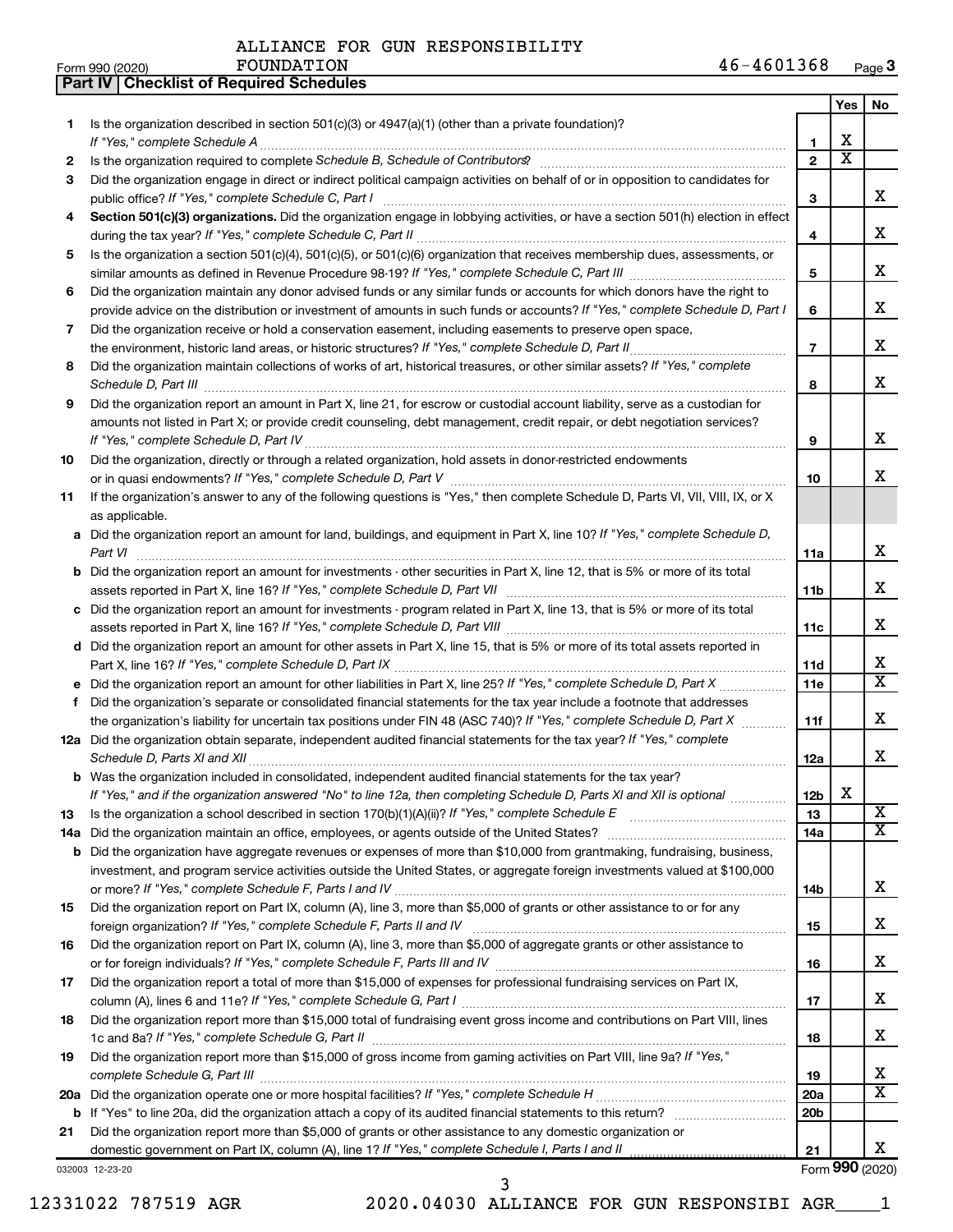*(continued)* **Part IV Checklist of Required Schedules**

|    |                                                                                                                                                                                                                                 |                 | Yes             | No |
|----|---------------------------------------------------------------------------------------------------------------------------------------------------------------------------------------------------------------------------------|-----------------|-----------------|----|
| 22 | Did the organization report more than \$5,000 of grants or other assistance to or for domestic individuals on<br>Part IX, column (A), line 2? If "Yes," complete Schedule I, Parts I and III [11]] [11]] [11] [11] [11] [11] [1 | 22              |                 | X  |
| 23 | Did the organization answer "Yes" to Part VII, Section A, line 3, 4, or 5 about compensation of the organization's current                                                                                                      |                 |                 |    |
|    | and former officers, directors, trustees, key employees, and highest compensated employees? If "Yes," complete                                                                                                                  | 23              |                 | X  |
|    | 24a Did the organization have a tax-exempt bond issue with an outstanding principal amount of more than \$100,000 as of the                                                                                                     |                 |                 |    |
|    | last day of the year, that was issued after December 31, 2002? If "Yes," answer lines 24b through 24d and complete                                                                                                              |                 |                 |    |
|    |                                                                                                                                                                                                                                 | 24a             |                 | X  |
|    |                                                                                                                                                                                                                                 | 24 <sub>b</sub> |                 |    |
|    | c Did the organization maintain an escrow account other than a refunding escrow at any time during the year to defease                                                                                                          |                 |                 |    |
|    |                                                                                                                                                                                                                                 | 24c<br>24d      |                 |    |
|    | 25a Section 501(c)(3), 501(c)(4), and 501(c)(29) organizations. Did the organization engage in an excess benefit                                                                                                                |                 |                 |    |
|    |                                                                                                                                                                                                                                 | 25a             |                 | x  |
|    | <b>b</b> Is the organization aware that it engaged in an excess benefit transaction with a disqualified person in a prior year, and                                                                                             |                 |                 |    |
|    | that the transaction has not been reported on any of the organization's prior Forms 990 or 990-EZ? If "Yes," complete<br>Schedule L, Part I                                                                                     | 25b             |                 | X  |
| 26 | Did the organization report any amount on Part X, line 5 or 22, for receivables from or payables to any current                                                                                                                 |                 |                 |    |
|    | or former officer, director, trustee, key employee, creator or founder, substantial contributor, or 35%                                                                                                                         |                 |                 |    |
|    |                                                                                                                                                                                                                                 | 26              |                 | X  |
| 27 | Did the organization provide a grant or other assistance to any current or former officer, director, trustee, key employee,                                                                                                     |                 |                 |    |
|    | creator or founder, substantial contributor or employee thereof, a grant selection committee member, or to a 35% controlled                                                                                                     |                 |                 | X  |
|    | entity (including an employee thereof) or family member of any of these persons? If "Yes," complete Schedule L, Part III                                                                                                        | 27              |                 |    |
| 28 | Was the organization a party to a business transaction with one of the following parties (see Schedule L, Part IV                                                                                                               |                 |                 |    |
|    | instructions, for applicable filing thresholds, conditions, and exceptions):<br>a A current or former officer, director, trustee, key employee, creator or founder, or substantial contributor? If                              |                 |                 |    |
|    |                                                                                                                                                                                                                                 | 28a             |                 | X  |
|    |                                                                                                                                                                                                                                 | 28 <sub>b</sub> |                 | х  |
|    | c A 35% controlled entity of one or more individuals and/or organizations described in lines 28a or 28b?/f                                                                                                                      |                 |                 |    |
|    |                                                                                                                                                                                                                                 | 28c             |                 | Х  |
| 29 |                                                                                                                                                                                                                                 | 29              |                 | х  |
| 30 | Did the organization receive contributions of art, historical treasures, or other similar assets, or qualified conservation                                                                                                     | 30              |                 | Х  |
| 31 | Did the organization liquidate, terminate, or dissolve and cease operations? If "Yes," complete Schedule N, Part I                                                                                                              | 31              |                 | х  |
| 32 | Did the organization sell, exchange, dispose of, or transfer more than 25% of its net assets? If "Yes," complete                                                                                                                | 32              |                 | Х  |
| 33 | Did the organization own 100% of an entity disregarded as separate from the organization under Regulations                                                                                                                      |                 |                 |    |
|    |                                                                                                                                                                                                                                 | 33              |                 | x  |
| 34 | Was the organization related to any tax-exempt or taxable entity? If "Yes," complete Schedule R, Part II, III, or IV, and<br>Part V, line 1                                                                                     | 34              | X               |    |
|    |                                                                                                                                                                                                                                 | 35a             |                 | X  |
|    | <b>b</b> If "Yes" to line 35a, did the organization receive any payment from or engage in any transaction with a controlled entity                                                                                              |                 |                 |    |
|    |                                                                                                                                                                                                                                 | 35b             |                 |    |
| 36 | Section 501(c)(3) organizations. Did the organization make any transfers to an exempt non-charitable related organization?                                                                                                      | 36              |                 | x  |
| 37 | Did the organization conduct more than 5% of its activities through an entity that is not a related organization                                                                                                                |                 |                 |    |
|    |                                                                                                                                                                                                                                 | 37              |                 | x  |
| 38 | Did the organization complete Schedule O and provide explanations in Schedule O for Part VI, lines 11b and 19?                                                                                                                  |                 |                 |    |
|    |                                                                                                                                                                                                                                 | 38              | X               |    |
|    | <b>Statements Regarding Other IRS Filings and Tax Compliance</b><br>Part V                                                                                                                                                      |                 |                 |    |
|    |                                                                                                                                                                                                                                 |                 |                 |    |
|    |                                                                                                                                                                                                                                 |                 | Yes             | No |
|    | 1a                                                                                                                                                                                                                              |                 |                 |    |
|    | 0<br>1b                                                                                                                                                                                                                         |                 |                 |    |
|    | c Did the organization comply with backup withholding rules for reportable payments to vendors and reportable gaming                                                                                                            |                 | X               |    |
|    |                                                                                                                                                                                                                                 | 1c              | Form 990 (2020) |    |
|    | 032004 12-23-20                                                                                                                                                                                                                 |                 |                 |    |
|    | 12331022 787519 AGR<br>2020.04030 ALLIANCE FOR GUN RESPONSIBI AGR                                                                                                                                                               |                 |                 |    |
|    |                                                                                                                                                                                                                                 |                 |                 |    |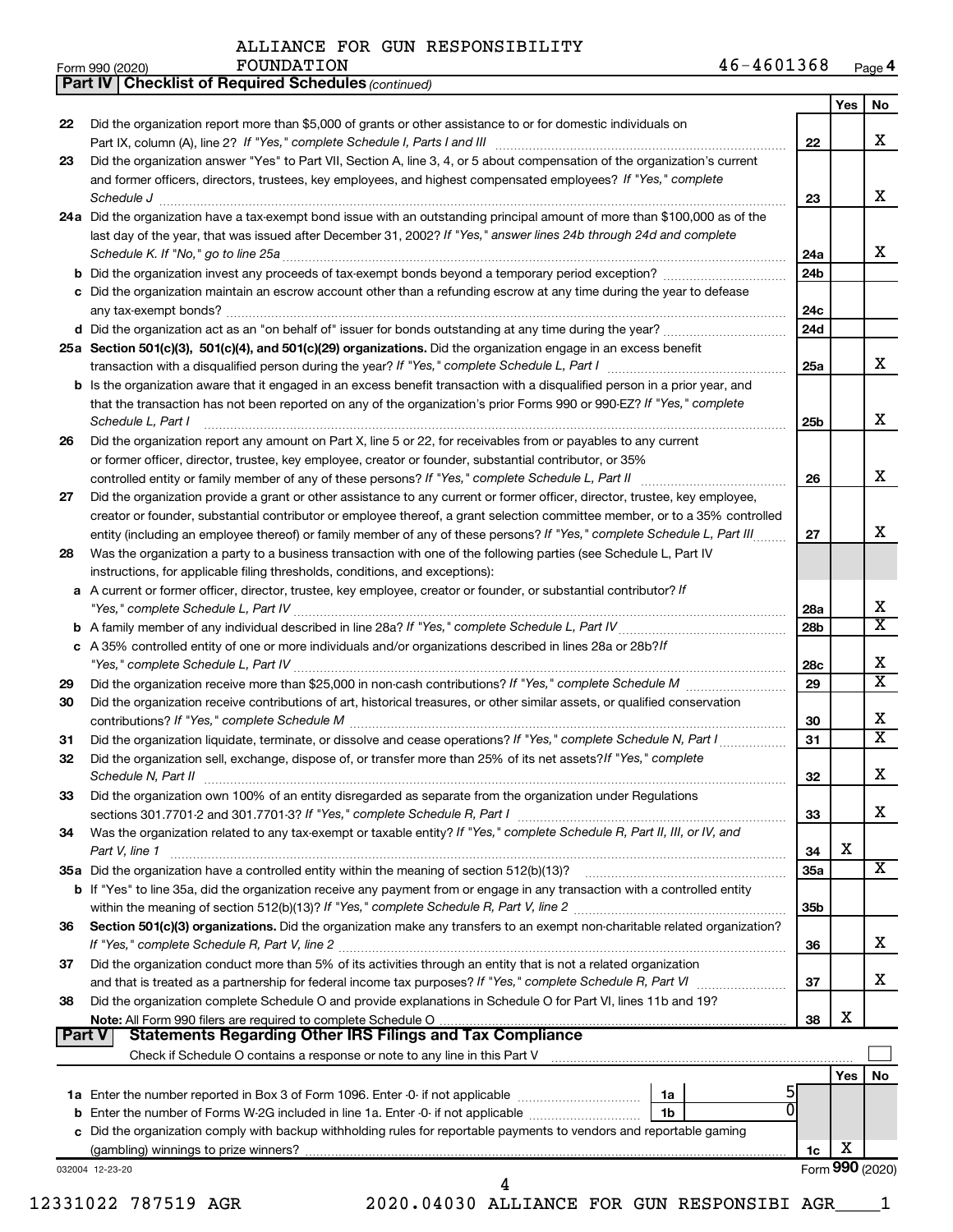|  |  |  | ALLIANCE FOR GUN RESPONSIBILITY |
|--|--|--|---------------------------------|
|--|--|--|---------------------------------|

| Part V | Statements Regarding Other IRS Filings and Tax Compliance (continued)                                                                           |                |     |                         |
|--------|-------------------------------------------------------------------------------------------------------------------------------------------------|----------------|-----|-------------------------|
|        |                                                                                                                                                 |                | Yes | No                      |
|        | 2a Enter the number of employees reported on Form W-3, Transmittal of Wage and Tax Statements,                                                  |                |     |                         |
|        | 0 <br>filed for the calendar year ending with or within the year covered by this return<br>2a                                                   |                |     |                         |
|        | b If at least one is reported on line 2a, did the organization file all required federal employment tax returns?                                | 2 <sub>b</sub> |     |                         |
|        |                                                                                                                                                 |                |     |                         |
|        | 3a Did the organization have unrelated business gross income of \$1,000 or more during the year?                                                | За             |     | х                       |
|        |                                                                                                                                                 | 3b             |     |                         |
|        | 4a At any time during the calendar year, did the organization have an interest in, or a signature or other authority over, a                    |                |     |                         |
|        | financial account in a foreign country (such as a bank account, securities account, or other financial account)?                                | 4a             |     | х                       |
|        | <b>b</b> If "Yes," enter the name of the foreign country $\blacktriangleright$                                                                  |                |     |                         |
|        | See instructions for filing requirements for FinCEN Form 114, Report of Foreign Bank and Financial Accounts (FBAR).                             |                |     |                         |
| 5a     |                                                                                                                                                 | 5a             |     | x                       |
| b      |                                                                                                                                                 | 5b             |     | $\overline{\textbf{x}}$ |
|        |                                                                                                                                                 | 5с             |     |                         |
|        | 6a Does the organization have annual gross receipts that are normally greater than \$100,000, and did the organization solicit                  |                |     |                         |
|        |                                                                                                                                                 | 6a             |     | х                       |
|        | b If "Yes," did the organization include with every solicitation an express statement that such contributions or gifts                          |                |     |                         |
|        | were not tax deductible?                                                                                                                        | 6b             |     |                         |
| 7      | Organizations that may receive deductible contributions under section 170(c).                                                                   |                |     |                         |
| a      | Did the organization receive a payment in excess of \$75 made partly as a contribution and partly for goods and services provided to the payor? | 7a             |     | х                       |
| b      |                                                                                                                                                 | 7b             |     |                         |
|        | Did the organization sell, exchange, or otherwise dispose of tangible personal property for which it was required                               |                |     |                         |
|        |                                                                                                                                                 | 7c             |     | х                       |
| d      | 7d                                                                                                                                              |                |     |                         |
|        | Did the organization receive any funds, directly or indirectly, to pay premiums on a personal benefit contract?                                 | 7e             |     |                         |
| f      |                                                                                                                                                 | 7f             |     |                         |
| g      | If the organization received a contribution of qualified intellectual property, did the organization file Form 8899 as required?                | 7g             |     |                         |
| h      | If the organization received a contribution of cars, boats, airplanes, or other vehicles, did the organization file a Form 1098-C?              | 7h             |     |                         |
| 8      | Sponsoring organizations maintaining donor advised funds. Did a donor advised fund maintained by the                                            |                |     |                         |
|        |                                                                                                                                                 | 8              |     |                         |
| 9      | Sponsoring organizations maintaining donor advised funds.                                                                                       |                |     |                         |
| а      | Did the sponsoring organization make any taxable distributions under section 4966?                                                              | 9а             |     |                         |
| b      | Did the sponsoring organization make a distribution to a donor, donor advisor, or related person?                                               | 9b             |     |                         |
| 10     | Section 501(c)(7) organizations. Enter:                                                                                                         |                |     |                         |
| а      | 10a                                                                                                                                             |                |     |                         |
|        | <b>b</b> Gross receipts, included on Form 990, Part VIII, line 12, for public use of club facilities <i>manumum</i><br>10b                      |                |     |                         |
| 11     | Section 501(c)(12) organizations. Enter:                                                                                                        |                |     |                         |
|        | 11a                                                                                                                                             |                |     |                         |
|        | Gross income from other sources (Do not net amounts due or paid to other sources against                                                        |                |     |                         |
|        | amounts due or received from them.)<br>11b                                                                                                      |                |     |                         |
|        | 12a Section 4947(a)(1) non-exempt charitable trusts. Is the organization filing Form 990 in lieu of Form 1041?                                  | 12a            |     |                         |
|        | 12b<br><b>b</b> If "Yes," enter the amount of tax-exempt interest received or accrued during the year                                           |                |     |                         |
| 13     | Section 501(c)(29) qualified nonprofit health insurance issuers.                                                                                |                |     |                         |
|        | a Is the organization licensed to issue qualified health plans in more than one state?                                                          | 13a            |     |                         |
|        | Note: See the instructions for additional information the organization must report on Schedule O.                                               |                |     |                         |
|        | <b>b</b> Enter the amount of reserves the organization is required to maintain by the states in which the                                       |                |     |                         |
|        | 13b<br>13c                                                                                                                                      |                |     |                         |
| c      | 14a Did the organization receive any payments for indoor tanning services during the tax year?                                                  | 14a            |     | x                       |
|        | <b>b</b> If "Yes," has it filed a Form 720 to report these payments? If "No," provide an explanation on Schedule O                              | 14b            |     |                         |
| 15     | Is the organization subject to the section 4960 tax on payment(s) of more than \$1,000,000 in remuneration or                                   |                |     |                         |
|        |                                                                                                                                                 | 15             |     | х                       |
|        | If "Yes," see instructions and file Form 4720, Schedule N.                                                                                      |                |     |                         |
| 16     | Is the organization an educational institution subject to the section 4968 excise tax on net investment income?                                 | 16             |     | x                       |
|        | If "Yes," complete Form 4720, Schedule O.                                                                                                       |                |     |                         |
|        |                                                                                                                                                 |                |     |                         |

Form (2020) **990**

032005 12-23-20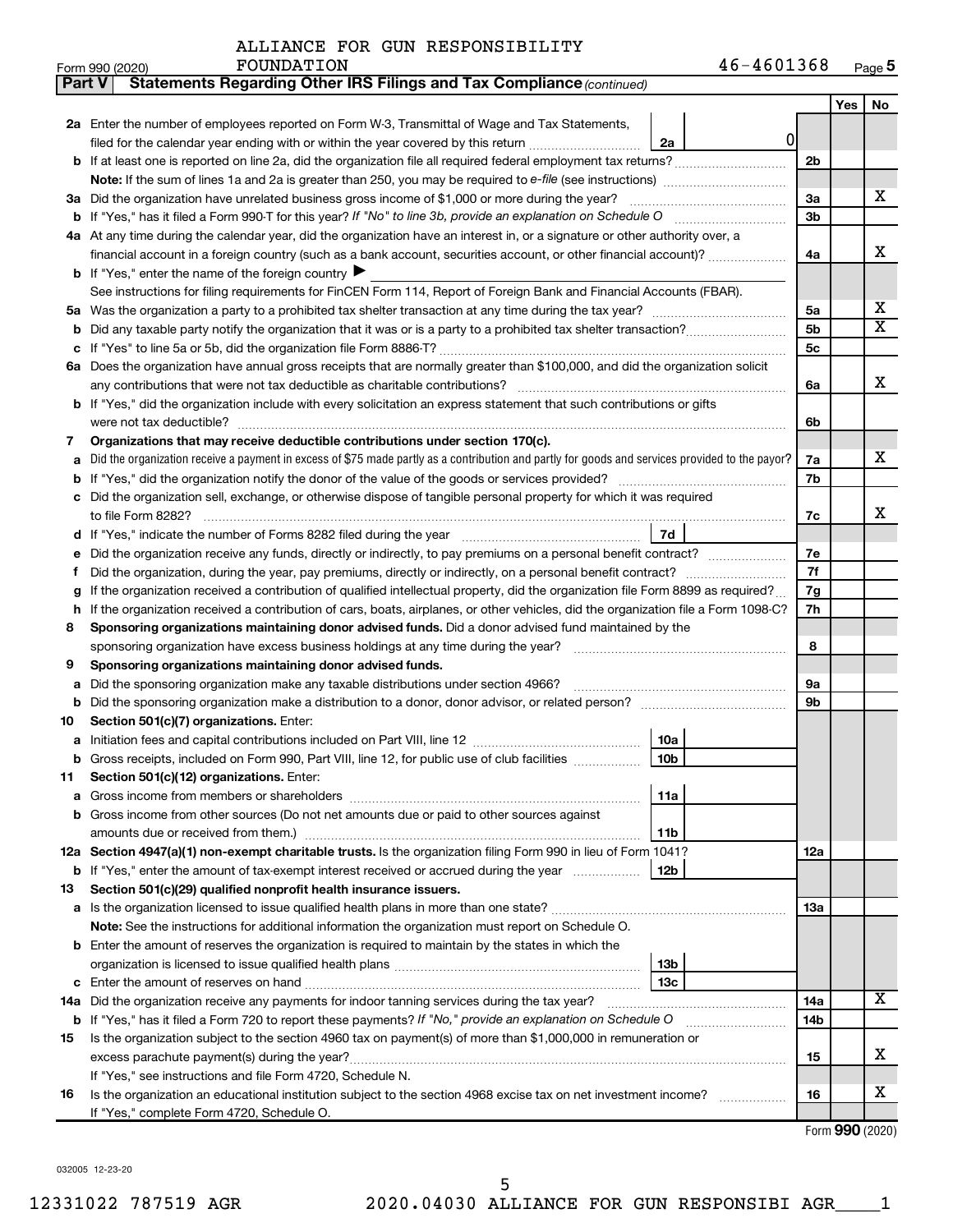**Part VI Governance, Management, and Disclosure** 

 $\frac{1}{2}$ Form 990 (2020) Page Page Product Product Product Product Product Page Page Page Page Page Product Product Product Product Product Product Product Product Product Product Product Product Product Product Product P **6** FOUNDATION 46-4601368

*For each "Yes" response to lines 2 through 7b below, and for a "No" response*

|    | <b>Section A. Governing Body and Management</b>                                                                                                                                                                                |    |                 |                         |                         |
|----|--------------------------------------------------------------------------------------------------------------------------------------------------------------------------------------------------------------------------------|----|-----------------|-------------------------|-------------------------|
|    |                                                                                                                                                                                                                                |    |                 | Yes                     | No                      |
|    | 1a Enter the number of voting members of the governing body at the end of the tax year <i>manumum</i>                                                                                                                          | 1a | 18              |                         |                         |
|    | If there are material differences in voting rights among members of the governing body, or if the governing                                                                                                                    |    |                 |                         |                         |
|    | body delegated broad authority to an executive committee or similar committee, explain on Schedule O.                                                                                                                          |    |                 |                         |                         |
| b  | Enter the number of voting members included on line 1a, above, who are independent <i></i>                                                                                                                                     | 1b | 18              |                         |                         |
| 2  | Did any officer, director, trustee, or key employee have a family relationship or a business relationship with any other                                                                                                       |    |                 |                         |                         |
|    | officer, director, trustee, or key employee?                                                                                                                                                                                   |    | $\mathbf{2}$    |                         | х                       |
| 3  | Did the organization delegate control over management duties customarily performed by or under the direct supervision                                                                                                          |    |                 |                         |                         |
|    |                                                                                                                                                                                                                                |    | 3               |                         | Χ                       |
| 4  | Did the organization make any significant changes to its governing documents since the prior Form 990 was filed?                                                                                                               |    | 4               |                         | $\overline{\mathbf{x}}$ |
| 5  |                                                                                                                                                                                                                                |    | 5               |                         | $\overline{\mathbf{X}}$ |
| 6  |                                                                                                                                                                                                                                |    | 6               |                         | $\overline{\mathbf{x}}$ |
| 7a | Did the organization have members, stockholders, or other persons who had the power to elect or appoint one or                                                                                                                 |    |                 |                         |                         |
|    |                                                                                                                                                                                                                                |    | 7a              |                         | X                       |
|    | <b>b</b> Are any governance decisions of the organization reserved to (or subject to approval by) members, stockholders, or                                                                                                    |    |                 |                         |                         |
|    |                                                                                                                                                                                                                                |    | 7b              |                         | x                       |
| 8  | Did the organization contemporaneously document the meetings held or written actions undertaken during the year by the following:                                                                                              |    |                 |                         |                         |
| a  |                                                                                                                                                                                                                                |    | 8a              | х                       |                         |
| b  |                                                                                                                                                                                                                                |    | 8b              | $\overline{\mathbf{X}}$ |                         |
| 9  |                                                                                                                                                                                                                                |    |                 |                         |                         |
|    | Is there any officer, director, trustee, or key employee listed in Part VII, Section A, who cannot be reached at the                                                                                                           |    | 9               |                         | х                       |
|    | <b>Section B. Policies</b> (This Section B requests information about policies not required by the Internal Revenue Code.)                                                                                                     |    |                 |                         |                         |
|    |                                                                                                                                                                                                                                |    |                 |                         |                         |
|    |                                                                                                                                                                                                                                |    |                 | Yes                     | No<br>х                 |
|    |                                                                                                                                                                                                                                |    | 10a             |                         |                         |
|    | <b>b</b> If "Yes," did the organization have written policies and procedures governing the activities of such chapters, affiliates,                                                                                            |    |                 |                         |                         |
|    |                                                                                                                                                                                                                                |    | 10 <sub>b</sub> |                         |                         |
|    | 11a Has the organization provided a complete copy of this Form 990 to all members of its governing body before filing the form?                                                                                                |    | 11a             | X                       |                         |
|    | <b>b</b> Describe in Schedule O the process, if any, used by the organization to review this Form 990.                                                                                                                         |    |                 |                         |                         |
|    |                                                                                                                                                                                                                                |    | 12a             | х                       |                         |
| b  | Were officers, directors, or trustees, and key employees required to disclose annually interests that could give rise to conflicts?                                                                                            |    | 12 <sub>b</sub> | $\overline{\mathbf{X}}$ |                         |
|    | c Did the organization regularly and consistently monitor and enforce compliance with the policy? If "Yes," describe                                                                                                           |    |                 |                         |                         |
|    |                                                                                                                                                                                                                                |    | 12c             | х                       |                         |
| 13 |                                                                                                                                                                                                                                |    | 13              | $\overline{\mathbf{X}}$ |                         |
| 14 |                                                                                                                                                                                                                                |    | 14              | $\overline{\mathbf{X}}$ |                         |
| 15 | Did the process for determining compensation of the following persons include a review and approval by independent                                                                                                             |    |                 |                         |                         |
|    | persons, comparability data, and contemporaneous substantiation of the deliberation and decision?                                                                                                                              |    |                 |                         |                         |
|    | a The organization's CEO, Executive Director, or top management official manufactured content content of the organization's CEO, Executive Director, or top management official manufactured content of the state of the conte |    | 15a             | х                       |                         |
|    |                                                                                                                                                                                                                                |    | 15 <sub>b</sub> | x                       |                         |
|    | If "Yes" to line 15a or 15b, describe the process in Schedule O (see instructions).                                                                                                                                            |    |                 |                         |                         |
|    | 16a Did the organization invest in, contribute assets to, or participate in a joint venture or similar arrangement with a                                                                                                      |    |                 |                         |                         |
|    | taxable entity during the year?                                                                                                                                                                                                |    | 16a             |                         | х                       |
|    |                                                                                                                                                                                                                                |    |                 |                         |                         |
|    |                                                                                                                                                                                                                                |    |                 |                         |                         |
|    | b If "Yes," did the organization follow a written policy or procedure requiring the organization to evaluate its participation                                                                                                 |    |                 |                         |                         |
|    | in joint venture arrangements under applicable federal tax law, and take steps to safeguard the organization's                                                                                                                 |    |                 |                         |                         |
|    | exempt status with respect to such arrangements?                                                                                                                                                                               |    | 16b             |                         |                         |
|    | <b>Section C. Disclosure</b>                                                                                                                                                                                                   |    |                 |                         |                         |
| 17 | List the states with which a copy of this Form 990 is required to be filed $\blacktriangleright\texttt{WA}$                                                                                                                    |    |                 |                         |                         |
| 18 | Section 6104 requires an organization to make its Forms 1023 (1024 or 1024-A, if applicable), 990, and 990-T (Section 501(c)(3)s only) available                                                                               |    |                 |                         |                         |
|    | for public inspection. Indicate how you made these available. Check all that apply.                                                                                                                                            |    |                 |                         |                         |
|    | $\lfloor x \rfloor$ Upon request<br>Own website<br>Another's website<br>Other (explain on Schedule O)                                                                                                                          |    |                 |                         |                         |
| 19 | Describe on Schedule O whether (and if so, how) the organization made its governing documents, conflict of interest policy, and financial                                                                                      |    |                 |                         |                         |
|    | statements available to the public during the tax year.                                                                                                                                                                        |    |                 |                         |                         |
| 20 | State the name, address, and telephone number of the person who possesses the organization's books and records                                                                                                                 |    |                 |                         |                         |
|    | $-206-909-7641$<br>THE ORGANIZATION                                                                                                                                                                                            |    |                 |                         |                         |
|    | PO BOX 4187, SEATTLE,<br>98194<br>WA                                                                                                                                                                                           |    |                 | Form 990 (2020)         |                         |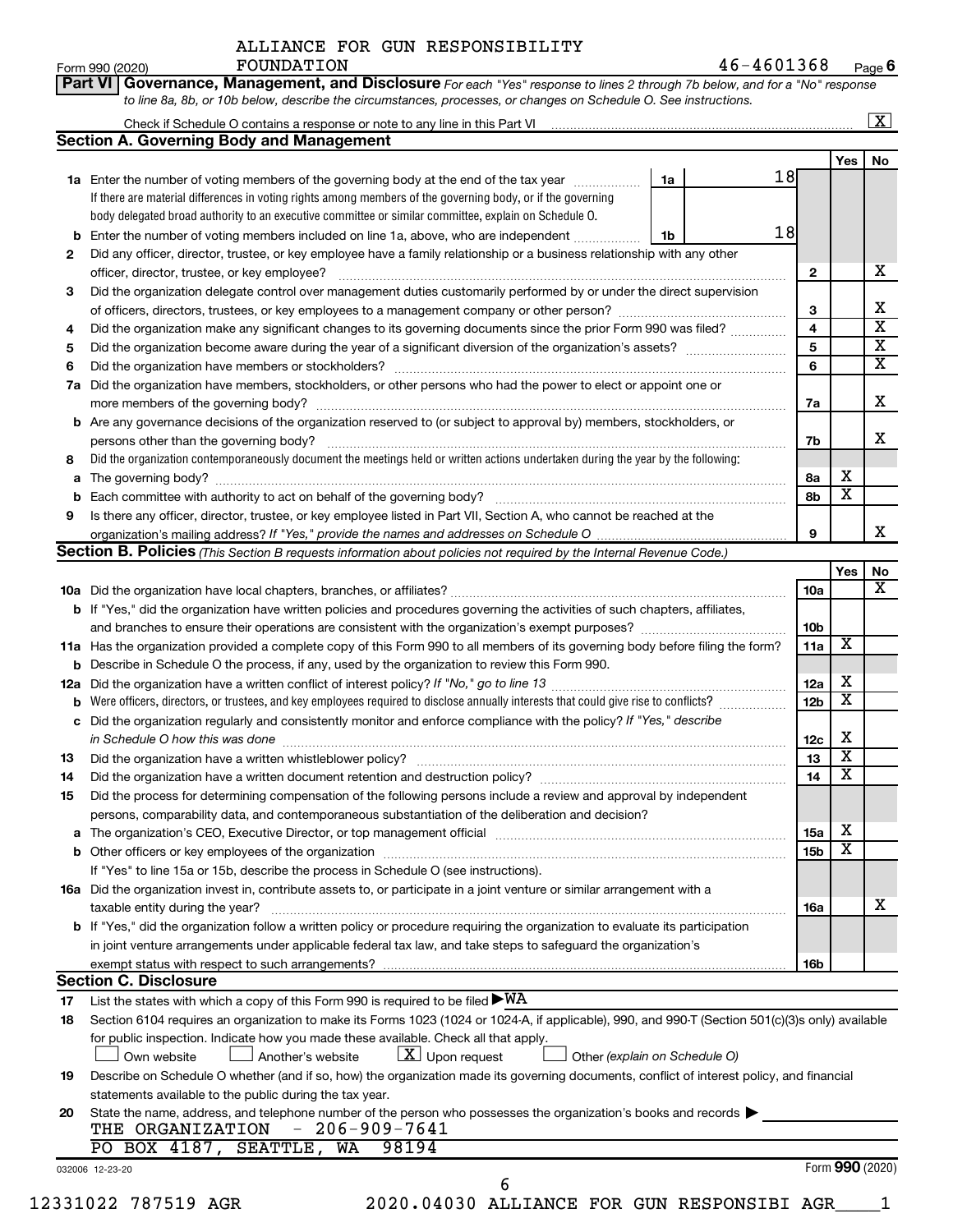$\Box$ 

| Form 990 (2020) |  | <b>FOUNDATION</b> |                                                      |                                                                                            | 46-4601368 | Page |
|-----------------|--|-------------------|------------------------------------------------------|--------------------------------------------------------------------------------------------|------------|------|
|                 |  |                   |                                                      | Part VII Compensation of Officers, Directors, Trustees, Key Employees, Highest Compensated |            |      |
|                 |  |                   | For all and the contribution and and America states. |                                                                                            |            |      |

#### **Employees, and Independent Contractors**

Check if Schedule O contains a response or note to any line in this Part VII

**Section A. Officers, Directors, Trustees, Key Employees, and Highest Compensated Employees**

**1a**  Complete this table for all persons required to be listed. Report compensation for the calendar year ending with or within the organization's tax year.  $\bullet$  List all of the organization's current officers, directors, trustees (whether individuals or organizations), regardless of amount of compensation.

Enter -0- in columns (D), (E), and (F) if no compensation was paid.

**•** List all of the organization's current key employees, if any. See instructions for definition of "key employee."

• List the organization's five *current* highest compensated employees (other than an officer, director, trustee, or key employee) who received reportable compensation (Box 5 of Form W-2 and/or Box 7 of Form 1099-MISC) of more than \$100,000 from the organization and any related organizations.

 $\bullet$  List all of the organization's former officers, key employees, and highest compensated employees who received more than \$100,000 of reportable compensation from the organization and any related organizations.

**•** List all of the organization's former directors or trustees that received, in the capacity as a former director or trustee of the organization, more than \$10,000 of reportable compensation from the organization and any related organizations.

See instructions for the order in which to list the persons above.

 $\boxed{\textbf{X}}$  Check this box if neither the organization nor any related organization compensated any current officer, director, or trustee.

| (A)                       | (B)                  |                               |                                                                  |             | (C)          |                                 |        | (D)                             | (E)              | (F)                      |
|---------------------------|----------------------|-------------------------------|------------------------------------------------------------------|-------------|--------------|---------------------------------|--------|---------------------------------|------------------|--------------------------|
| Name and title            | Average              |                               | (do not check more than one                                      |             | Position     |                                 |        | Reportable                      | Reportable       | Estimated                |
|                           | hours per            |                               | box, unless person is both an<br>officer and a director/trustee) |             |              |                                 |        | compensation                    | compensation     | amount of                |
|                           | week                 |                               |                                                                  |             |              |                                 |        | from                            | from related     | other                    |
|                           | (list any            | ndividual trustee or director |                                                                  |             |              |                                 |        | the                             | organizations    | compensation             |
|                           | hours for<br>related |                               |                                                                  |             |              |                                 |        | organization<br>(W-2/1099-MISC) | (W-2/1099-MISC)  | from the<br>organization |
|                           | organizations        |                               | nstitutional trustee                                             |             |              |                                 |        |                                 |                  | and related              |
|                           | below                |                               |                                                                  |             | Key employee |                                 |        |                                 |                  | organizations            |
|                           | line)                |                               |                                                                  | Officer     |              | Highest compensated<br>employee | Former |                                 |                  |                          |
| RENEE HOPKINS<br>(1)      | 20.00                |                               |                                                                  |             |              |                                 |        |                                 |                  |                          |
| CEO                       | 50.00                |                               |                                                                  |             |              | $\mathbf X$                     |        | 0.                              | 147,938.         | 7,767.                   |
| MEREDITH GOLDSTEIN<br>(2) | 1.00                 |                               |                                                                  |             |              |                                 |        |                                 |                  |                          |
| PRESIDENT                 |                      | $\mathbf X$                   |                                                                  | $\mathbf X$ |              |                                 |        | $\mathbf 0$ .                   | $\mathbf 0$ .    | $\mathbf 0$ .            |
| MATT BELLEW<br>(3)        | 1.00                 |                               |                                                                  |             |              |                                 |        |                                 |                  |                          |
| VICE PRESIDENT            |                      | X                             |                                                                  | $\mathbf X$ |              |                                 |        | 0.                              | $\pmb{0}$        | $\mathbf 0$ .            |
| CHERYL BERENSON<br>(4)    | 1.00                 |                               |                                                                  |             |              |                                 |        |                                 |                  |                          |
| SECRETARY                 |                      | X                             |                                                                  | $\mathbf X$ |              |                                 |        | $\mathbf 0$ .                   | $\boldsymbol{0}$ | $\mathbf 0$ .            |
| (5)<br>SANDY BROWN        | 1.00                 |                               |                                                                  |             |              |                                 |        |                                 |                  |                          |
| TREASURER                 |                      | X                             |                                                                  | $\mathbf X$ |              |                                 |        | $\mathbf 0$                     | $\mathbf 0$      | $\mathbf 0$ .            |
| STACY ANDERSEN<br>(6)     | 1.00                 |                               |                                                                  |             |              |                                 |        |                                 |                  |                          |
| <b>BOARD MEMBER</b>       |                      | X                             |                                                                  |             |              |                                 |        | $\mathbf 0$ .                   | $\mathbf 0$      | $\mathbf 0$ .            |
| ZACH SILK<br>(7)          | 1.00                 |                               |                                                                  |             |              |                                 |        |                                 |                  |                          |
| <b>BOARD MEMBER</b>       |                      | X                             |                                                                  |             |              |                                 |        | $\mathbf 0$                     | 0                | $\mathbf 0$ .            |
| RORY GRAVES<br>(8)        | 1.00                 |                               |                                                                  |             |              |                                 |        |                                 |                  |                          |
| <b>BOARD MEMBER</b>       |                      | X                             |                                                                  |             |              |                                 |        | $\mathbf 0$ .                   | $\mathbf 0$      | $\mathbf 0$ .            |
| ADRIAN DIAZ<br>(9)        | 1.00                 |                               |                                                                  |             |              |                                 |        |                                 |                  |                          |
| <b>BOARD MEMBER</b>       |                      | X                             |                                                                  |             |              |                                 |        | 0                               | $\mathbf 0$      | $\mathbf 0$ .            |
| (10) LINDA PARRISH        | 1.00                 |                               |                                                                  |             |              |                                 |        |                                 |                  |                          |
| <b>BOARD MEMBER</b>       |                      | $\mathbf X$                   |                                                                  |             |              |                                 |        | 0.                              | $\mathbf 0$      | $\mathbf 0$ .            |
| (11) DAVID HACKNEY        | 1.00                 |                               |                                                                  |             |              |                                 |        |                                 |                  |                          |
| <b>BOARD MEMBER</b>       |                      | $\mathbf X$                   |                                                                  |             |              |                                 |        | $\mathbf 0$                     | $\mathbf 0$      | $\mathbf 0$ .            |
| (12) BEN CARR             | 1.00                 |                               |                                                                  |             |              |                                 |        |                                 |                  |                          |
| BOARD MEMBER              |                      | $\mathbf X$                   |                                                                  |             |              |                                 |        | $\mathbf 0$ .                   | $\mathbf 0$      | $\mathbf 0$ .            |
| (13) EMILY CANTRELL       | 1.00                 |                               |                                                                  |             |              |                                 |        |                                 |                  |                          |
| <b>BOARD MEMBER</b>       |                      | X                             |                                                                  |             |              |                                 |        | $\mathbf 0$                     | $\mathbf 0$      | $\mathbf 0$ .            |
| (14) DANIEL WEINER        | 1.00                 |                               |                                                                  |             |              |                                 |        |                                 |                  |                          |
| <b>BOARD MEMBER</b>       |                      | X                             |                                                                  |             |              |                                 |        | $\mathbf 0$ .                   | $\mathbf 0$      | $0$ .                    |
| (15) RAYMOND MILLER       | 1.00                 |                               |                                                                  |             |              |                                 |        |                                 |                  |                          |
| <b>BOARD MEMBER</b>       |                      | X                             |                                                                  |             |              |                                 |        | $\mathbf 0$                     | $\mathbf 0$      | $\mathbf 0$ .            |
| (16) KEVIN BRANNON        | 1.00                 |                               |                                                                  |             |              |                                 |        |                                 |                  |                          |
| <b>BOARD MEMBER</b>       |                      | X                             |                                                                  |             |              |                                 |        | $\mathbf 0$ .                   | $\mathbf 0$      | $0$ .                    |
| (17) SHALISA HAYES        | 1.00                 |                               |                                                                  |             |              |                                 |        |                                 |                  |                          |
| <b>BOARD MEMBER</b>       |                      | X                             |                                                                  |             |              |                                 |        | $\mathbf 0$ .                   | $\mathbf 0$      | 0.                       |
| 032007 12-23-20           |                      |                               |                                                                  |             |              |                                 |        |                                 |                  | Form 990 (2020)          |

7

032007 12-23-20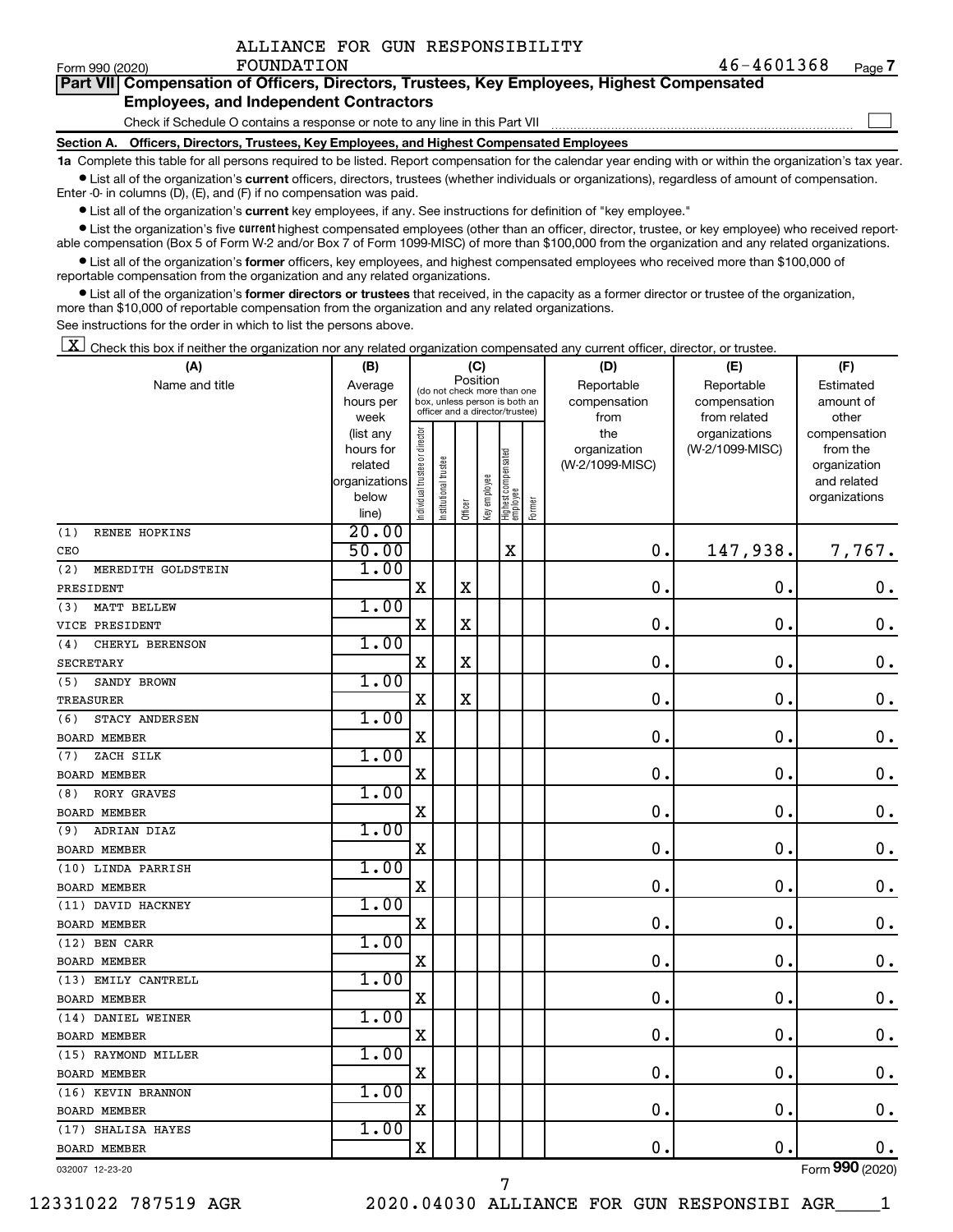| ALLIANCE FOR GUN RESPONSIBILITY                                                                                                                                                                                                                             |                                                                      |                                |                       |                 |              |                                                                                                 |        |                                           |                                                   |               |                     |                                                                          |
|-------------------------------------------------------------------------------------------------------------------------------------------------------------------------------------------------------------------------------------------------------------|----------------------------------------------------------------------|--------------------------------|-----------------------|-----------------|--------------|-------------------------------------------------------------------------------------------------|--------|-------------------------------------------|---------------------------------------------------|---------------|---------------------|--------------------------------------------------------------------------|
| FOUNDATION<br>Form 990 (2020)<br><b>Part VII</b>                                                                                                                                                                                                            |                                                                      |                                |                       |                 |              |                                                                                                 |        |                                           | 46-4601368                                        |               |                     | Page 8                                                                   |
| Section A. Officers, Directors, Trustees, Key Employees, and Highest Compensated Employees (continued)                                                                                                                                                      |                                                                      |                                |                       |                 |              |                                                                                                 |        |                                           |                                                   |               |                     |                                                                          |
| (A)<br>Name and title                                                                                                                                                                                                                                       | (B)<br>Average<br>hours per<br>week                                  |                                |                       | (C)<br>Position |              | (do not check more than one<br>box, unless person is both an<br>officer and a director/trustee) |        | (D)<br>Reportable<br>compensation<br>from | (E)<br>Reportable<br>compensation<br>from related |               |                     | (F)<br>Estimated<br>amount of<br>other                                   |
|                                                                                                                                                                                                                                                             | (list any<br>hours for<br>related<br>organizations<br>below<br>line) | Individual trustee or director | Institutional trustee | Officer         | Key employee | Highest compensated<br>employee                                                                 | Former | the<br>organization<br>(W-2/1099-MISC)    | organizations<br>(W-2/1099-MISC)                  |               |                     | compensation<br>from the<br>organization<br>and related<br>organizations |
| (18) DREW JOHNSTON<br><b>BOARD MEMBER</b>                                                                                                                                                                                                                   | 1.00                                                                 | $\mathbf X$                    |                       |                 |              |                                                                                                 |        | $\mathbf 0$ .                             |                                                   | 0.            |                     | 0.                                                                       |
| (19) APRIL SCHENTRUP                                                                                                                                                                                                                                        | 1.00                                                                 |                                |                       |                 |              |                                                                                                 |        |                                           |                                                   |               |                     |                                                                          |
| <b>BOARD MEMBER</b>                                                                                                                                                                                                                                         |                                                                      | X                              |                       |                 |              |                                                                                                 |        | $\mathbf 0$ .                             |                                                   | $\mathbf 0$ . |                     | $\mathbf 0$ .                                                            |
| (20) SUE CARY                                                                                                                                                                                                                                               | 1.00                                                                 |                                |                       |                 |              |                                                                                                 |        |                                           |                                                   |               |                     |                                                                          |
| <b>BOARD MEMBER</b>                                                                                                                                                                                                                                         |                                                                      | X                              |                       |                 |              |                                                                                                 |        | $\mathbf 0$ .                             |                                                   | 0.            |                     | $0$ .                                                                    |
|                                                                                                                                                                                                                                                             |                                                                      |                                |                       |                 |              |                                                                                                 |        |                                           |                                                   |               |                     |                                                                          |
|                                                                                                                                                                                                                                                             |                                                                      |                                |                       |                 |              |                                                                                                 |        |                                           |                                                   |               |                     |                                                                          |
|                                                                                                                                                                                                                                                             |                                                                      |                                |                       |                 |              |                                                                                                 |        |                                           |                                                   |               |                     |                                                                          |
|                                                                                                                                                                                                                                                             |                                                                      |                                |                       |                 |              |                                                                                                 |        |                                           |                                                   |               |                     |                                                                          |
|                                                                                                                                                                                                                                                             |                                                                      |                                |                       |                 |              |                                                                                                 |        |                                           |                                                   |               |                     |                                                                          |
| 1b Subtotal                                                                                                                                                                                                                                                 |                                                                      |                                |                       |                 |              |                                                                                                 |        | $\overline{0}$ .                          | 147,938.                                          |               |                     | 7,767.                                                                   |
|                                                                                                                                                                                                                                                             |                                                                      |                                |                       |                 |              |                                                                                                 |        | $\overline{0}$ .<br>σ.                    | 147,938.                                          | 0.            |                     | $\overline{0}$ .<br>7,767.                                               |
| Total number of individuals (including but not limited to those listed above) who received more than \$100,000 of reportable<br>$\mathbf{2}$                                                                                                                |                                                                      |                                |                       |                 |              |                                                                                                 |        |                                           |                                                   |               |                     |                                                                          |
| compensation from the organization $\blacktriangleright$                                                                                                                                                                                                    |                                                                      |                                |                       |                 |              |                                                                                                 |        |                                           |                                                   |               |                     | 0                                                                        |
| Did the organization list any former officer, director, trustee, key employee, or highest compensated employee on<br>з                                                                                                                                      |                                                                      |                                |                       |                 |              |                                                                                                 |        |                                           |                                                   |               |                     | No<br>Yes                                                                |
| line 1a? If "Yes," complete Schedule J for such individual manufactured content content from the content of the                                                                                                                                             |                                                                      |                                |                       |                 |              |                                                                                                 |        |                                           |                                                   |               | З                   | X                                                                        |
| For any individual listed on line 1a, is the sum of reportable compensation and other compensation from the organization<br>4                                                                                                                               |                                                                      |                                |                       |                 |              |                                                                                                 |        |                                           |                                                   |               |                     | x.                                                                       |
| Did any person listed on line 1a receive or accrue compensation from any unrelated organization or individual for services<br>5                                                                                                                             |                                                                      |                                |                       |                 |              |                                                                                                 |        |                                           |                                                   |               | 4                   |                                                                          |
|                                                                                                                                                                                                                                                             |                                                                      |                                |                       |                 |              |                                                                                                 |        |                                           |                                                   |               | 5                   | x                                                                        |
| <b>Section B. Independent Contractors</b>                                                                                                                                                                                                                   |                                                                      |                                |                       |                 |              |                                                                                                 |        |                                           |                                                   |               |                     |                                                                          |
| Complete this table for your five highest compensated independent contractors that received more than \$100,000 of compensation from<br>1<br>the organization. Report compensation for the calendar year ending with or within the organization's tax year. |                                                                      |                                |                       |                 |              |                                                                                                 |        |                                           |                                                   |               |                     |                                                                          |
| (A)<br>Name and business address                                                                                                                                                                                                                            |                                                                      |                                | <b>NONE</b>           |                 |              |                                                                                                 |        | (B)<br>Description of services            |                                                   |               | (C)<br>Compensation |                                                                          |
|                                                                                                                                                                                                                                                             |                                                                      |                                |                       |                 |              |                                                                                                 |        |                                           |                                                   |               |                     |                                                                          |
|                                                                                                                                                                                                                                                             |                                                                      |                                |                       |                 |              |                                                                                                 |        |                                           |                                                   |               |                     |                                                                          |
|                                                                                                                                                                                                                                                             |                                                                      |                                |                       |                 |              |                                                                                                 |        |                                           |                                                   |               |                     |                                                                          |
|                                                                                                                                                                                                                                                             |                                                                      |                                |                       |                 |              |                                                                                                 |        |                                           |                                                   |               |                     |                                                                          |
| Total number of independent contractors (including but not limited to those listed above) who received more than<br>2                                                                                                                                       |                                                                      |                                |                       |                 |              |                                                                                                 |        |                                           |                                                   |               |                     |                                                                          |
| \$100,000 of compensation from the organization                                                                                                                                                                                                             |                                                                      |                                |                       |                 |              | 0                                                                                               |        |                                           |                                                   |               |                     |                                                                          |
|                                                                                                                                                                                                                                                             |                                                                      |                                |                       |                 |              |                                                                                                 |        |                                           |                                                   |               |                     | Form 990 (2020)                                                          |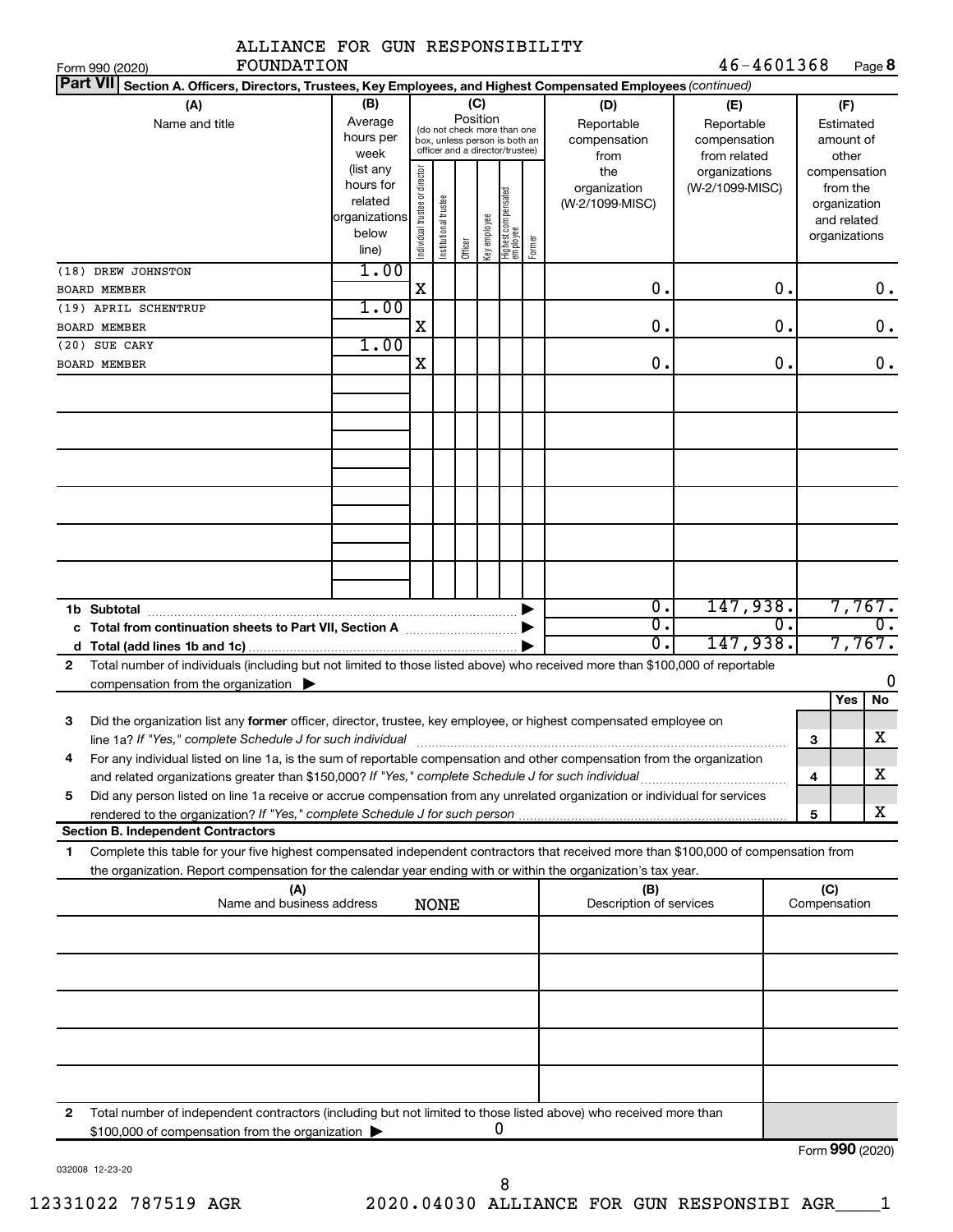|  | ALLIANCE FOR GUN RESPONSIBILITY |
|--|---------------------------------|
|  |                                 |

|                                                            | <b>Part VIII</b> |                            | <b>Statement of Revenue</b>                                                                                                                                                                                                                                                                                                                                                                                                                                                                        |                               |                                                        |                 |                                  |                      |                                                               |                             |                                                                 |
|------------------------------------------------------------|------------------|----------------------------|----------------------------------------------------------------------------------------------------------------------------------------------------------------------------------------------------------------------------------------------------------------------------------------------------------------------------------------------------------------------------------------------------------------------------------------------------------------------------------------------------|-------------------------------|--------------------------------------------------------|-----------------|----------------------------------|----------------------|---------------------------------------------------------------|-----------------------------|-----------------------------------------------------------------|
|                                                            |                  |                            |                                                                                                                                                                                                                                                                                                                                                                                                                                                                                                    |                               |                                                        |                 |                                  |                      |                                                               |                             |                                                                 |
|                                                            |                  |                            |                                                                                                                                                                                                                                                                                                                                                                                                                                                                                                    |                               |                                                        |                 |                                  | (A)<br>Total revenue | (B)<br>Related or exempt<br>function revenue business revenue | $\overline{C}$<br>Unrelated | (D)<br>Revenue excluded<br>from tax under<br>sections 512 - 514 |
| Contributions, Gifts, Grants<br>Program Service<br>Revenue | 2 a              | b<br>е<br>a<br>b<br>с<br>d | <b>1 a</b> Federated campaigns<br>Membership dues<br>c Fundraising events<br>d Related organizations<br>Government grants (contributions)<br>f All other contributions, gifts, grants, and<br>similar amounts not included above<br>Noncash contributions included in lines 1a-1f<br>the control of the control of the control of the control of the control of<br>the control of the control of the control of the control of the control of<br><u> 1980 - Johann Barbara, martxa alemaniar a</u> | $\overline{\phantom{a}}$<br>. | 1a<br>1b<br>1c<br>1d<br>1e<br>1f<br>$1g$ $\frac{1}{3}$ |                 | 869,295.<br><b>Business Code</b> | 869,295.             |                                                               |                             |                                                                 |
|                                                            |                  | е                          |                                                                                                                                                                                                                                                                                                                                                                                                                                                                                                    |                               |                                                        |                 |                                  |                      |                                                               |                             |                                                                 |
|                                                            |                  |                            | f All other program service revenue                                                                                                                                                                                                                                                                                                                                                                                                                                                                |                               |                                                        |                 |                                  |                      |                                                               |                             |                                                                 |
|                                                            |                  |                            |                                                                                                                                                                                                                                                                                                                                                                                                                                                                                                    |                               |                                                        |                 | ▶                                |                      |                                                               |                             |                                                                 |
|                                                            | 3<br>4<br>5      |                            | Investment income (including dividends, interest, and<br>Income from investment of tax-exempt bond proceeds                                                                                                                                                                                                                                                                                                                                                                                        |                               | (i) Real                                               |                 | (ii) Personal                    |                      |                                                               |                             |                                                                 |
|                                                            |                  |                            | <b>6 a</b> Gross rents<br>.                                                                                                                                                                                                                                                                                                                                                                                                                                                                        | l 6a                          |                                                        |                 |                                  |                      |                                                               |                             |                                                                 |
|                                                            |                  | b<br>с                     | Less: rental expenses<br>Rental income or (loss)<br>d Net rental income or (loss)                                                                                                                                                                                                                                                                                                                                                                                                                  | 6b<br>6с                      |                                                        |                 |                                  |                      |                                                               |                             |                                                                 |
|                                                            |                  |                            | 7 a Gross amount from sales of<br>assets other than inventory                                                                                                                                                                                                                                                                                                                                                                                                                                      | 7a                            | (i) Securities                                         |                 | (ii) Other                       |                      |                                                               |                             |                                                                 |
| Revenue<br>Ĕ                                               |                  |                            | <b>b</b> Less: cost or other basis<br>and sales expenses<br>c Gain or (loss)<br>8 a Gross income from fundraising events (not<br>including \$<br>contributions reported on line 1c). See                                                                                                                                                                                                                                                                                                           | 7b<br>7c                      | оf                                                     | l8a             | ▶                                |                      |                                                               |                             |                                                                 |
|                                                            |                  |                            |                                                                                                                                                                                                                                                                                                                                                                                                                                                                                                    |                               |                                                        | 8b              |                                  |                      |                                                               |                             |                                                                 |
|                                                            |                  |                            | c Net income or (loss) from fundraising events                                                                                                                                                                                                                                                                                                                                                                                                                                                     |                               |                                                        |                 | .                                |                      |                                                               |                             |                                                                 |
|                                                            |                  |                            | 9 a Gross income from gaming activities. See                                                                                                                                                                                                                                                                                                                                                                                                                                                       |                               |                                                        | 9a              |                                  |                      |                                                               |                             |                                                                 |
|                                                            |                  |                            | <b>b</b> Less: direct expenses <b>[1]</b> [1] [1] Less: direct expenses                                                                                                                                                                                                                                                                                                                                                                                                                            |                               |                                                        | 9 <sub>b</sub>  |                                  |                      |                                                               |                             |                                                                 |
|                                                            |                  |                            | c Net income or (loss) from gaming activities<br>10 a Gross sales of inventory, less returns                                                                                                                                                                                                                                                                                                                                                                                                       |                               |                                                        |                 |                                  |                      |                                                               |                             |                                                                 |
|                                                            |                  |                            | <b>b</b> Less: cost of goods sold                                                                                                                                                                                                                                                                                                                                                                                                                                                                  |                               |                                                        | H <sub>0b</sub> |                                  |                      |                                                               |                             |                                                                 |
|                                                            |                  |                            | c Net income or (loss) from sales of inventory                                                                                                                                                                                                                                                                                                                                                                                                                                                     |                               |                                                        |                 |                                  |                      |                                                               |                             |                                                                 |
| Miscellaneous<br>Revenue                                   | 11 a             | b<br>с                     | <u> 1980 - Johann Barbara, martin a bhann an t-Alban an t-Alban an t-Alban an t-Alban an t-Alban an t-Alban an t-Alban an t-Alban an t-Alban an t-Alban an t-Alban an t-Alban an t-Alban an t-Alban an t-Alban an t-Alban an t-A</u><br><u> 1980 - Johann Barbara, martxa alemaniar a</u>                                                                                                                                                                                                          |                               |                                                        |                 | <b>Business Code</b>             |                      |                                                               |                             |                                                                 |
|                                                            |                  |                            | the control of the control of the control of                                                                                                                                                                                                                                                                                                                                                                                                                                                       |                               |                                                        |                 |                                  |                      |                                                               |                             |                                                                 |
|                                                            |                  |                            |                                                                                                                                                                                                                                                                                                                                                                                                                                                                                                    |                               |                                                        |                 | $\blacktriangleright$            |                      |                                                               |                             |                                                                 |
|                                                            | 12               |                            |                                                                                                                                                                                                                                                                                                                                                                                                                                                                                                    |                               |                                                        |                 |                                  | 869, 295.            | $\overline{0}$ .                                              | 0.                          | $\overline{0}$ .                                                |
| 032009 12-23-20                                            |                  |                            |                                                                                                                                                                                                                                                                                                                                                                                                                                                                                                    |                               |                                                        |                 |                                  | 9                    |                                                               |                             | Form 990 (2020)                                                 |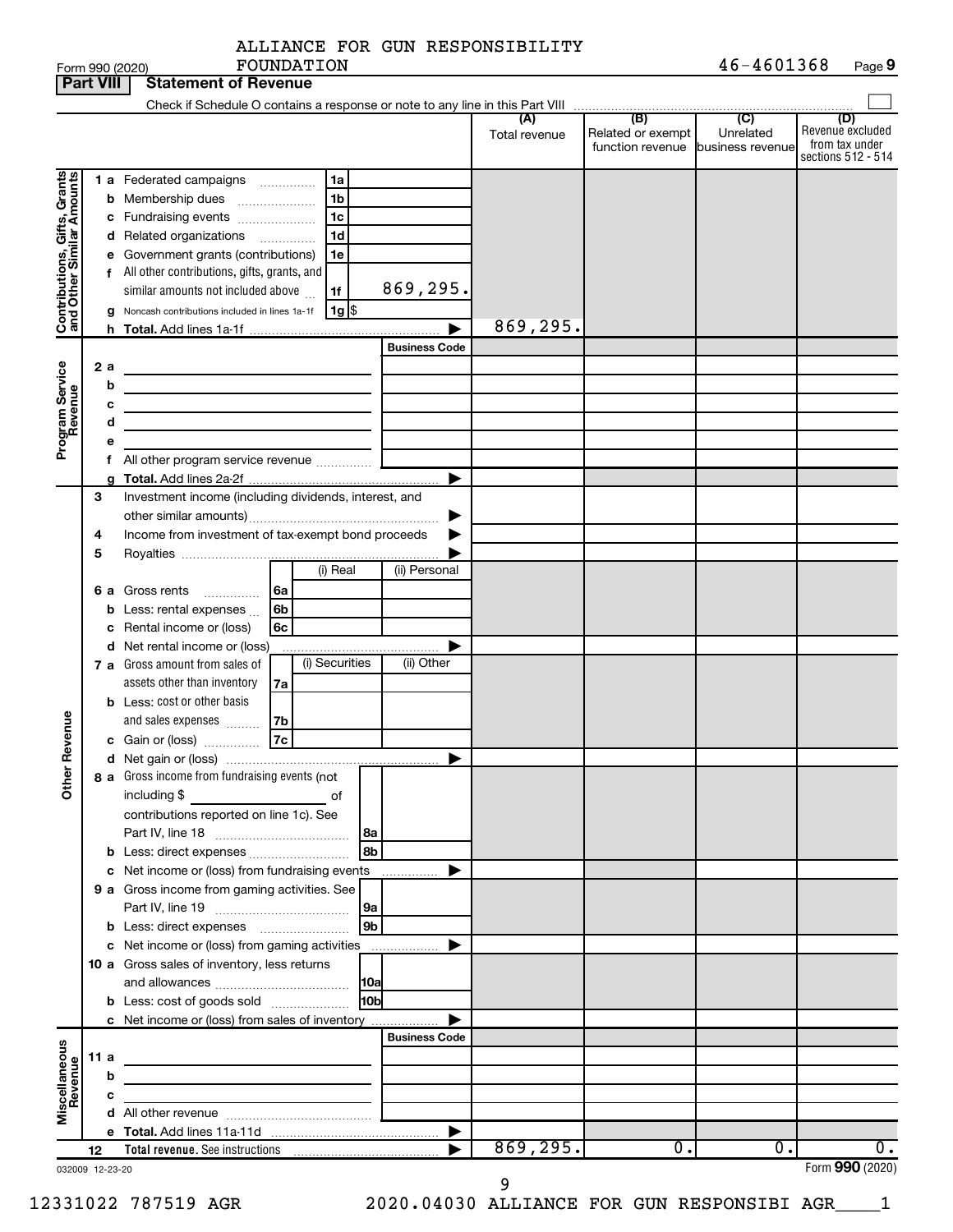|              |                                                                                                                                                    | AUUIANCE FOR GON RESFONSIBIUIII |                                    |                                           |                                |
|--------------|----------------------------------------------------------------------------------------------------------------------------------------------------|---------------------------------|------------------------------------|-------------------------------------------|--------------------------------|
|              | FOUNDATION<br>Form 990 (2020)                                                                                                                      |                                 |                                    |                                           | 46-4601368<br>Page 10          |
|              | <b>Part IX Statement of Functional Expenses</b>                                                                                                    |                                 |                                    |                                           |                                |
|              | Section 501(c)(3) and 501(c)(4) organizations must complete all columns. All other organizations must complete column (A).                         |                                 |                                    |                                           |                                |
|              |                                                                                                                                                    |                                 |                                    |                                           |                                |
|              | Do not include amounts reported on lines 6b,<br>7b, 8b, 9b, and 10b of Part VIII.                                                                  | Total expenses                  | (B)<br>Program service<br>expenses | (C)<br>Management and<br>general expenses | (D)<br>Fundraising<br>expenses |
| 1.           | Grants and other assistance to domestic organizations<br>and domestic governments. See Part IV, line 21                                            |                                 |                                    |                                           |                                |
| $\mathbf{2}$ | Grants and other assistance to domestic<br>individuals. See Part IV, line 22                                                                       |                                 |                                    |                                           |                                |
| 3            | Grants and other assistance to foreign<br>organizations, foreign governments, and foreign<br>individuals. See Part IV, lines 15 and 16             |                                 |                                    |                                           |                                |
| 4            | Benefits paid to or for members                                                                                                                    |                                 |                                    |                                           |                                |
| 5            | Compensation of current officers, directors,<br>trustees, and key employees                                                                        |                                 |                                    |                                           |                                |
| 6            | Compensation not included above to disqualified<br>persons (as defined under section 4958(f)(1)) and<br>persons described in section 4958(c)(3)(B) |                                 |                                    |                                           |                                |
| 7            |                                                                                                                                                    | 292,660.                        | 231,421.                           | 47,321.                                   | 13,918.                        |
| 8            | Pension plan accruals and contributions (include<br>section 401(k) and 403(b) employer contributions)                                              |                                 |                                    |                                           |                                |

**10 11** Payroll taxes ~~~~~~~~~~~~~~~~ Fees for services (nonemployees):

**9**

**a** Management ~~~~~~~~~~~~~~~~ **b c d** Legal ~~~~~~~~~~~~~~~~~~~~ Accounting ~~~~~~~~~~~~~~~~~ Lobbying ~~~~~~~~~~~~~~~~~~

**e f g 12** Professional fundraising services. See Part IV, line 17 Other. (If line 11g amount exceeds 10% of line 25, column (A) amount, list line 11g expenses on Sch O.) Investment management fees ....................... Advertising and promotion ...........................

Other employee benefits ~~~~~~~~~~

**13 14 15 16 17 18** Office expenses ~~~~~~~~~~~~~~~ Information technology ~~~~~~~~~~~ Royalties ~~~~~~~~~~~~~~~~~~ Occupancy ~~~~~~~~~~~~~~~~~ Travel ~~~~~~~~~~~~~~~~~~~ Payments of travel or entertainment expenses

**19 20 21 22** for any federal, state, or local public officials ... Conferences, conventions, and meetings Interest ~~~~~~~~~~~~~~~~~~ Payments to affiliates ~~~~~~~~~~~~ Depreciation, depletion, and amortization ......

**23 24 a b c d e** All other expenses **25** Other expenses. Itemize expenses not covered above (List miscellaneous expenses on line 24e. If line 24e amount exceeds 10% of line 25, column (A) amount, list line 24e expenses on Schedule O.) Insurance ~~~~~~~~~~~~~~~~~ PROGRAM IMPLEMENTATION 88,944. 88,944. 1639 LEGAL DEFENSE 40,895. 40,895. OTHER 29,546. 39,416. 130.

Check here if following SOP 98-2 (ASC 958-720)

**Total functional expenses.**  Add lines 1 through 24e **Joint costs.** Complete this line only if the organization reported in column (B) joint costs from a combined educational campaign and fundraising solicitation. COMMUNICATIONS 22,140. 3,578. 3,051. 15,511. 17,474. 17,474. 611,436. 467,483. 96,036. 47,917.

032010 12-23-20

**26**

Form (2020) **990**

12331022 787519 AGR 2020.04030 ALLIANCE FOR GUN RESPONSIBI AGR\_\_\_\_1

21,234. 16,843. 3,393. 998.

38,268. 8,516. 29,736. 16.

12,127. 12,127.

1,798. 1,520. 278.

 $22,550.$  22,550.

13,800. 13,800.

10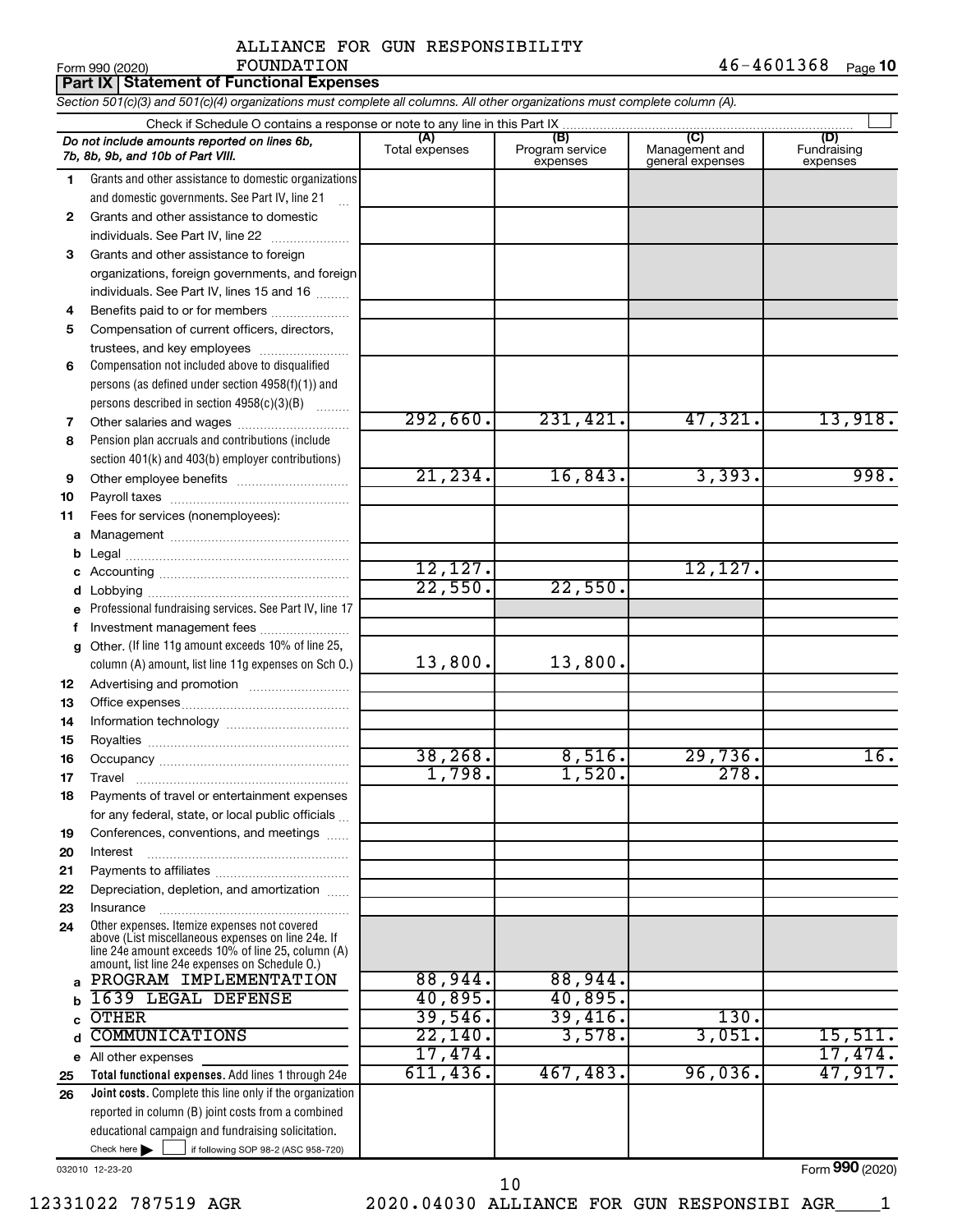| Form 990 (2020) |  |  |
|-----------------|--|--|

#### **Part X** | Balance Sheet  $\perp$ Check if Schedule O contains a response or note to any line in this Part X **(A) (B)** Beginning of year | | End of year  $215,930.$  1  $221,361.$ **1 1** Cash - non-interest-bearing ~~~~~~~~~~~~~~~~~~~~~~~~~ **2 2** Savings and temporary cash investments ~~~~~~~~~~~~~~~~~~ **3** 225,000. **3** Pledges and grants receivable, net ~~~~~~~~~~~~~~~~~~~~~  $21,877.$  4 19,606. **4 4** Accounts receivable, net ~~~~~~~~~~~~~~~~~~~~~~~~~~ **5** Loans and other receivables from any current or former officer, director, trustee, key employee, creator or founder, substantial contributor, or 35% controlled entity or family member of any of these persons  $\ldots$ ........................ **5 6** Loans and other receivables from other disqualified persons (as defined under section 4958(f)(1)), and persons described in section  $4958(c)(3)(B)$  ...... **6 7 7** Notes and loans receivable, net ~~~~~~~~~~~~~~~~~~~~~~~ **Assets 8 8** Inventories for sale or use ~~~~~~~~~~~~~~~~~~~~~~~~~~ **9 9** Prepaid expenses and deferred charges ~~~~~~~~~~~~~~~~~~ **10 a** Land, buildings, and equipment: cost or other basis. Complete Part VI of Schedule D  $\frac{1}{10}$  10a **10c b** Less: accumulated depreciation  $\ldots$  [10b]  $461.$   $11$  514. **11 11** Investments - publicly traded securities ~~~~~~~~~~~~~~~~~~~ **12 12** Investments - other securities. See Part IV, line 11 ~~~~~~~~~~~~~~ **13 13** Investments - program-related. See Part IV, line 11 ~~~~~~~~~~~~~ **14 14** Intangible assets ~~~~~~~~~~~~~~~~~~~~~~~~~~~~~~ Other assets. See Part IV, line 11 ~~~~~~~~~~~~~~~~~~~~~~ **15 15** 238,268. 466,481. **16 16 Total assets.**  Add lines 1 through 15 (must equal line 33) 97,824. 68,178. **17 17** Accounts payable and accrued expenses ~~~~~~~~~~~~~~~~~~ **18 18** Grants payable ~~~~~~~~~~~~~~~~~~~~~~~~~~~~~~~ **19 19** Deferred revenue ~~~~~~~~~~~~~~~~~~~~~~~~~~~~~~ **20 20** Tax-exempt bond liabilities ~~~~~~~~~~~~~~~~~~~~~~~~~ **21 21** Escrow or custodial account liability. Complete Part IV of Schedule D ........... **22** Loans and other payables to any current or former officer, director, **Liabilities** trustee, key employee, creator or founder, substantial contributor, or 35% **22** controlled entity or family member of any of these persons ~~~~~~~~~ **23** Secured mortgages and notes payable to unrelated third parties  $\ldots$ ................. **23 24** Unsecured notes and loans payable to unrelated third parties ~~~~~~~~ **24 25** Other liabilities (including federal income tax, payables to related third parties, and other liabilities not included on lines 17-24). Complete Part X of Schedule D ~~~~~~~~~~~~~~~~~~~~~~~~~~~~~~~ **25 26** 97,824. 68,178. **26 Total liabilities.**  Add lines 17 through 25 Organizations that follow FASB ASC 958, check here  $\blacktriangleright \boxed{\text{X}}$ Net Assets or Fund Balances **Net Assets or Fund Balances and complete lines 27, 28, 32, and 33.**  $140,444.$   $27$  | 173,303. **27 27** Net assets without donor restrictions ~~~~~~~~~~~~~~~~~~~~ 225,000. **28 28** Net assets with donor restrictions ~~~~~~~~~~~~~~~~~~~~~~ **Organizations that do not follow FASB ASC 958, check here** | † **and complete lines 29 through 33. 29 29** Capital stock or trust principal, or current funds ~~~~~~~~~~~~~~~ **30 30** Paid-in or capital surplus, or land, building, or equipment fund ....................... **31 31** Retained earnings, endowment, accumulated income, or other funds ............  $140, 444.$  32 398,303. Total net assets or fund balances ~~~~~~~~~~~~~~~~~~~~~~ **32 32**  $238, 268.$   $33$  466, 481. **33** Total liabilities and net assets/fund balances **33**

Form (2020) **990**

032011 12-23-20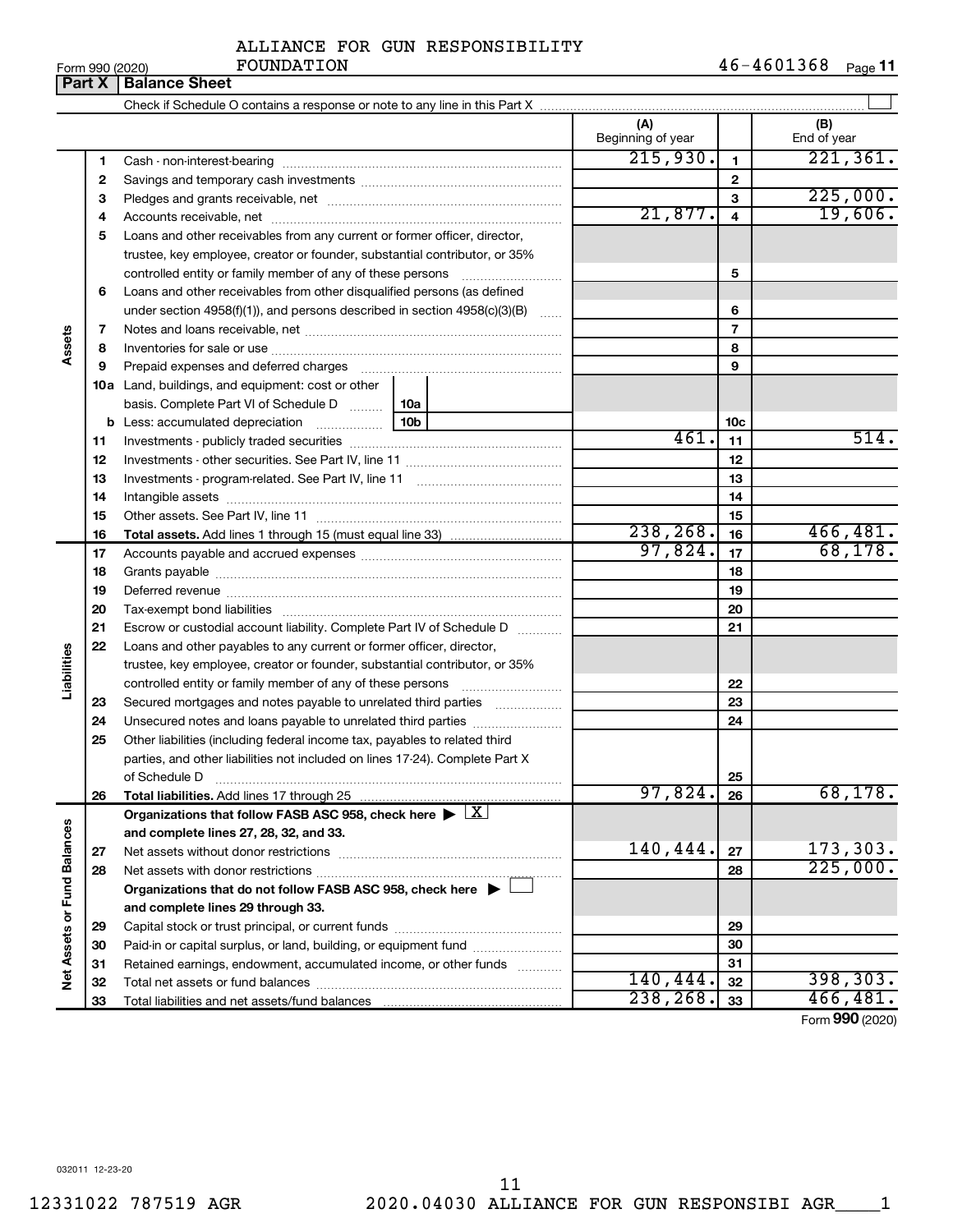|    | FOUNDATION<br>Form 990 (2020)                                                                                                                                                                                                  | 46-4601368              |                |            | Page 12          |
|----|--------------------------------------------------------------------------------------------------------------------------------------------------------------------------------------------------------------------------------|-------------------------|----------------|------------|------------------|
|    | Part XI Reconciliation of Net Assets                                                                                                                                                                                           |                         |                |            |                  |
|    |                                                                                                                                                                                                                                |                         |                |            |                  |
|    |                                                                                                                                                                                                                                |                         |                |            |                  |
| 1  |                                                                                                                                                                                                                                | $\mathbf{1}$            |                |            | 869,295.         |
| 2  |                                                                                                                                                                                                                                | $\overline{2}$          |                |            | 611,436.         |
| 3  |                                                                                                                                                                                                                                | 3                       |                |            | 257,859.         |
| 4  |                                                                                                                                                                                                                                | $\overline{\mathbf{4}}$ |                |            | 140, 444.        |
| 5  | Net unrealized gains (losses) on investments [11] matter contracts and the state of the state of the state of the state of the state of the state of the state of the state of the state of the state of the state of the stat | 5                       |                |            |                  |
| 6  |                                                                                                                                                                                                                                | 6                       |                |            |                  |
| 7  |                                                                                                                                                                                                                                | $\overline{7}$          |                |            |                  |
| 8  | Prior period adjustments www.communication.communication.communication.com/news-managements                                                                                                                                    | 8                       |                |            |                  |
| 9  | Other changes in net assets or fund balances (explain on Schedule O)                                                                                                                                                           | 9                       |                |            | $\overline{0}$ . |
| 10 | Net assets or fund balances at end of year. Combine lines 3 through 9 (must equal Part X, line 32,                                                                                                                             |                         |                |            |                  |
|    |                                                                                                                                                                                                                                | 10                      |                |            | 398,303.         |
|    | Part XII Financial Statements and Reporting                                                                                                                                                                                    |                         |                |            |                  |
|    |                                                                                                                                                                                                                                |                         |                |            |                  |
|    |                                                                                                                                                                                                                                |                         |                | <b>Yes</b> | No               |
| 1  | Accounting method used to prepare the Form 990: $\Box$ Cash $\Box$ Accrual $\Box$ Other                                                                                                                                        |                         |                |            |                  |
|    | If the organization changed its method of accounting from a prior year or checked "Other," explain in Schedule O.                                                                                                              |                         |                |            |                  |
|    |                                                                                                                                                                                                                                |                         | 2a             |            | х                |
|    | If "Yes," check a box below to indicate whether the financial statements for the year were compiled or reviewed on a                                                                                                           |                         |                |            |                  |
|    | separate basis, consolidated basis, or both:                                                                                                                                                                                   |                         |                |            |                  |
|    | Separate basis<br>Consolidated basis<br>Both consolidated and separate basis                                                                                                                                                   |                         |                |            |                  |
|    |                                                                                                                                                                                                                                |                         | 2 <sub>b</sub> | х          |                  |
|    | If "Yes," check a box below to indicate whether the financial statements for the year were audited on a separate basis,                                                                                                        |                         |                |            |                  |
|    | consolidated basis, or both:                                                                                                                                                                                                   |                         |                |            |                  |
|    | $\boxed{\textbf{X}}$ Consolidated basis<br>Both consolidated and separate basis<br>Separate basis                                                                                                                              |                         |                |            |                  |
|    | c If "Yes" to line 2a or 2b, does the organization have a committee that assumes responsibility for oversight of the audit,                                                                                                    |                         |                |            |                  |
|    |                                                                                                                                                                                                                                |                         | 2c             | х          |                  |
|    | If the organization changed either its oversight process or selection process during the tax year, explain on Schedule O.                                                                                                      |                         |                |            |                  |
|    | 3a As a result of a federal award, was the organization required to undergo an audit or audits as set forth in the Single Audit                                                                                                |                         |                |            |                  |
|    |                                                                                                                                                                                                                                |                         | За             |            | x                |
|    | <b>b</b> If "Yes," did the organization undergo the required audit or audits? If the organization did not undergo the required audit                                                                                           |                         |                |            |                  |
|    |                                                                                                                                                                                                                                |                         | 3b             |            |                  |

Form (2020) **990**

032012 12-23-20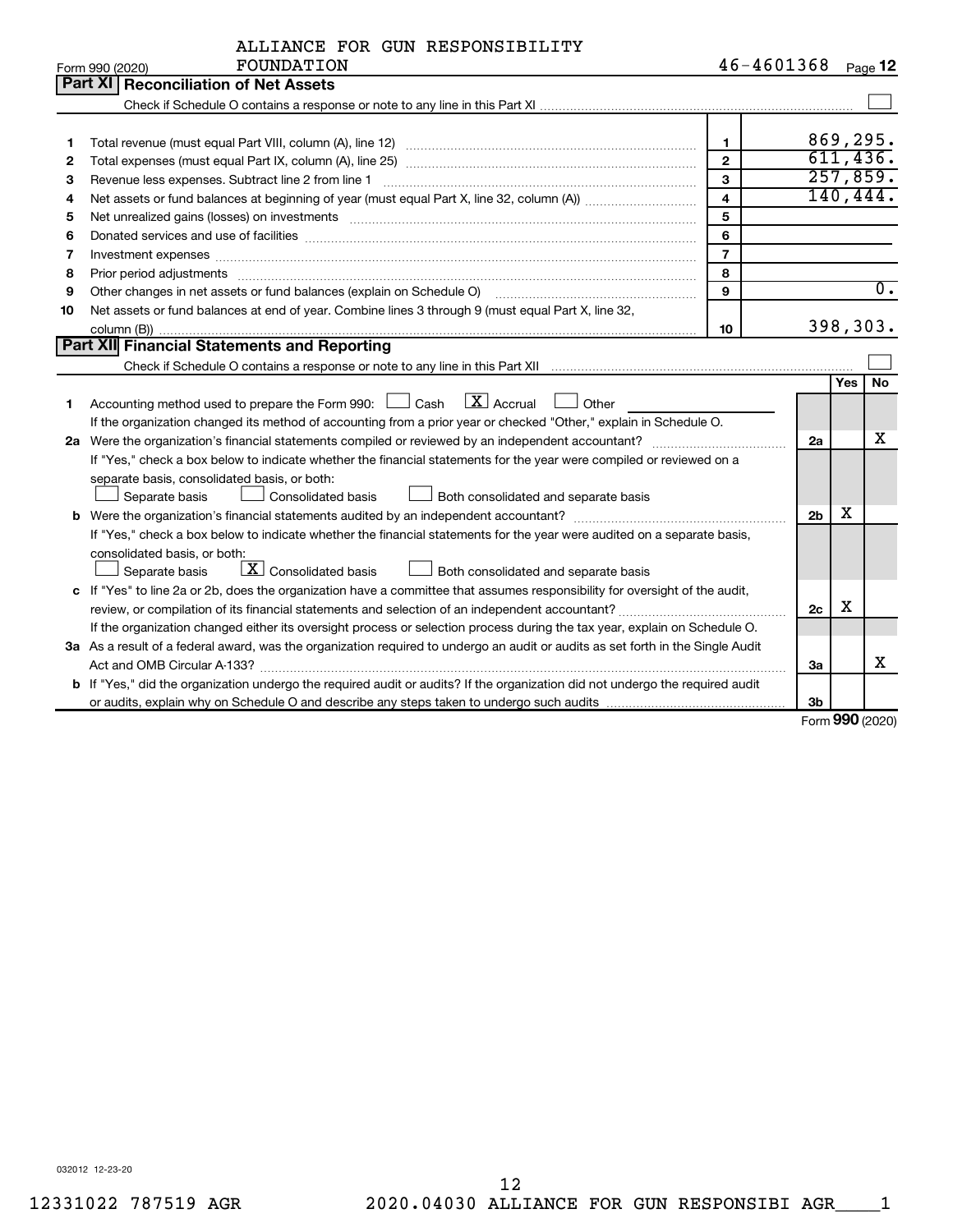|                                   | <b>SCHEDULE A</b>                             |  |                                                                          |                                                                                                                                                                                                                                                 |     |                                 |                                                      |  | OMB No. 1545-0047                                  |
|-----------------------------------|-----------------------------------------------|--|--------------------------------------------------------------------------|-------------------------------------------------------------------------------------------------------------------------------------------------------------------------------------------------------------------------------------------------|-----|---------------------------------|------------------------------------------------------|--|----------------------------------------------------|
| (Form 990 or 990-EZ)              |                                               |  |                                                                          | <b>Public Charity Status and Public Support</b>                                                                                                                                                                                                 |     |                                 |                                                      |  |                                                    |
|                                   |                                               |  |                                                                          | Complete if the organization is a section 501(c)(3) organization or a section<br>4947(a)(1) nonexempt charitable trust.                                                                                                                         |     |                                 |                                                      |  |                                                    |
| Internal Revenue Service          | Department of the Treasury                    |  |                                                                          | Attach to Form 990 or Form 990-EZ.                                                                                                                                                                                                              |     |                                 |                                                      |  | <b>Open to Public</b>                              |
|                                   |                                               |  |                                                                          | Go to www.irs.gov/Form990 for instructions and the latest information.                                                                                                                                                                          |     |                                 |                                                      |  | <b>Inspection</b>                                  |
|                                   | Name of the organization                      |  |                                                                          | ALLIANCE FOR GUN RESPONSIBILITY                                                                                                                                                                                                                 |     |                                 |                                                      |  | <b>Employer identification number</b>              |
| Part I                            |                                               |  | FOUNDATION                                                               | Reason for Public Charity Status. (All organizations must complete this part.) See instructions.                                                                                                                                                |     |                                 |                                                      |  | 46-4601368                                         |
|                                   |                                               |  |                                                                          |                                                                                                                                                                                                                                                 |     |                                 |                                                      |  |                                                    |
|                                   |                                               |  |                                                                          | The organization is not a private foundation because it is: (For lines 1 through 12, check only one box.)                                                                                                                                       |     |                                 |                                                      |  |                                                    |
| 1                                 |                                               |  |                                                                          | A church, convention of churches, or association of churches described in section 170(b)(1)(A)(i).                                                                                                                                              |     |                                 |                                                      |  |                                                    |
| 2                                 |                                               |  |                                                                          | A school described in section 170(b)(1)(A)(ii). (Attach Schedule E (Form 990 or 990-EZ).)                                                                                                                                                       |     |                                 |                                                      |  |                                                    |
| 3<br>4                            |                                               |  |                                                                          | A hospital or a cooperative hospital service organization described in section 170(b)(1)(A)(iii).                                                                                                                                               |     |                                 |                                                      |  |                                                    |
|                                   | city, and state:                              |  |                                                                          | A medical research organization operated in conjunction with a hospital described in section 170(b)(1)(A)(iii). Enter the hospital's name,                                                                                                      |     |                                 |                                                      |  |                                                    |
| 5                                 |                                               |  |                                                                          | An organization operated for the benefit of a college or university owned or operated by a governmental unit described in                                                                                                                       |     |                                 |                                                      |  |                                                    |
|                                   |                                               |  | section 170(b)(1)(A)(iv). (Complete Part II.)                            |                                                                                                                                                                                                                                                 |     |                                 |                                                      |  |                                                    |
| 6                                 |                                               |  |                                                                          | A federal, state, or local government or governmental unit described in section 170(b)(1)(A)(v).                                                                                                                                                |     |                                 |                                                      |  |                                                    |
| $\lfloor \texttt{X} \rfloor$<br>7 |                                               |  |                                                                          | An organization that normally receives a substantial part of its support from a governmental unit or from the general public described in                                                                                                       |     |                                 |                                                      |  |                                                    |
|                                   |                                               |  | section 170(b)(1)(A)(vi). (Complete Part II.)                            |                                                                                                                                                                                                                                                 |     |                                 |                                                      |  |                                                    |
| 8                                 |                                               |  |                                                                          | A community trust described in section 170(b)(1)(A)(vi). (Complete Part II.)                                                                                                                                                                    |     |                                 |                                                      |  |                                                    |
| 9                                 |                                               |  |                                                                          | An agricultural research organization described in section 170(b)(1)(A)(ix) operated in conjunction with a land-grant college                                                                                                                   |     |                                 |                                                      |  |                                                    |
|                                   |                                               |  |                                                                          | or university or a non-land-grant college of agriculture (see instructions). Enter the name, city, and state of the college or                                                                                                                  |     |                                 |                                                      |  |                                                    |
|                                   | university:                                   |  |                                                                          |                                                                                                                                                                                                                                                 |     |                                 |                                                      |  |                                                    |
| 10                                |                                               |  |                                                                          | An organization that normally receives (1) more than 33 1/3% of its support from contributions, membership fees, and gross receipts from                                                                                                        |     |                                 |                                                      |  |                                                    |
|                                   |                                               |  |                                                                          | activities related to its exempt functions, subject to certain exceptions; and (2) no more than 33 1/3% of its support from gross investment                                                                                                    |     |                                 |                                                      |  |                                                    |
|                                   |                                               |  |                                                                          | income and unrelated business taxable income (less section 511 tax) from businesses acquired by the organization after June 30, 1975.                                                                                                           |     |                                 |                                                      |  |                                                    |
|                                   |                                               |  | See section 509(a)(2). (Complete Part III.)                              |                                                                                                                                                                                                                                                 |     |                                 |                                                      |  |                                                    |
| 11                                |                                               |  |                                                                          | An organization organized and operated exclusively to test for public safety. See section 509(a)(4).                                                                                                                                            |     |                                 |                                                      |  |                                                    |
| 12                                |                                               |  |                                                                          | An organization organized and operated exclusively for the benefit of, to perform the functions of, or to carry out the purposes of one or                                                                                                      |     |                                 |                                                      |  |                                                    |
|                                   |                                               |  |                                                                          | more publicly supported organizations described in section 509(a)(1) or section 509(a)(2). See section 509(a)(3). Check the box in                                                                                                              |     |                                 |                                                      |  |                                                    |
|                                   |                                               |  |                                                                          | lines 12a through 12d that describes the type of supporting organization and complete lines 12e, 12f, and 12g.                                                                                                                                  |     |                                 |                                                      |  |                                                    |
| a                                 |                                               |  |                                                                          | Type I. A supporting organization operated, supervised, or controlled by its supported organization(s), typically by giving                                                                                                                     |     |                                 |                                                      |  |                                                    |
|                                   |                                               |  |                                                                          | the supported organization(s) the power to regularly appoint or elect a majority of the directors or trustees of the supporting                                                                                                                 |     |                                 |                                                      |  |                                                    |
|                                   |                                               |  | organization. You must complete Part IV, Sections A and B.               |                                                                                                                                                                                                                                                 |     |                                 |                                                      |  |                                                    |
| b                                 |                                               |  |                                                                          | Type II. A supporting organization supervised or controlled in connection with its supported organization(s), by having<br>control or management of the supporting organization vested in the same persons that control or manage the supported |     |                                 |                                                      |  |                                                    |
|                                   |                                               |  | organization(s). You must complete Part IV, Sections A and C.            |                                                                                                                                                                                                                                                 |     |                                 |                                                      |  |                                                    |
| с                                 |                                               |  |                                                                          | Type III functionally integrated. A supporting organization operated in connection with, and functionally integrated with,                                                                                                                      |     |                                 |                                                      |  |                                                    |
|                                   |                                               |  |                                                                          | its supported organization(s) (see instructions). You must complete Part IV, Sections A, D, and E.                                                                                                                                              |     |                                 |                                                      |  |                                                    |
| d                                 |                                               |  |                                                                          | Type III non-functionally integrated. A supporting organization operated in connection with its supported organization(s)                                                                                                                       |     |                                 |                                                      |  |                                                    |
|                                   |                                               |  |                                                                          | that is not functionally integrated. The organization generally must satisfy a distribution requirement and an attentiveness                                                                                                                    |     |                                 |                                                      |  |                                                    |
|                                   |                                               |  |                                                                          | requirement (see instructions). You must complete Part IV, Sections A and D, and Part V.                                                                                                                                                        |     |                                 |                                                      |  |                                                    |
| e                                 |                                               |  |                                                                          | Check this box if the organization received a written determination from the IRS that it is a Type I, Type II, Type III                                                                                                                         |     |                                 |                                                      |  |                                                    |
|                                   |                                               |  |                                                                          | functionally integrated, or Type III non-functionally integrated supporting organization.                                                                                                                                                       |     |                                 |                                                      |  |                                                    |
|                                   | f Enter the number of supported organizations |  |                                                                          |                                                                                                                                                                                                                                                 |     |                                 |                                                      |  |                                                    |
|                                   |                                               |  | g Provide the following information about the supported organization(s). |                                                                                                                                                                                                                                                 |     | (iv) Is the organization listed |                                                      |  |                                                    |
|                                   | (i) Name of supported<br>organization         |  | (ii) EIN                                                                 | (iii) Type of organization<br>(described on lines 1-10                                                                                                                                                                                          |     | in your governing document?     | (v) Amount of monetary<br>support (see instructions) |  | (vi) Amount of other<br>support (see instructions) |
|                                   |                                               |  |                                                                          | above (see instructions))                                                                                                                                                                                                                       | Yes | No.                             |                                                      |  |                                                    |
|                                   |                                               |  |                                                                          |                                                                                                                                                                                                                                                 |     |                                 |                                                      |  |                                                    |
|                                   |                                               |  |                                                                          |                                                                                                                                                                                                                                                 |     |                                 |                                                      |  |                                                    |
|                                   |                                               |  |                                                                          |                                                                                                                                                                                                                                                 |     |                                 |                                                      |  |                                                    |
|                                   |                                               |  |                                                                          |                                                                                                                                                                                                                                                 |     |                                 |                                                      |  |                                                    |
|                                   |                                               |  |                                                                          |                                                                                                                                                                                                                                                 |     |                                 |                                                      |  |                                                    |
|                                   |                                               |  |                                                                          |                                                                                                                                                                                                                                                 |     |                                 |                                                      |  |                                                    |
|                                   |                                               |  |                                                                          |                                                                                                                                                                                                                                                 |     |                                 |                                                      |  |                                                    |
|                                   |                                               |  |                                                                          |                                                                                                                                                                                                                                                 |     |                                 |                                                      |  |                                                    |
|                                   |                                               |  |                                                                          |                                                                                                                                                                                                                                                 |     |                                 |                                                      |  |                                                    |
| Total                             |                                               |  |                                                                          |                                                                                                                                                                                                                                                 |     |                                 |                                                      |  |                                                    |
|                                   |                                               |  |                                                                          | LHA For Paperwork Reduction Act Notice, see the Instructions for Form 990 or 990-EZ. 032021 01-25-21                                                                                                                                            |     |                                 |                                                      |  | Schedule A (Form 990 or 990-EZ) 2020               |
|                                   |                                               |  |                                                                          | 13                                                                                                                                                                                                                                              |     |                                 |                                                      |  |                                                    |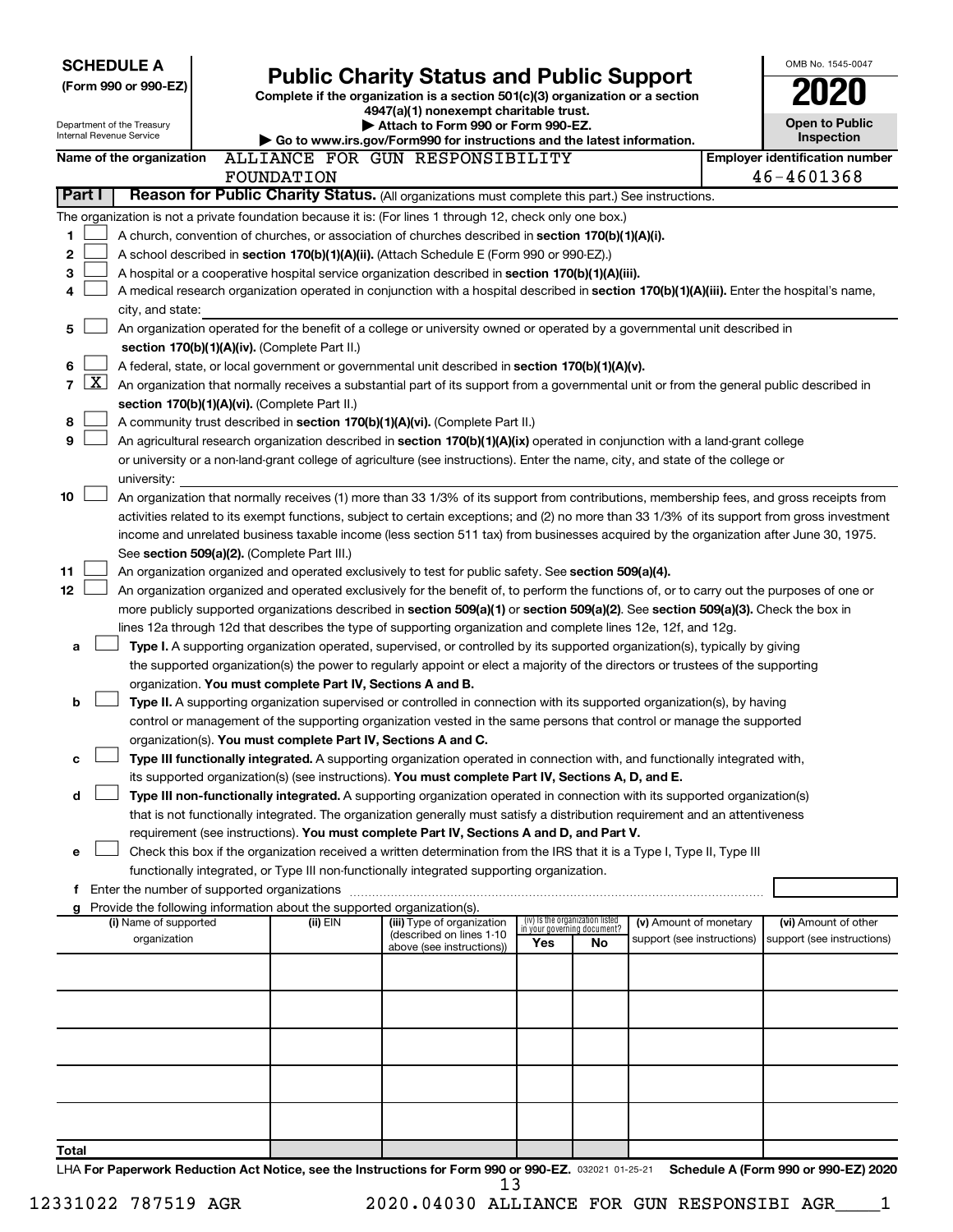#### Schedule A (Form 990 or 990-EZ) 2020 Page FOUNDATION 46-4601368

46-4601368 Page 2

(Complete only if you checked the box on line 5, 7, or 8 of Part I or if the organization failed to qualify under Part III. If the organization fails to qualify under the tests listed below, please complete Part III.) **Part II Support Schedule for Organizations Described in Sections 170(b)(1)(A)(iv) and 170(b)(1)(A)(vi)**

|    | <b>Section A. Public Support</b>                                                                                                                                                                                           |          |            |            |            |                                      |              |
|----|----------------------------------------------------------------------------------------------------------------------------------------------------------------------------------------------------------------------------|----------|------------|------------|------------|--------------------------------------|--------------|
|    | Calendar year (or fiscal year beginning in)                                                                                                                                                                                | (a) 2016 | (b) 2017   | $(c)$ 2018 | $(d)$ 2019 | (e) 2020                             | (f) Total    |
|    | 1 Gifts, grants, contributions, and                                                                                                                                                                                        |          |            |            |            |                                      |              |
|    | membership fees received. (Do not                                                                                                                                                                                          |          |            |            |            |                                      |              |
|    | include any "unusual grants.")                                                                                                                                                                                             | 398,544. | 1,083,764. | 312, 324.  | 740,435.   | 649,295.                             | 3, 184, 362. |
|    | 2 Tax revenues levied for the organ-                                                                                                                                                                                       |          |            |            |            |                                      |              |
|    | ization's benefit and either paid to                                                                                                                                                                                       |          |            |            |            |                                      |              |
|    | or expended on its behalf                                                                                                                                                                                                  |          |            |            |            |                                      |              |
|    | 3 The value of services or facilities                                                                                                                                                                                      |          |            |            |            |                                      |              |
|    | furnished by a governmental unit to                                                                                                                                                                                        |          |            |            |            |                                      |              |
|    | the organization without charge                                                                                                                                                                                            |          |            |            |            |                                      |              |
|    | 4 Total. Add lines 1 through 3                                                                                                                                                                                             | 398,544. | 1,083,764. | 312, 324.  | 740, 435.  | 649, 295.                            | 3, 184, 362. |
| 5. | The portion of total contributions                                                                                                                                                                                         |          |            |            |            |                                      |              |
|    | by each person (other than a                                                                                                                                                                                               |          |            |            |            |                                      |              |
|    | governmental unit or publicly                                                                                                                                                                                              |          |            |            |            |                                      |              |
|    | supported organization) included                                                                                                                                                                                           |          |            |            |            |                                      |              |
|    | on line 1 that exceeds 2% of the                                                                                                                                                                                           |          |            |            |            |                                      |              |
|    | amount shown on line 11,                                                                                                                                                                                                   |          |            |            |            |                                      |              |
|    | column (f)                                                                                                                                                                                                                 |          |            |            |            |                                      |              |
|    | 6 Public support. Subtract line 5 from line 4.                                                                                                                                                                             |          |            |            |            |                                      | 3, 184, 362. |
|    | <b>Section B. Total Support</b>                                                                                                                                                                                            |          |            |            |            |                                      |              |
|    | Calendar year (or fiscal year beginning in)                                                                                                                                                                                | (a) 2016 | (b) 2017   | $(c)$ 2018 | $(d)$ 2019 | (e) 2020                             | (f) Total    |
|    | 7 Amounts from line 4                                                                                                                                                                                                      | 398,544. | 1,083,764  | 312,324.   | 740, 435.  | 649, 295.                            | 3, 184, 362. |
| 8  | Gross income from interest,                                                                                                                                                                                                |          |            |            |            |                                      |              |
|    | dividends, payments received on                                                                                                                                                                                            |          |            |            |            |                                      |              |
|    | securities loans, rents, royalties,                                                                                                                                                                                        |          |            |            |            |                                      |              |
|    | and income from similar sources                                                                                                                                                                                            |          | 54.        | 124.       | 29.        | 0.                                   | 207.         |
|    | <b>9</b> Net income from unrelated business                                                                                                                                                                                |          |            |            |            |                                      |              |
|    | activities, whether or not the                                                                                                                                                                                             |          |            |            |            |                                      |              |
|    | business is regularly carried on                                                                                                                                                                                           |          |            |            |            |                                      |              |
|    | 10 Other income. Do not include gain                                                                                                                                                                                       |          |            |            |            |                                      |              |
|    | or loss from the sale of capital                                                                                                                                                                                           |          |            |            |            |                                      |              |
|    | assets (Explain in Part VI.)                                                                                                                                                                                               |          |            |            |            |                                      |              |
|    | 11 Total support. Add lines 7 through 10                                                                                                                                                                                   |          |            |            |            |                                      | 3,184,569.   |
|    | 12 Gross receipts from related activities, etc. (see instructions)                                                                                                                                                         |          |            |            |            | 12                                   |              |
|    | 13 First 5 years. If the Form 990 is for the organization's first, second, third, fourth, or fifth tax year as a section 501(c)(3)                                                                                         |          |            |            |            |                                      |              |
|    | organization, check this box and stop here                                                                                                                                                                                 |          |            |            |            |                                      |              |
|    | <b>Section C. Computation of Public Support Percentage</b>                                                                                                                                                                 |          |            |            |            |                                      |              |
|    |                                                                                                                                                                                                                            |          |            |            |            | 14                                   | 99.99<br>%   |
|    |                                                                                                                                                                                                                            |          |            |            |            | 15                                   | 54.03<br>%   |
|    | 16a 33 1/3% support test - 2020. If the organization did not check the box on line 13, and line 14 is 33 1/3% or more, check this box and                                                                                  |          |            |            |            |                                      |              |
|    | stop here. The organization qualifies as a publicly supported organization                                                                                                                                                 |          |            |            |            |                                      | $\mathbf{X}$ |
|    | b 33 1/3% support test - 2019. If the organization did not check a box on line 13 or 16a, and line 15 is 33 1/3% or more, check this box                                                                                   |          |            |            |            |                                      |              |
|    | and stop here. The organization qualifies as a publicly supported organization [11] manuscription manuscription manuscription manuscription and stop here. The organization qualifies as a publicly supported organization |          |            |            |            |                                      |              |
|    | 17a 10% -facts-and-circumstances test - 2020. If the organization did not check a box on line 13, 16a, or 16b, and line 14 is 10% or more,                                                                                 |          |            |            |            |                                      |              |
|    | and if the organization meets the facts-and-circumstances test, check this box and stop here. Explain in Part VI how the organization                                                                                      |          |            |            |            |                                      |              |
|    | meets the facts-and-circumstances test. The organization qualifies as a publicly supported organization                                                                                                                    |          |            |            |            |                                      |              |
|    | b 10% -facts-and-circumstances test - 2019. If the organization did not check a box on line 13, 16a, 16b, or 17a, and line 15 is 10% or                                                                                    |          |            |            |            |                                      |              |
|    | more, and if the organization meets the facts-and-circumstances test, check this box and stop here. Explain in Part VI how the                                                                                             |          |            |            |            |                                      |              |
|    | organization meets the facts-and-circumstances test. The organization qualifies as a publicly supported organization                                                                                                       |          |            |            |            |                                      |              |
| 18 | Private foundation. If the organization did not check a box on line 13, 16a, 16b, 17a, or 17b, check this box and see instructions                                                                                         |          |            |            |            |                                      |              |
|    |                                                                                                                                                                                                                            |          |            |            |            | Schedule A (Form 990 or 990-EZ) 2020 |              |

032022 01-25-21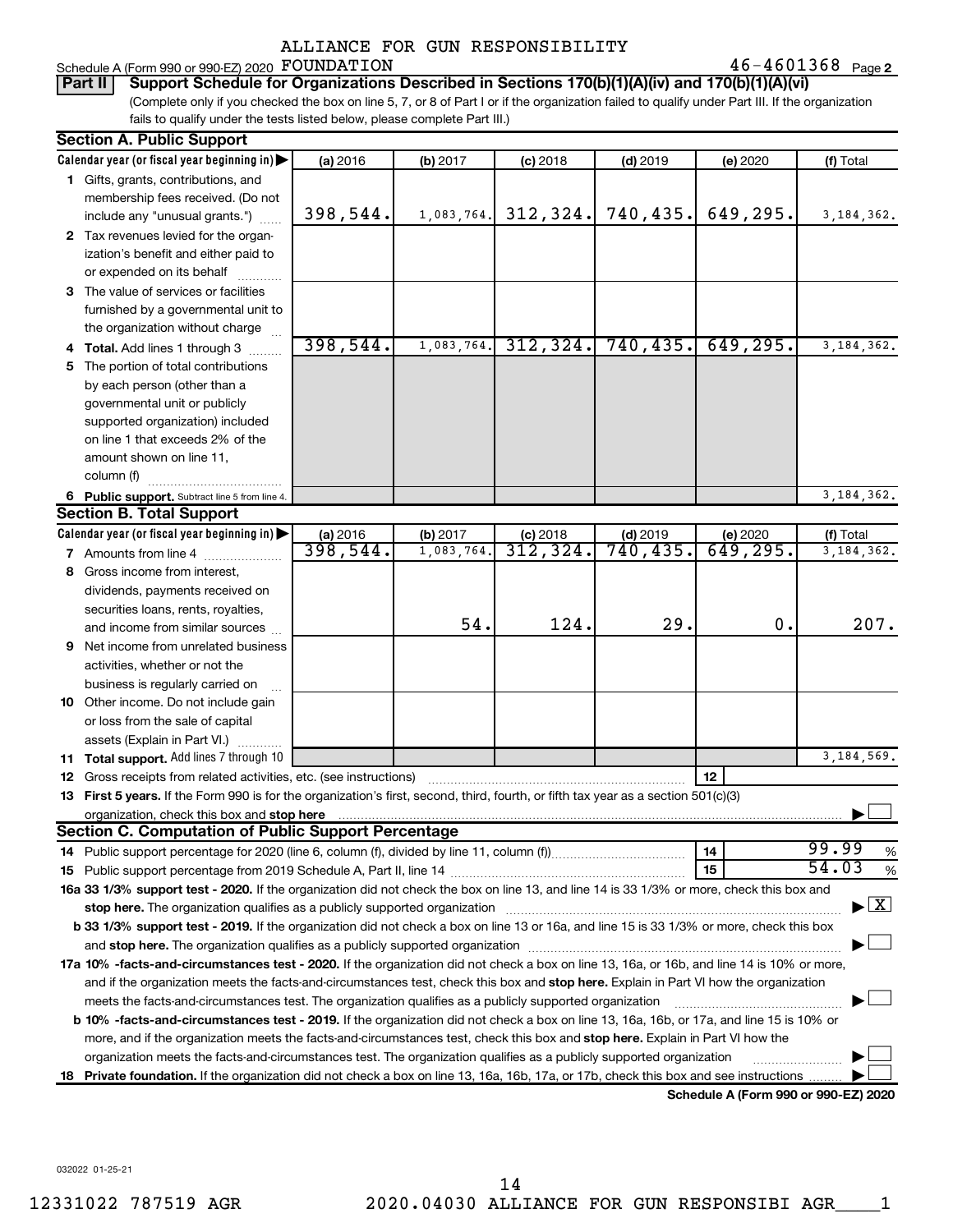#### Schedule A (Form 990 or 990-EZ) 2020 FOUNDATION

#### **Part III Support Schedule for Organizations Described in Section 509(a)(2)**

(Complete only if you checked the box on line 10 of Part I or if the organization failed to qualify under Part II. If the organization fails to qualify under the tests listed below, please complete Part II.)

| $\mathbf{2}$<br>3 | 1 Gifts, grants, contributions, and<br>membership fees received. (Do not<br>include any "unusual grants.")<br>Gross receipts from admissions,<br>merchandise sold or services per- |          |          |            |            |    |          |                                      |
|-------------------|------------------------------------------------------------------------------------------------------------------------------------------------------------------------------------|----------|----------|------------|------------|----|----------|--------------------------------------|
|                   |                                                                                                                                                                                    |          |          |            |            |    |          |                                      |
|                   |                                                                                                                                                                                    |          |          |            |            |    |          |                                      |
|                   |                                                                                                                                                                                    |          |          |            |            |    |          |                                      |
|                   | formed, or facilities furnished in<br>any activity that is related to the                                                                                                          |          |          |            |            |    |          |                                      |
|                   | organization's tax-exempt purpose                                                                                                                                                  |          |          |            |            |    |          |                                      |
|                   | Gross receipts from activities that                                                                                                                                                |          |          |            |            |    |          |                                      |
|                   | are not an unrelated trade or bus-                                                                                                                                                 |          |          |            |            |    |          |                                      |
|                   | iness under section 513                                                                                                                                                            |          |          |            |            |    |          |                                      |
| 4                 | Tax revenues levied for the organ-                                                                                                                                                 |          |          |            |            |    |          |                                      |
|                   | ization's benefit and either paid to<br>or expended on its behalf<br>.                                                                                                             |          |          |            |            |    |          |                                      |
| 5                 | The value of services or facilities                                                                                                                                                |          |          |            |            |    |          |                                      |
|                   | furnished by a governmental unit to                                                                                                                                                |          |          |            |            |    |          |                                      |
|                   | the organization without charge                                                                                                                                                    |          |          |            |            |    |          |                                      |
| 6                 | Total. Add lines 1 through 5                                                                                                                                                       |          |          |            |            |    |          |                                      |
|                   | 7a Amounts included on lines 1, 2, and                                                                                                                                             |          |          |            |            |    |          |                                      |
|                   | 3 received from disqualified persons                                                                                                                                               |          |          |            |            |    |          |                                      |
|                   | <b>b</b> Amounts included on lines 2 and 3 received<br>from other than disqualified persons that<br>exceed the greater of \$5,000 or 1% of the<br>amount on line 13 for the year   |          |          |            |            |    |          |                                      |
|                   | c Add lines 7a and 7b                                                                                                                                                              |          |          |            |            |    |          |                                      |
|                   | 8 Public support. (Subtract line 7c from line 6.)                                                                                                                                  |          |          |            |            |    |          |                                      |
|                   | <b>Section B. Total Support</b>                                                                                                                                                    |          |          |            |            |    |          |                                      |
|                   | Calendar year (or fiscal year beginning in)                                                                                                                                        | (a) 2016 | (b) 2017 | $(c)$ 2018 | $(d)$ 2019 |    | (e) 2020 | (f) Total                            |
|                   | 9 Amounts from line 6                                                                                                                                                              |          |          |            |            |    |          |                                      |
|                   | <b>10a</b> Gross income from interest,<br>dividends, payments received on<br>securities loans, rents, royalties,<br>and income from similar sources                                |          |          |            |            |    |          |                                      |
|                   | <b>b</b> Unrelated business taxable income                                                                                                                                         |          |          |            |            |    |          |                                      |
|                   | (less section 511 taxes) from businesses<br>acquired after June 30, 1975                                                                                                           |          |          |            |            |    |          |                                      |
|                   | c Add lines 10a and 10b                                                                                                                                                            |          |          |            |            |    |          |                                      |
| 11                | Net income from unrelated business<br>activities not included in line 10b.<br>whether or not the business is<br>regularly carried on                                               |          |          |            |            |    |          |                                      |
|                   | <b>12</b> Other income. Do not include gain<br>or loss from the sale of capital                                                                                                    |          |          |            |            |    |          |                                      |
|                   | assets (Explain in Part VI.)<br>13 Total support. (Add lines 9, 10c, 11, and 12.)                                                                                                  |          |          |            |            |    |          |                                      |
|                   | 14 First 5 years. If the Form 990 is for the organization's first, second, third, fourth, or fifth tax year as a section 501(c)(3) organization,                                   |          |          |            |            |    |          |                                      |
|                   |                                                                                                                                                                                    |          |          |            |            |    |          |                                      |
|                   | Section C. Computation of Public Support Percentage                                                                                                                                |          |          |            |            |    |          |                                      |
|                   |                                                                                                                                                                                    |          |          |            |            | 15 |          | %                                    |
|                   |                                                                                                                                                                                    |          |          |            |            | 16 |          | %                                    |
|                   | Section D. Computation of Investment Income Percentage                                                                                                                             |          |          |            |            |    |          |                                      |
|                   |                                                                                                                                                                                    |          |          |            |            | 17 |          | %                                    |
|                   |                                                                                                                                                                                    |          |          |            |            | 18 |          | %                                    |
|                   | 19a 33 1/3% support tests - 2020. If the organization did not check the box on line 14, and line 15 is more than 33 1/3%, and line 17 is not                                       |          |          |            |            |    |          |                                      |
|                   |                                                                                                                                                                                    |          |          |            |            |    |          |                                      |
|                   | more than 33 1/3%, check this box and stop here. The organization qualifies as a publicly supported organization                                                                   |          |          |            |            |    |          |                                      |
|                   | <b>b 33 1/3% support tests - 2019.</b> If the organization did not check a box on line 14 or line 19a, and line 16 is more than 33 1/3%, and                                       |          |          |            |            |    |          |                                      |
|                   | line 18 is not more than 33 1/3%, check this box and stop here. The organization qualifies as a publicly supported organization                                                    |          |          |            |            |    |          |                                      |
|                   | 032023 01-25-21                                                                                                                                                                    |          |          |            |            |    |          | Schedule A (Form 990 or 990-EZ) 2020 |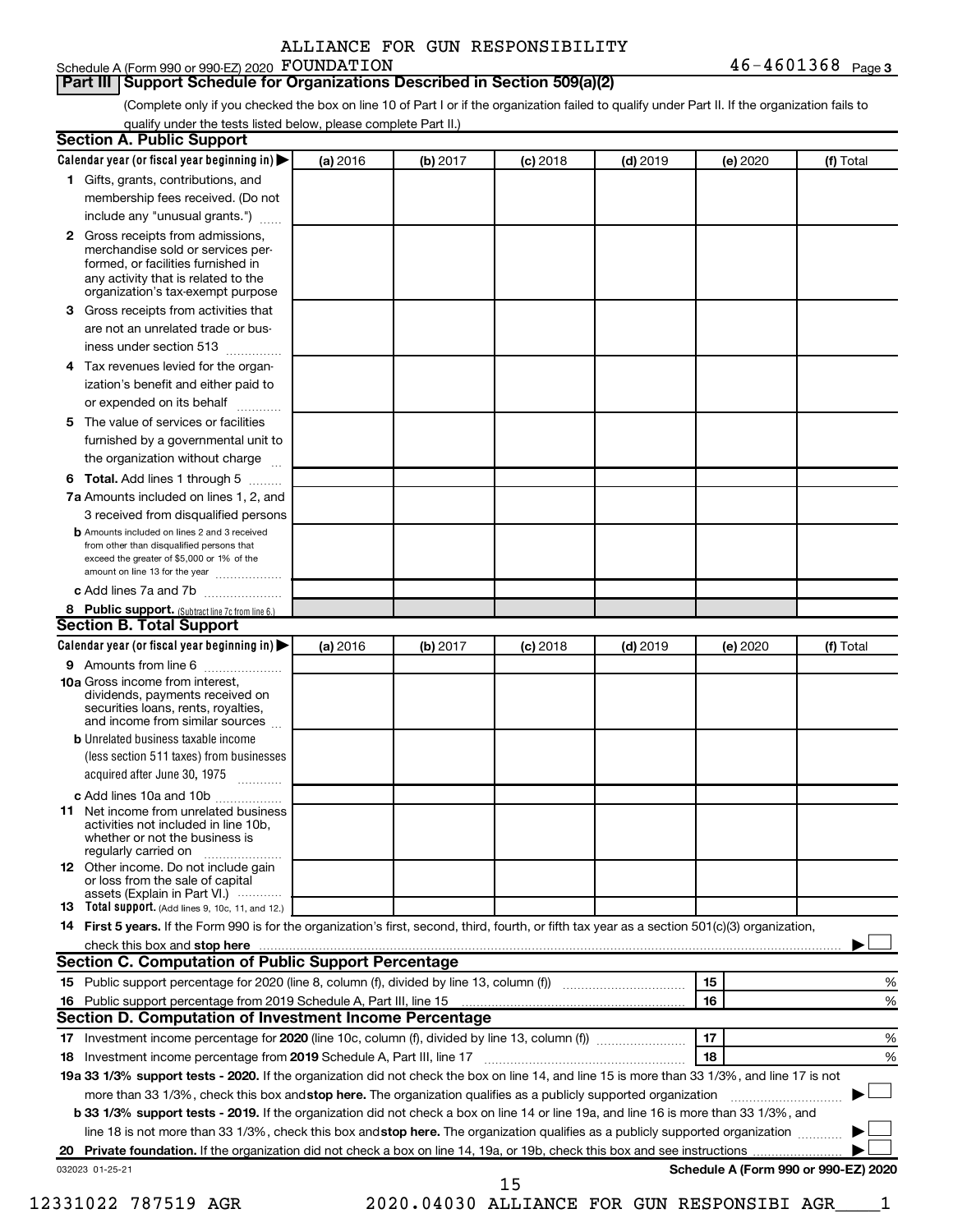#### 46-4601368 Page 4 Schedule A (Form 990 or 990-EZ) 2020 Page FOUNDATION 46-4601368

**1**

**2**

**3a**

**3b**

**3c**

**4a**

**4b**

**4c**

**5a**

**5b 5c** **Yes No**

#### **Part IV Supporting Organizations**

(Complete only if you checked a box in line 12 on Part I. If you checked box 12a, Part I, complete Sections A and B. If you checked box 12b, Part I, complete Sections A and C. If you checked box 12c, Part I, complete Sections A, D, and E. If you checked box 12d, Part I, complete Sections A and D, and complete Part V.)

#### **Section A. All Supporting Organizations**

- **1** Are all of the organization's supported organizations listed by name in the organization's governing documents? If "No," describe in Part VI how the supported organizations are designated. If designated by *class or purpose, describe the designation. If historic and continuing relationship, explain.*
- **2** Did the organization have any supported organization that does not have an IRS determination of status under section 509(a)(1) or (2)? If "Yes," explain in Part **VI** how the organization determined that the supported *organization was described in section 509(a)(1) or (2).*
- **3a** Did the organization have a supported organization described in section 501(c)(4), (5), or (6)? If "Yes," answer *lines 3b and 3c below.*
- **b** Did the organization confirm that each supported organization qualified under section 501(c)(4), (5), or (6) and satisfied the public support tests under section 509(a)(2)? If "Yes," describe in Part VI when and how the *organization made the determination.*
- **c** Did the organization ensure that all support to such organizations was used exclusively for section 170(c)(2)(B) purposes? If "Yes," explain in Part VI what controls the organization put in place to ensure such use.
- **4 a** *If* Was any supported organization not organized in the United States ("foreign supported organization")? *"Yes," and if you checked box 12a or 12b in Part I, answer lines 4b and 4c below.*
- **b** Did the organization have ultimate control and discretion in deciding whether to make grants to the foreign supported organization? If "Yes," describe in Part VI how the organization had such control and discretion *despite being controlled or supervised by or in connection with its supported organizations.*
- **c** Did the organization support any foreign supported organization that does not have an IRS determination under sections 501(c)(3) and 509(a)(1) or (2)? If "Yes," explain in Part VI what controls the organization used *to ensure that all support to the foreign supported organization was used exclusively for section 170(c)(2)(B) purposes.*
- **5a** Did the organization add, substitute, or remove any supported organizations during the tax year? If "Yes," answer lines 5b and 5c below (if applicable). Also, provide detail in **Part VI,** including (i) the names and EIN *numbers of the supported organizations added, substituted, or removed; (ii) the reasons for each such action; (iii) the authority under the organization's organizing document authorizing such action; and (iv) how the action was accomplished (such as by amendment to the organizing document).*
- **b** Type I or Type II only. Was any added or substituted supported organization part of a class already designated in the organization's organizing document?
- **c Substitutions only.**  Was the substitution the result of an event beyond the organization's control?
- **6** Did the organization provide support (whether in the form of grants or the provision of services or facilities) to **Part VI.** support or benefit one or more of the filing organization's supported organizations? If "Yes," provide detail in anyone other than (i) its supported organizations, (ii) individuals that are part of the charitable class benefited by one or more of its supported organizations, or (iii) other supporting organizations that also
- **7** Did the organization provide a grant, loan, compensation, or other similar payment to a substantial contributor regard to a substantial contributor? If "Yes," complete Part I of Schedule L (Form 990 or 990-EZ). (as defined in section 4958(c)(3)(C)), a family member of a substantial contributor, or a 35% controlled entity with
- **8** Did the organization make a loan to a disqualified person (as defined in section 4958) not described in line 7? *If "Yes," complete Part I of Schedule L (Form 990 or 990-EZ).*
- **9 a** Was the organization controlled directly or indirectly at any time during the tax year by one or more in section 509(a)(1) or (2))? If "Yes," provide detail in **Part VI.** disqualified persons, as defined in section 4946 (other than foundation managers and organizations described
- **b** Did one or more disqualified persons (as defined in line 9a) hold a controlling interest in any entity in which the supporting organization had an interest? If "Yes," provide detail in Part VI.
- **c** Did a disqualified person (as defined in line 9a) have an ownership interest in, or derive any personal benefit from, assets in which the supporting organization also had an interest? If "Yes," provide detail in Part VI.
- **10 a** Was the organization subject to the excess business holdings rules of section 4943 because of section supporting organizations)? If "Yes," answer line 10b below. 4943(f) (regarding certain Type II supporting organizations, and all Type III non-functionally integrated
	- **b** Did the organization have any excess business holdings in the tax year? (Use Schedule C, Form 4720, to *determine whether the organization had excess business holdings.)*

032024 01-25-21

**6 7 8 9a 9b 9c 10a 10b Schedule A (Form 990 or 990-EZ) 2020**

12331022 787519 AGR 2020.04030 ALLIANCE FOR GUN RESPONSIBI AGR\_\_\_\_1

16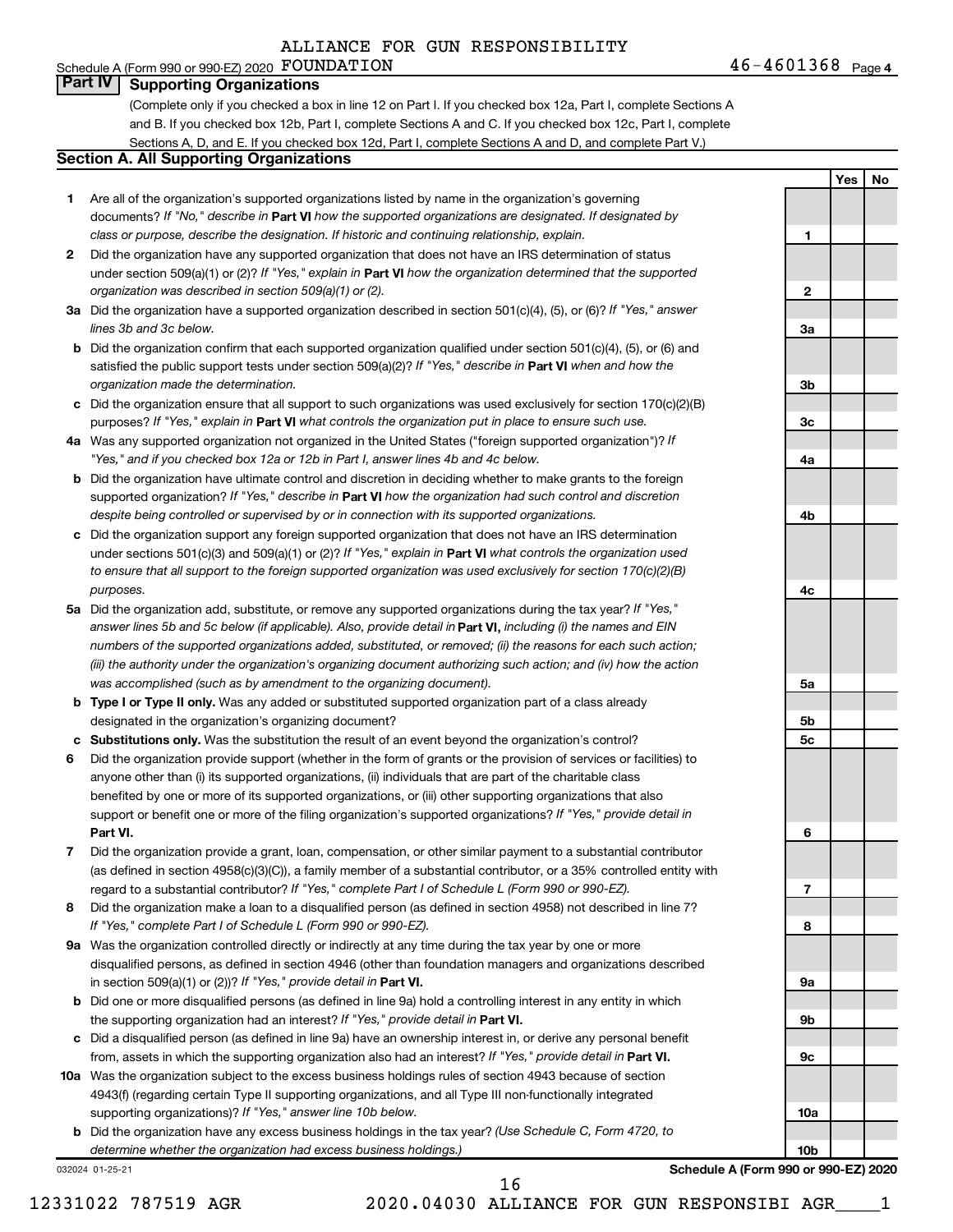of its supported organizations? If "Yes," describe in Part VI the role played by the organization in this regard.

032025 01-25-21

**Schedule A (Form 990 or 990-EZ) 2020**

**3b**

| 11 | Has the organization accepted a gift or contribution from any of the following persons?                                                                                                                                                                  |              |     |    |
|----|----------------------------------------------------------------------------------------------------------------------------------------------------------------------------------------------------------------------------------------------------------|--------------|-----|----|
|    | a A person who directly or indirectly controls, either alone or together with persons described in lines 11b and                                                                                                                                         |              |     |    |
|    | 11c below, the governing body of a supported organization?                                                                                                                                                                                               | 11a          |     |    |
|    | <b>b</b> A family member of a person described in line 11a above?                                                                                                                                                                                        | 11b          |     |    |
|    | c A 35% controlled entity of a person described in line 11a or 11b above? If "Yes" to line 11a, 11b, or 11c, provide                                                                                                                                     |              |     |    |
|    | detail in Part VI.                                                                                                                                                                                                                                       | 11c          |     |    |
|    | <b>Section B. Type I Supporting Organizations</b>                                                                                                                                                                                                        |              |     |    |
|    |                                                                                                                                                                                                                                                          |              | Yes | No |
| 1  | Did the governing body, members of the governing body, officers acting in their official capacity, or membership of one or                                                                                                                               |              |     |    |
|    | more supported organizations have the power to regularly appoint or elect at least a majority of the organization's officers,<br>directors, or trustees at all times during the tax year? If "No," describe in Part VI how the supported organization(s) |              |     |    |
|    | effectively operated, supervised, or controlled the organization's activities. If the organization had more than one supported                                                                                                                           |              |     |    |
|    | organization, describe how the powers to appoint and/or remove officers, directors, or trustees were allocated among the                                                                                                                                 |              |     |    |
|    | supported organizations and what conditions or restrictions, if any, applied to such powers during the tax year.                                                                                                                                         | 1            |     |    |
| 2  | Did the organization operate for the benefit of any supported organization other than the supported                                                                                                                                                      |              |     |    |
|    | organization(s) that operated, supervised, or controlled the supporting organization? If "Yes," explain in                                                                                                                                               |              |     |    |
|    | Part VI how providing such benefit carried out the purposes of the supported organization(s) that operated,                                                                                                                                              |              |     |    |
|    | supervised, or controlled the supporting organization.                                                                                                                                                                                                   | $\mathbf{2}$ |     |    |
|    | <b>Section C. Type II Supporting Organizations</b>                                                                                                                                                                                                       |              |     |    |
|    |                                                                                                                                                                                                                                                          |              | Yes | No |
| 1. | Were a majority of the organization's directors or trustees during the tax year also a majority of the directors                                                                                                                                         |              |     |    |
|    | or trustees of each of the organization's supported organization(s)? If "No," describe in Part VI how control                                                                                                                                            |              |     |    |
|    | or management of the supporting organization was vested in the same persons that controlled or managed                                                                                                                                                   |              |     |    |
|    | the supported organization(s).                                                                                                                                                                                                                           | 1            |     |    |
|    | <b>Section D. All Type III Supporting Organizations</b>                                                                                                                                                                                                  |              |     |    |
|    |                                                                                                                                                                                                                                                          |              | Yes | No |
| 1  | Did the organization provide to each of its supported organizations, by the last day of the fifth month of the                                                                                                                                           |              |     |    |
|    | organization's tax year, (i) a written notice describing the type and amount of support provided during the prior tax                                                                                                                                    |              |     |    |
|    | year, (ii) a copy of the Form 990 that was most recently filed as of the date of notification, and (iii) copies of the                                                                                                                                   |              |     |    |
|    | organization's governing documents in effect on the date of notification, to the extent not previously provided?                                                                                                                                         | 1            |     |    |
| 2  | Were any of the organization's officers, directors, or trustees either (i) appointed or elected by the supported                                                                                                                                         |              |     |    |
|    | organization(s) or (ii) serving on the governing body of a supported organization? If "No," explain in Part VI how                                                                                                                                       |              |     |    |
|    | the organization maintained a close and continuous working relationship with the supported organization(s).                                                                                                                                              | $\mathbf{2}$ |     |    |
| 3  | By reason of the relationship described in line 2, above, did the organization's supported organizations have a                                                                                                                                          |              |     |    |
|    | significant voice in the organization's investment policies and in directing the use of the organization's                                                                                                                                               |              |     |    |
|    | income or assets at all times during the tax year? If "Yes," describe in Part VI the role the organization's                                                                                                                                             |              |     |    |
|    | supported organizations played in this regard.                                                                                                                                                                                                           | 3            |     |    |
|    | Section E. Type III Functionally Integrated Supporting Organizations                                                                                                                                                                                     |              |     |    |
|    | Check the box next to the method that the organization used to satisfy the Integral Part Test during the yea (see instructions).                                                                                                                         |              |     |    |
| а  | The organization satisfied the Activities Test. Complete line 2 below.                                                                                                                                                                                   |              |     |    |
| b  | The organization is the parent of each of its supported organizations. Complete line 3 below.                                                                                                                                                            |              |     |    |
| c  | The organization supported a governmental entity. Describe in Part VI how you supported a governmental entity (see instructions).                                                                                                                        |              |     |    |
| 2  | Activities Test. Answer lines 2a and 2b below.                                                                                                                                                                                                           |              | Yes | No |
| а  | Did substantially all of the organization's activities during the tax year directly further the exempt purposes of                                                                                                                                       |              |     |    |
|    | the supported organization(s) to which the organization was responsive? If "Yes," then in Part VI identify                                                                                                                                               |              |     |    |
|    | those supported organizations and explain how these activities directly furthered their exempt purposes,                                                                                                                                                 |              |     |    |
|    | how the organization was responsive to those supported organizations, and how the organization determined                                                                                                                                                |              |     |    |
|    | that these activities constituted substantially all of its activities.                                                                                                                                                                                   | 2a           |     |    |
| b  | Did the activities described in line 2a, above, constitute activities that, but for the organization's involvement,                                                                                                                                      |              |     |    |
|    | one or more of the organization's supported organization(s) would have been engaged in? If "Yes," explain in                                                                                                                                             |              |     |    |
|    | Part VI the reasons for the organization's position that its supported organization(s) would have engaged in                                                                                                                                             |              |     |    |
|    | these activities but for the organization's involvement.                                                                                                                                                                                                 | 2b           |     |    |
| 3  | Parent of Supported Organizations. Answer lines 3a and 3b below.                                                                                                                                                                                         |              |     |    |
| а  | Did the organization have the power to regularly appoint or elect a majority of the officers, directors, or                                                                                                                                              |              |     |    |
|    | trustees of each of the supported organizations? If "Yes" or "No" provide details in Part VI.                                                                                                                                                            | За           |     |    |
|    | <b>b</b> Did the organization exercise a substantial degree of direction over the policies, programs, and activities of each                                                                                                                             |              |     |    |

12331022 787519 AGR 2020.04030 ALLIANCE FOR GUN RESPONSIBI AGR\_\_\_\_1

17

|  | ALLIANCE FOR GUN RESPONSIBILI |
|--|-------------------------------|

Schedule A (Form 990 or 990-EZ) 2020 FOUNDATION

**Part IV Supporting Organizations** *(continued)*

FOUNDATION 46-4601368  $_{\text{Page 5}}$ 

**Yes No**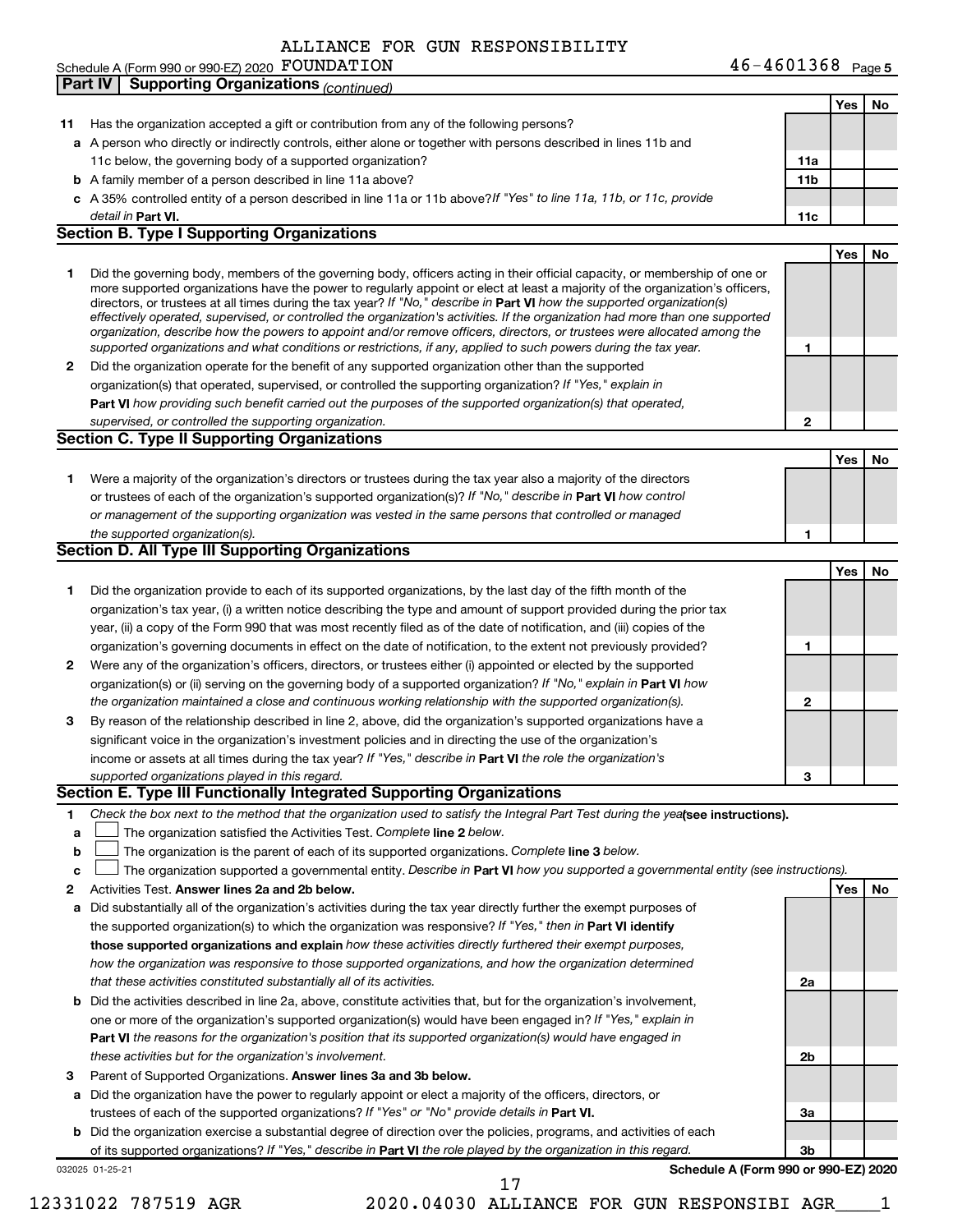46-4601368 Page 6 Schedule A (Form 990 or 990-EZ) 2020 Page FOUNDATION 46-4601368

#### **Part V Type III Non-Functionally Integrated 509(a)(3) Supporting Organizations**

1 **Letter See instructions.** Check here if the organization satisfied the Integral Part Test as a qualifying trust on Nov. 20, 1970 (*explain in* Part **VI**). See instructions. All other Type III non-functionally integrated supporting organizations must complete Sections A through E.

|    | Section A - Adjusted Net Income                                             | (A) Prior Year | (B) Current Year<br>(optional) |                                |
|----|-----------------------------------------------------------------------------|----------------|--------------------------------|--------------------------------|
| 1  | Net short-term capital gain                                                 | 1              |                                |                                |
| 2  | Recoveries of prior-year distributions                                      | $\overline{2}$ |                                |                                |
| 3  | Other gross income (see instructions)                                       | 3              |                                |                                |
| 4  | Add lines 1 through 3.                                                      | 4              |                                |                                |
| 5  | Depreciation and depletion                                                  | 5              |                                |                                |
| 6  | Portion of operating expenses paid or incurred for production or            |                |                                |                                |
|    | collection of gross income or for management, conservation, or              |                |                                |                                |
|    | maintenance of property held for production of income (see instructions)    | 6              |                                |                                |
| 7  | Other expenses (see instructions)                                           | $\overline{7}$ |                                |                                |
| 8  | Adjusted Net Income (subtract lines 5, 6, and 7 from line 4)                | 8              |                                |                                |
|    | <b>Section B - Minimum Asset Amount</b>                                     |                | (A) Prior Year                 | (B) Current Year<br>(optional) |
| 1. | Aggregate fair market value of all non-exempt-use assets (see               |                |                                |                                |
|    | instructions for short tax year or assets held for part of year):           |                |                                |                                |
|    | a Average monthly value of securities                                       | 1a             |                                |                                |
|    | <b>b</b> Average monthly cash balances                                      | 1b             |                                |                                |
|    | c Fair market value of other non-exempt-use assets                          | 1c             |                                |                                |
|    | <b>d</b> Total (add lines 1a, 1b, and 1c)                                   | 1d             |                                |                                |
|    | e Discount claimed for blockage or other factors                            |                |                                |                                |
|    | (explain in detail in Part VI):                                             |                |                                |                                |
| 2  | Acquisition indebtedness applicable to non-exempt-use assets                | $\mathbf{2}$   |                                |                                |
| З  | Subtract line 2 from line 1d.                                               | 3              |                                |                                |
| 4  | Cash deemed held for exempt use. Enter 0.015 of line 3 (for greater amount, |                |                                |                                |
|    | see instructions)                                                           | 4              |                                |                                |
| 5  | Net value of non-exempt-use assets (subtract line 4 from line 3)            | 5              |                                |                                |
| 6  | Multiply line 5 by 0.035.                                                   | 6              |                                |                                |
| 7  | Recoveries of prior-year distributions                                      | $\overline{7}$ |                                |                                |
| 8  | Minimum Asset Amount (add line 7 to line 6)                                 | 8              |                                |                                |
|    | <b>Section C - Distributable Amount</b>                                     |                |                                | <b>Current Year</b>            |
| 1  | Adjusted net income for prior year (from Section A, line 8, column A)       | 1              |                                |                                |
| 2  | Enter 0.85 of line 1.                                                       | $\mathbf{2}$   |                                |                                |
| З  | Minimum asset amount for prior year (from Section B, line 8, column A)      | 3              |                                |                                |
| 4  | Enter greater of line 2 or line 3.                                          | 4              |                                |                                |
| 5  | Income tax imposed in prior year                                            | 5              |                                |                                |
| 6  | Distributable Amount. Subtract line 5 from line 4, unless subject to        |                |                                |                                |
|    | emergency temporary reduction (see instructions).                           | 6              |                                |                                |
|    |                                                                             |                |                                |                                |

**7** Let Check here if the current year is the organization's first as a non-functionally integrated Type III supporting organization (see instructions).

**Schedule A (Form 990 or 990-EZ) 2020**

032026 01-25-21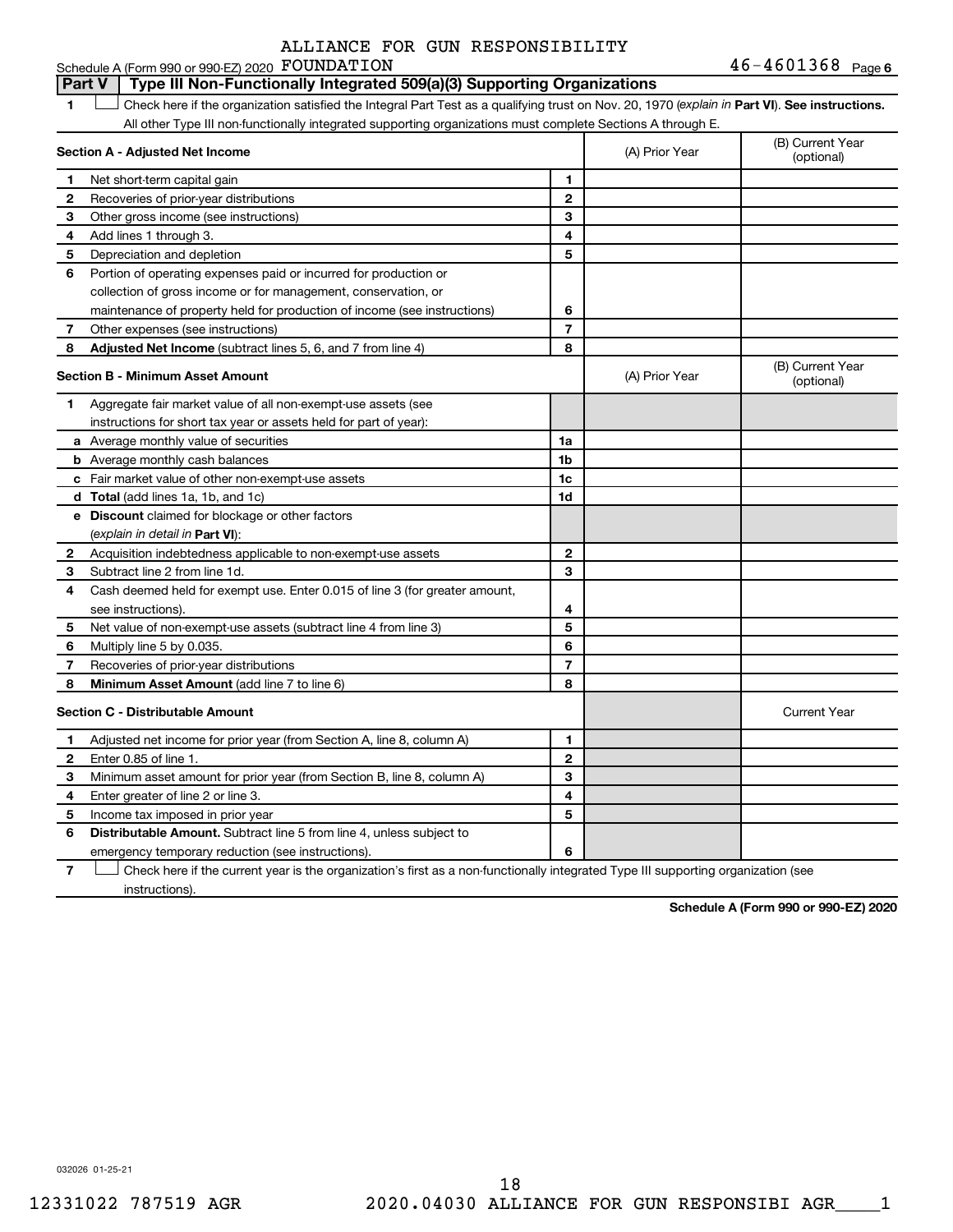$46 - 4601368$  Page 7

|               | Schedule A (Form 990 or 990-EZ) 2020 FOUNDATION                                            |                                    |                                               | $46 - 4601368$ Page 7                            |
|---------------|--------------------------------------------------------------------------------------------|------------------------------------|-----------------------------------------------|--------------------------------------------------|
| <b>Part V</b> | Type III Non-Functionally Integrated 509(a)(3) Supporting Organizations (continued)        |                                    |                                               |                                                  |
|               | <b>Section D - Distributions</b>                                                           |                                    |                                               | <b>Current Year</b>                              |
| 1             | Amounts paid to supported organizations to accomplish exempt purposes                      |                                    | 1                                             |                                                  |
| 2             | Amounts paid to perform activity that directly furthers exempt purposes of supported       |                                    |                                               |                                                  |
|               | organizations, in excess of income from activity                                           |                                    | 2                                             |                                                  |
| 3             | Administrative expenses paid to accomplish exempt purposes of supported organizations      |                                    | 3                                             |                                                  |
| 4             | Amounts paid to acquire exempt-use assets                                                  | 4                                  |                                               |                                                  |
| 5             | Qualified set-aside amounts (prior IRS approval required - provide details in Part VI)     |                                    | 5                                             |                                                  |
| 6             | Other distributions (describe in Part VI). See instructions.                               |                                    | 6                                             |                                                  |
| 7             | Total annual distributions. Add lines 1 through 6.                                         |                                    | 7                                             |                                                  |
| 8             | Distributions to attentive supported organizations to which the organization is responsive |                                    |                                               |                                                  |
|               | (provide details in Part VI). See instructions.                                            |                                    | 8                                             |                                                  |
| 9             | Distributable amount for 2020 from Section C, line 6                                       |                                    | 9                                             |                                                  |
| 10            | Line 8 amount divided by line 9 amount                                                     |                                    | 10                                            |                                                  |
|               | <b>Section E - Distribution Allocations (see instructions)</b>                             | (i)<br><b>Excess Distributions</b> | (ii)<br><b>Underdistributions</b><br>Pre-2020 | (iii)<br><b>Distributable</b><br>Amount for 2020 |
| 1.            | Distributable amount for 2020 from Section C, line 6                                       |                                    |                                               |                                                  |
| 2             | Underdistributions, if any, for years prior to 2020 (reason-                               |                                    |                                               |                                                  |
|               | able cause required - explain in Part VI). See instructions.                               |                                    |                                               |                                                  |
| 3             | Excess distributions carryover, if any, to 2020                                            |                                    |                                               |                                                  |
|               | a From 2015                                                                                |                                    |                                               |                                                  |
|               | <b>b</b> From 2016                                                                         |                                    |                                               |                                                  |
|               | c From 2017                                                                                |                                    |                                               |                                                  |
|               | <b>d</b> From 2018                                                                         |                                    |                                               |                                                  |
|               | e From 2019                                                                                |                                    |                                               |                                                  |
|               | f Total of lines 3a through 3e                                                             |                                    |                                               |                                                  |
|               | g Applied to underdistributions of prior years                                             |                                    |                                               |                                                  |
|               | h Applied to 2020 distributable amount                                                     |                                    |                                               |                                                  |
| Ť.            | Carryover from 2015 not applied (see instructions)                                         |                                    |                                               |                                                  |
|               | Remainder. Subtract lines 3g, 3h, and 3i from line 3f.                                     |                                    |                                               |                                                  |
| 4             | Distributions for 2020 from Section D,                                                     |                                    |                                               |                                                  |
|               | line $7:$                                                                                  |                                    |                                               |                                                  |
|               | a Applied to underdistributions of prior years                                             |                                    |                                               |                                                  |
|               | <b>b</b> Applied to 2020 distributable amount                                              |                                    |                                               |                                                  |
|               | c Remainder. Subtract lines 4a and 4b from line 4.                                         |                                    |                                               |                                                  |
|               | 5 Remaining underdistributions for years prior to 2020, if                                 |                                    |                                               |                                                  |
|               | any. Subtract lines 3g and 4a from line 2. For result greater                              |                                    |                                               |                                                  |
|               | than zero, explain in Part VI. See instructions.                                           |                                    |                                               |                                                  |
| 6             | Remaining underdistributions for 2020. Subtract lines 3h                                   |                                    |                                               |                                                  |
|               | and 4b from line 1. For result greater than zero, explain in                               |                                    |                                               |                                                  |
|               | <b>Part VI.</b> See instructions.                                                          |                                    |                                               |                                                  |
| 7             | Excess distributions carryover to 2021. Add lines 3j                                       |                                    |                                               |                                                  |
|               | and 4c.                                                                                    |                                    |                                               |                                                  |
| 8             | Breakdown of line 7:                                                                       |                                    |                                               |                                                  |
|               | a Excess from 2016                                                                         |                                    |                                               |                                                  |
|               | <b>b</b> Excess from 2017                                                                  |                                    |                                               |                                                  |
|               | c Excess from 2018                                                                         |                                    |                                               |                                                  |
|               | d Excess from 2019                                                                         |                                    |                                               |                                                  |
|               | e Excess from 2020                                                                         |                                    |                                               |                                                  |

**Schedule A (Form 990 or 990-EZ) 2020**

032027 01-25-21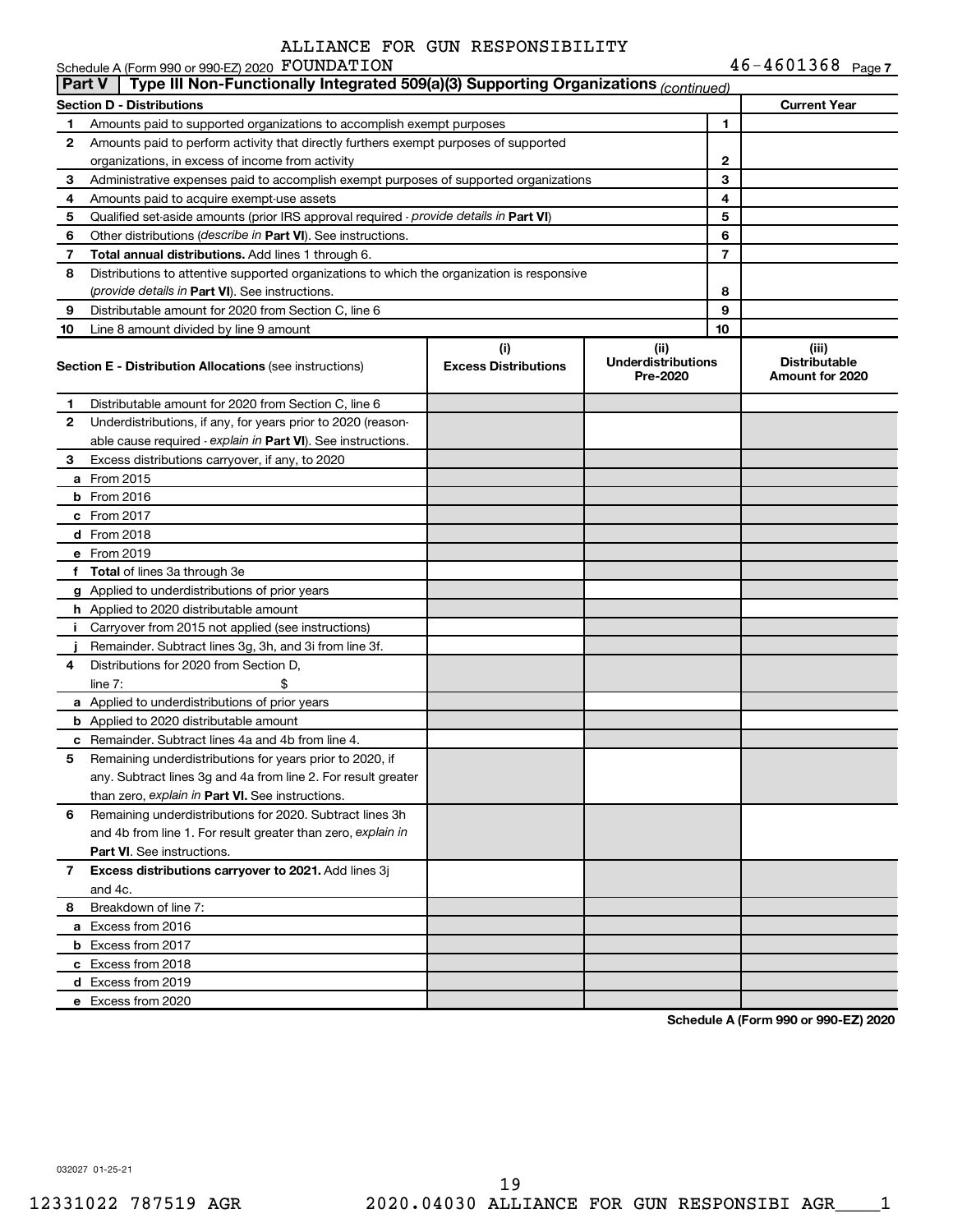|                 | Schedule A (Form 990 or 990-EZ) 2020 FOUNDATION |  | ALLIANCE FOR GUN RESPONSIBILITY | $46 - 4601368$ Page 8                                                                                                                                                                                                                                                                                                                                                                                                                                                                                                                                                |
|-----------------|-------------------------------------------------|--|---------------------------------|----------------------------------------------------------------------------------------------------------------------------------------------------------------------------------------------------------------------------------------------------------------------------------------------------------------------------------------------------------------------------------------------------------------------------------------------------------------------------------------------------------------------------------------------------------------------|
| <b>Part VI</b>  | (See instructions.)                             |  |                                 | Supplemental Information. Provide the explanations required by Part II, line 10; Part II, line 17a or 17b; Part III, line 12;<br>Part IV, Section A, lines 1, 2, 3b, 3c, 4b, 4c, 5a, 6, 9a, 9b, 9c, 11a, 11b, and 11c; Part IV, Section B, lines 1 and 2; Part IV, Section C,<br>line 1; Part IV, Section D, lines 2 and 3; Part IV, Section E, lines 1c, 2a, 2b, 3a, and 3b; Part V, line 1; Part V, Section B, line 1e; Part V,<br>Section D, lines 5, 6, and 8; and Part V, Section E, lines 2, 5, and 6. Also complete this part for any additional information. |
|                 |                                                 |  |                                 |                                                                                                                                                                                                                                                                                                                                                                                                                                                                                                                                                                      |
|                 |                                                 |  |                                 |                                                                                                                                                                                                                                                                                                                                                                                                                                                                                                                                                                      |
|                 |                                                 |  |                                 |                                                                                                                                                                                                                                                                                                                                                                                                                                                                                                                                                                      |
|                 |                                                 |  |                                 |                                                                                                                                                                                                                                                                                                                                                                                                                                                                                                                                                                      |
|                 |                                                 |  |                                 |                                                                                                                                                                                                                                                                                                                                                                                                                                                                                                                                                                      |
|                 |                                                 |  |                                 |                                                                                                                                                                                                                                                                                                                                                                                                                                                                                                                                                                      |
|                 |                                                 |  |                                 |                                                                                                                                                                                                                                                                                                                                                                                                                                                                                                                                                                      |
|                 |                                                 |  |                                 |                                                                                                                                                                                                                                                                                                                                                                                                                                                                                                                                                                      |
|                 |                                                 |  |                                 |                                                                                                                                                                                                                                                                                                                                                                                                                                                                                                                                                                      |
|                 |                                                 |  |                                 |                                                                                                                                                                                                                                                                                                                                                                                                                                                                                                                                                                      |
|                 |                                                 |  |                                 |                                                                                                                                                                                                                                                                                                                                                                                                                                                                                                                                                                      |
|                 |                                                 |  |                                 |                                                                                                                                                                                                                                                                                                                                                                                                                                                                                                                                                                      |
|                 |                                                 |  |                                 |                                                                                                                                                                                                                                                                                                                                                                                                                                                                                                                                                                      |
|                 |                                                 |  |                                 |                                                                                                                                                                                                                                                                                                                                                                                                                                                                                                                                                                      |
|                 |                                                 |  |                                 |                                                                                                                                                                                                                                                                                                                                                                                                                                                                                                                                                                      |
|                 |                                                 |  |                                 |                                                                                                                                                                                                                                                                                                                                                                                                                                                                                                                                                                      |
|                 |                                                 |  |                                 |                                                                                                                                                                                                                                                                                                                                                                                                                                                                                                                                                                      |
|                 |                                                 |  |                                 |                                                                                                                                                                                                                                                                                                                                                                                                                                                                                                                                                                      |
|                 |                                                 |  |                                 |                                                                                                                                                                                                                                                                                                                                                                                                                                                                                                                                                                      |
|                 |                                                 |  |                                 |                                                                                                                                                                                                                                                                                                                                                                                                                                                                                                                                                                      |
|                 |                                                 |  |                                 |                                                                                                                                                                                                                                                                                                                                                                                                                                                                                                                                                                      |
|                 |                                                 |  |                                 |                                                                                                                                                                                                                                                                                                                                                                                                                                                                                                                                                                      |
|                 |                                                 |  |                                 |                                                                                                                                                                                                                                                                                                                                                                                                                                                                                                                                                                      |
|                 |                                                 |  |                                 |                                                                                                                                                                                                                                                                                                                                                                                                                                                                                                                                                                      |
|                 |                                                 |  |                                 |                                                                                                                                                                                                                                                                                                                                                                                                                                                                                                                                                                      |
|                 |                                                 |  |                                 |                                                                                                                                                                                                                                                                                                                                                                                                                                                                                                                                                                      |
| 032028 01-25-21 |                                                 |  | 20                              | Schedule A (Form 990 or 990-EZ) 2020                                                                                                                                                                                                                                                                                                                                                                                                                                                                                                                                 |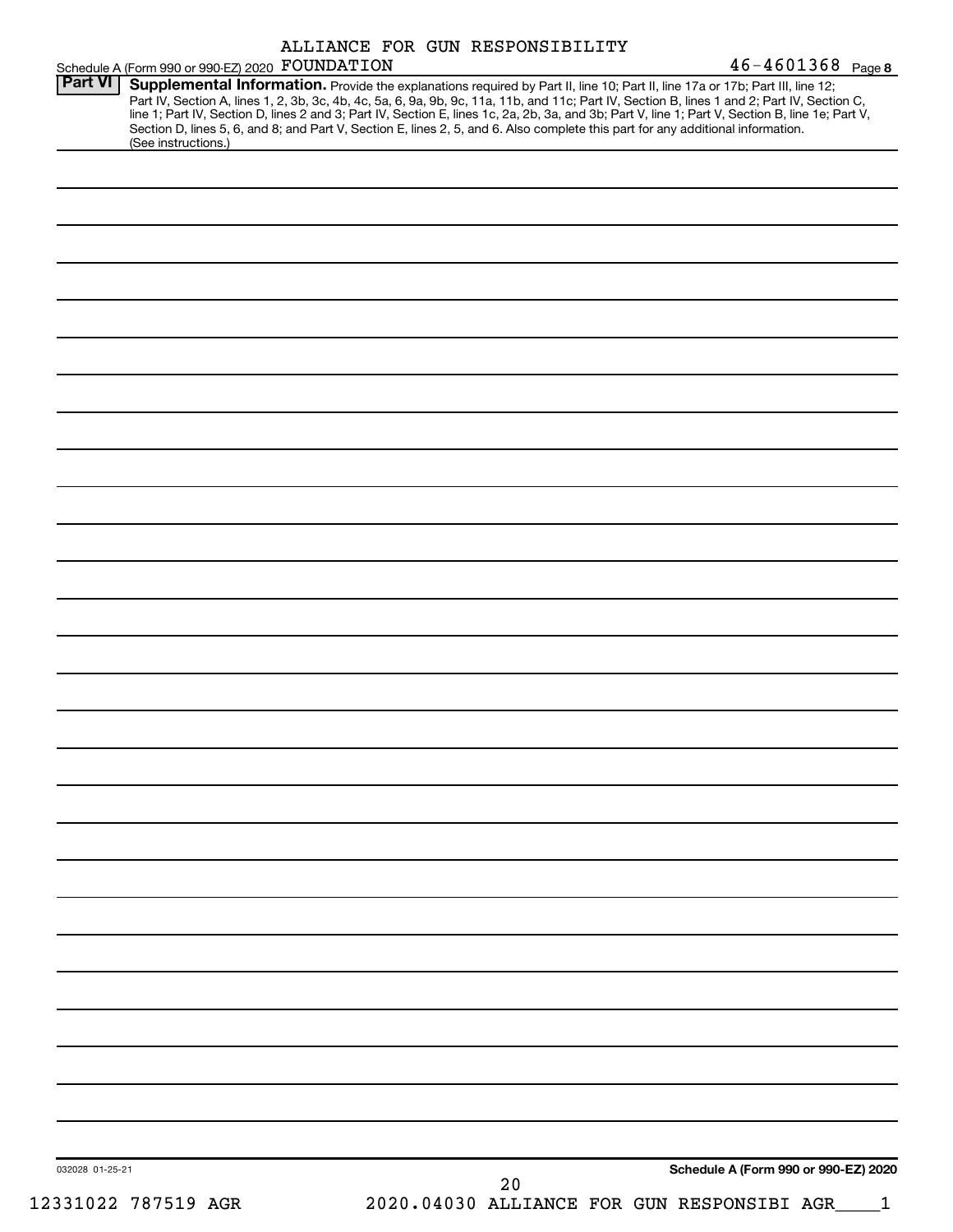Department of the Treasury Internal Revenue Service **(Form 990, 990-EZ,**

# **Schedule B Schedule of Contributors**

**or 990-PF) | Attach to Form 990, Form 990-EZ, or Form 990-PF. | Go to www.irs.gov/Form990 for the latest information.** OMB No. 1545-0047

**2020**

**Employer identification number**

46-4601368

|  |  | ALLIANCE FOR GUN RESPONSIBILITY |
|--|--|---------------------------------|
|--|--|---------------------------------|

| FOUNDATION                            |  |
|---------------------------------------|--|
| <b>Organization type (check one):</b> |  |

| Filers of:         | Section:                                                                           |
|--------------------|------------------------------------------------------------------------------------|
| Form 990 or 990-EZ | $\boxed{\textbf{X}}$ 501(c)( 3) (enter number) organization                        |
|                    | $4947(a)(1)$ nonexempt charitable trust <b>not</b> treated as a private foundation |
|                    | 527 political organization                                                         |
| Form 990-PF        | 501(c)(3) exempt private foundation                                                |
|                    | 4947(a)(1) nonexempt charitable trust treated as a private foundation              |
|                    | 501(c)(3) taxable private foundation                                               |

Check if your organization is covered by the General Rule or a Special Rule.

**Note:**  Only a section 501(c)(7), (8), or (10) organization can check boxes for both the General Rule and a Special Rule. See instructions.

#### **General Rule**

 $\Box$ 

 $\Box$ 

For an organization filing Form 990, 990-EZ, or 990-PF that received, during the year, contributions totaling \$5,000 or more (in money or property) from any one contributor. Complete Parts I and II. See instructions for determining a contributor's total contributions.

#### **Special Rules**

- any one contributor, during the year, total contributions of the greater of (1) \$5,000; or (2) 2% of the amount on (i) Form 990, Part VIII, line 1h;  $\boxed{\text{X}}$  For an organization described in section 501(c)(3) filing Form 990 or 990-EZ that met the 33 1/3% support test of the regulations under sections 509(a)(1) and 170(b)(1)(A)(vi), that checked Schedule A (Form 990 or 990-EZ), Part II, line 13, 16a, or 16b, and that received from or (ii) Form 990-EZ, line 1. Complete Parts I and II.
- For an organization described in section 501(c)(7), (8), or (10) filing Form 990 or 990-EZ that received from any one contributor, during the year, total contributions of more than \$1,000 exclusively for religious, charitable, scientific, literary, or educational purposes, or for the prevention of cruelty to children or animals. Complete Parts I (entering "N/A" in column (b) instead of the contributor name and address), II, and III.  $\Box$

purpose. Don't complete any of the parts unless the General Rule applies to this organization because it received nonexclusively year, contributions exclusively for religious, charitable, etc., purposes, but no such contributions totaled more than \$1,000. If this box is checked, enter here the total contributions that were received during the year for an exclusively religious, charitable, etc., For an organization described in section 501(c)(7), (8), or (10) filing Form 990 or 990-EZ that received from any one contributor, during the religious, charitable, etc., contributions totaling \$5,000 or more during the year  $~\ldots\ldots\ldots\ldots\ldots\ldots\ldots\ldots\blacktriangleright~$ \$

**Caution:**  An organization that isn't covered by the General Rule and/or the Special Rules doesn't file Schedule B (Form 990, 990-EZ, or 990-PF),  **must** but it answer "No" on Part IV, line 2, of its Form 990; or check the box on line H of its Form 990-EZ or on its Form 990-PF, Part I, line 2, to certify that it doesn't meet the filing requirements of Schedule B (Form 990, 990-EZ, or 990-PF).

**For Paperwork Reduction Act Notice, see the instructions for Form 990, 990-EZ, or 990-PF. Schedule B (Form 990, 990-EZ, or 990-PF) (2020)** LHA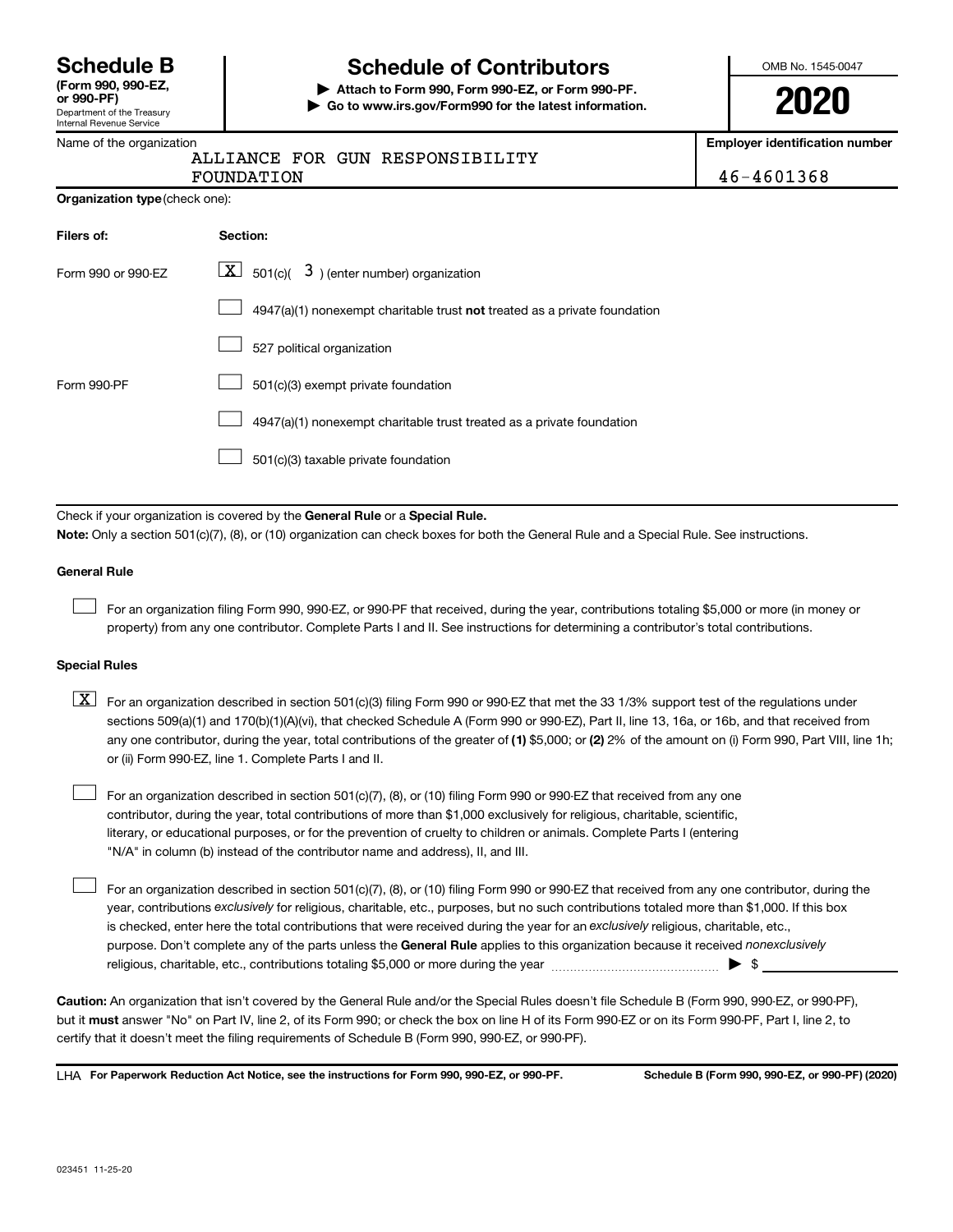#### Schedule B (Form 990, 990-EZ, or 990-PF) (2020)

Name of organization

ALLIANCE FOR GUN RESPONSIBILITY FOUNDATION 46-4601368

**Employer identification number**

| Part I     | <b>Contributors</b> (see instructions). Use duplicate copies of Part I if additional space is needed. |                                   |                                                                                                                |
|------------|-------------------------------------------------------------------------------------------------------|-----------------------------------|----------------------------------------------------------------------------------------------------------------|
| (a)<br>No. | (b)<br>Name, address, and ZIP + 4                                                                     | (c)<br><b>Total contributions</b> | (d)<br>Type of contribution                                                                                    |
| 1          | <b>BRANON KEVIN</b><br>9525 FOREST DELL DR<br>EDMONDS, WA 98020                                       | 5,000.<br>\$                      | $\mathbf{X}$<br>Person<br>Payroll<br>Noncash<br>(Complete Part II for<br>noncash contributions.)               |
| (a)<br>No. | (b)<br>Name, address, and ZIP + 4                                                                     | (c)<br><b>Total contributions</b> | (d)<br>Type of contribution                                                                                    |
| 2          | FIDELITY CHARITABLE<br>PO BOX 770001<br>CINCINNATI, OH 45277                                          | 90,000.<br>\$                     | $\mathbf{X}$<br>Person<br>Payroll<br><b>Noncash</b><br>(Complete Part II for<br>noncash contributions.)        |
| (a)<br>No. | (b)<br>Name, address, and ZIP + 4                                                                     | (c)<br><b>Total contributions</b> | (d)<br>Type of contribution                                                                                    |
| 3          | THE SEATLLE FOUNDATION<br>1601 5TH AVE STE 1900<br>SEATTLE, WA 98101                                  | 25,000.<br>\$                     | $\mathbf{X}$<br>Person<br><b>Payroll</b><br><b>Noncash</b><br>(Complete Part II for<br>noncash contributions.) |
| (a)<br>No. | (b)<br>Name, address, and ZIP + 4                                                                     | (c)<br><b>Total contributions</b> | (d)<br>Type of contribution                                                                                    |
| 4          | KING COUNTY<br>401 5TH AVE STE 1200<br>SEATTLE, WA 98104                                              | 11,111.<br>\$                     | $\mathbf{X}$<br>Person<br>Payroll<br><b>Noncash</b><br>(Complete Part II for<br>noncash contributions.)        |
| (a)<br>No. | (b)<br>Name, address, and ZIP + 4                                                                     | (c)<br><b>Total contributions</b> | (d)<br>Type of contribution                                                                                    |
| 5          | CARR WILLIAM<br>1935 37TH PL E<br>WA 98112<br>SEATTLE,                                                | 5,869.<br>\$                      | $\lfloor x \rfloor$<br>Person<br>Payroll<br><b>Noncash</b><br>(Complete Part II for<br>noncash contributions.) |
| (a)<br>No. | (b)<br>Name, address, and ZIP + 4                                                                     | (c)<br><b>Total contributions</b> | (d)<br>Type of contribution                                                                                    |
| 6          | DONALD K.<br>LOEB                                                                                     |                                   | $\mathbf{X}$<br>Person<br>Payroll                                                                              |
|            | 1ST AVE N<br>1811<br>SEATTLE, WA 98109                                                                | 10,000.<br>\$                     | <b>Noncash</b><br>(Complete Part II for<br>noncash contributions.)                                             |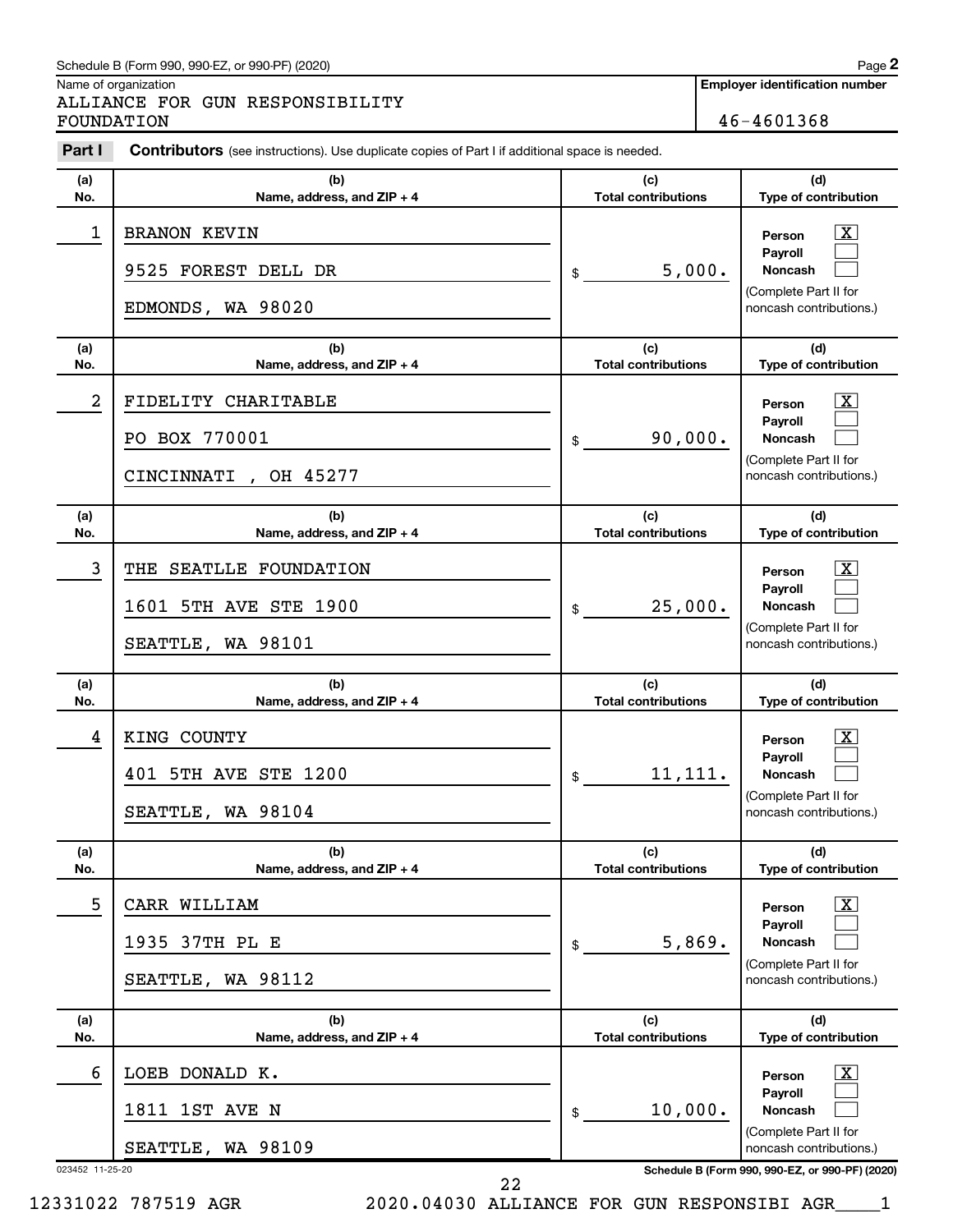#### Schedule B (Form 990, 990-EZ, or 990-PF) (2020)

Name of organization

ALLIANCE FOR GUN RESPONSIBILITY FOUNDATION 46-4601368

| Part I          | Contributors (see instructions). Use duplicate copies of Part I if additional space is needed. |                                   |                                                                                                                                                   |
|-----------------|------------------------------------------------------------------------------------------------|-----------------------------------|---------------------------------------------------------------------------------------------------------------------------------------------------|
| (a)<br>No.      | (b)<br>Name, address, and ZIP + 4                                                              | (c)<br><b>Total contributions</b> | (d)<br>Type of contribution                                                                                                                       |
| 7               | VANGUARD CHARITABLE<br>PO BOX 55766<br>BOSTON, MA 02125                                        | 10,000.<br>\$                     | X<br>Person<br>Payroll<br><b>Noncash</b><br>(Complete Part II for<br>noncash contributions.)                                                      |
| (a)<br>No.      | (b)<br>Name, address, and ZIP + 4                                                              | (c)<br><b>Total contributions</b> | (d)<br>Type of contribution                                                                                                                       |
| 8               | BENTON-YANG FOUNDATION<br>413 MALDEN AVE E<br>SEATTLE, WA 98112                                | 19,000.<br>\$                     | X<br>Person<br>Payroll<br><b>Noncash</b><br>(Complete Part II for<br>noncash contributions.)                                                      |
| (a)<br>No.      | (b)<br>Name, address, and ZIP + 4                                                              | (c)<br><b>Total contributions</b> | (d)<br>Type of contribution                                                                                                                       |
| 9               | <b>BRETTLER DAN</b><br>4124 55TH AVE NE<br>SEATTLE, WA 98105                                   | 50,000.<br>\$                     | X<br>Person<br>Pavroll<br><b>Noncash</b><br>(Complete Part II for<br>noncash contributions.)                                                      |
| (a)<br>No.      | (b)<br>Name, address, and ZIP + 4                                                              | (c)<br><b>Total contributions</b> | (d)<br>Type of contribution                                                                                                                       |
| 10              | THE KENDEDA FUND<br>501 SILVERSIDE RD STE 123<br>WILMINGTON, DE 19809                          | 100,000.<br>\$                    | X<br>Person<br>Payroll<br><b>Noncash</b><br>(Complete Part II for<br>noncash contributions.)                                                      |
| (a)<br>No.      | (b)<br>Name, address, and ZIP + 4                                                              | (c)<br><b>Total contributions</b> | (d)<br>Type of contribution                                                                                                                       |
| 11              | WYCKOFF ANN P.<br>NW CHERRY LOOP<br>49<br>SHORELINE, WA 98177                                  | 200,000.<br>\$                    | х<br>Person<br>Payroll<br><b>Noncash</b><br>(Complete Part II for<br>noncash contributions.)                                                      |
| (a)<br>No.      | (b)<br>Name, address, and ZIP + 4                                                              | (c)<br><b>Total contributions</b> | (d)<br>Type of contribution                                                                                                                       |
| 023452 11-25-20 |                                                                                                | \$                                | Person<br><b>Payroll</b><br><b>Noncash</b><br>(Complete Part II for<br>noncash contributions.)<br>Schedule B (Form 990, 990-EZ, or 990-PF) (2020) |

23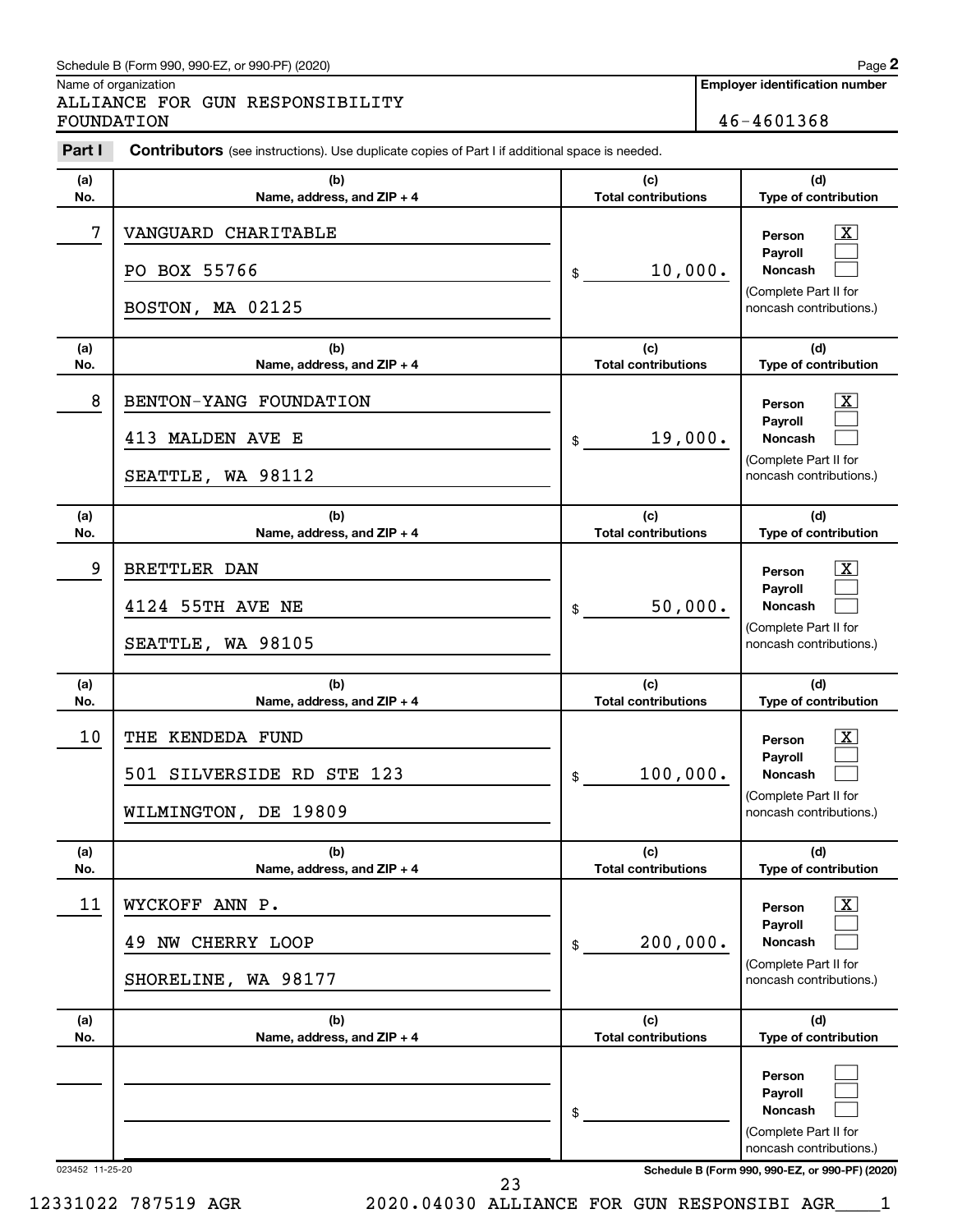| Part II                      | Noncash Property (see instructions). Use duplicate copies of Part II if additional space is needed. |                                                 |                      |
|------------------------------|-----------------------------------------------------------------------------------------------------|-------------------------------------------------|----------------------|
| (a)<br>No.<br>from<br>Part I | (b)<br>Description of noncash property given                                                        | (c)<br>FMV (or estimate)<br>(See instructions.) | (d)<br>Date received |
|                              |                                                                                                     | \$                                              |                      |
| (a)<br>No.<br>from<br>Part I | (b)<br>Description of noncash property given                                                        | (c)<br>FMV (or estimate)<br>(See instructions.) | (d)<br>Date received |
|                              |                                                                                                     | \$                                              |                      |
| (a)<br>No.<br>from<br>Part I | (b)<br>Description of noncash property given                                                        | (c)<br>FMV (or estimate)<br>(See instructions.) | (d)<br>Date received |
|                              |                                                                                                     | \$                                              |                      |
| (a)<br>No.<br>from<br>Part I | (b)<br>Description of noncash property given                                                        | (c)<br>FMV (or estimate)<br>(See instructions.) | (d)<br>Date received |
|                              |                                                                                                     | \$                                              |                      |
| (a)<br>No.<br>from<br>Part I | (b)<br>Description of noncash property given                                                        | (c)<br>FMV (or estimate)<br>(See instructions.) | (d)<br>Date received |
|                              |                                                                                                     | \$                                              |                      |
| (a)<br>No.<br>from<br>Part I | (b)<br>Description of noncash property given                                                        | (c)<br>FMV (or estimate)<br>(See instructions.) | (d)<br>Date received |
|                              |                                                                                                     | \$                                              |                      |

**3**

Schedule B (Form 990, 990-EZ, or 990-PF) (2020)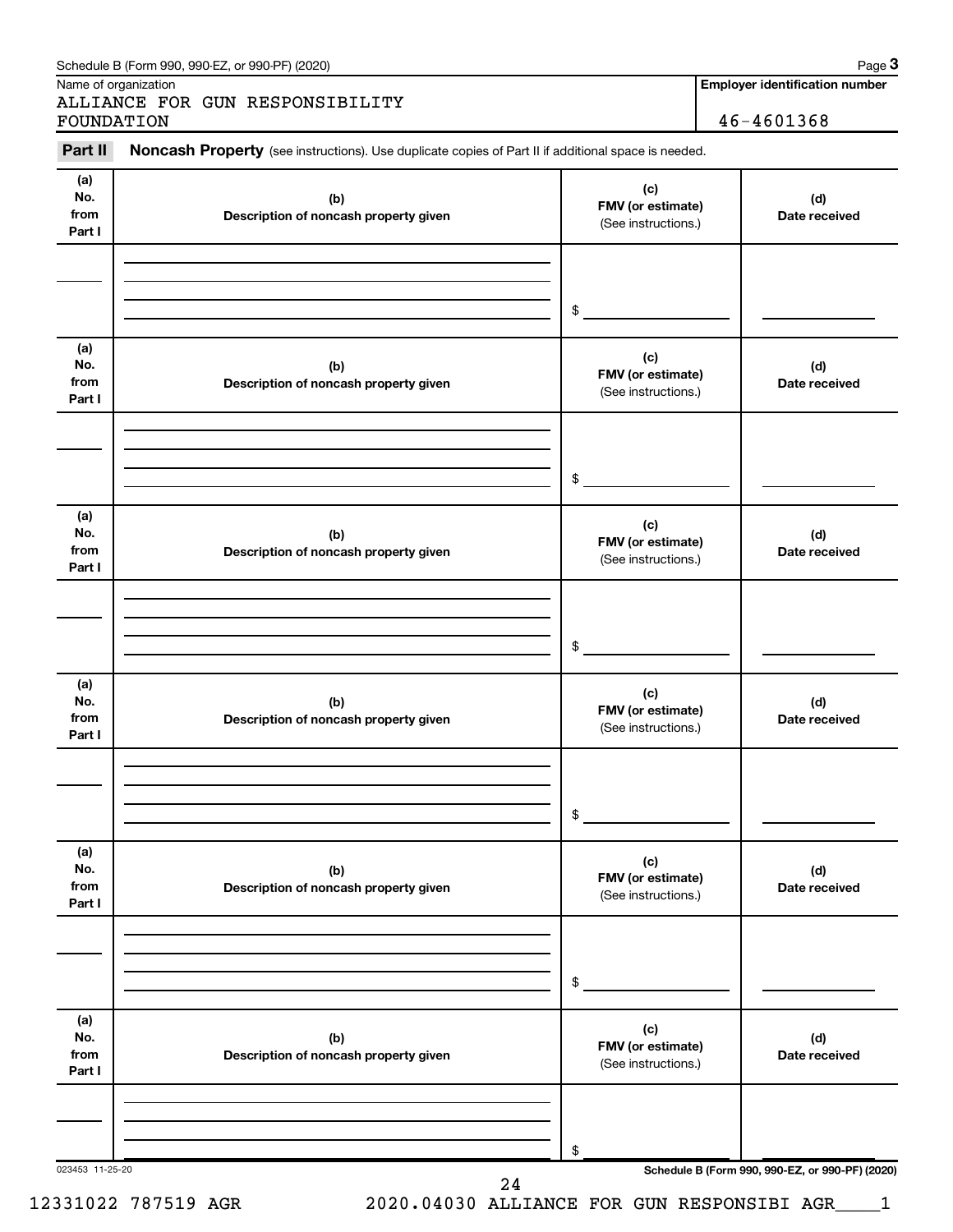| Name of organization | ALLIANCE FOR GUN RESPONSIBILITY                                                                                                                                                                                                                                              |                                          |                                          | <b>Employer identification number</b>           |  |
|----------------------|------------------------------------------------------------------------------------------------------------------------------------------------------------------------------------------------------------------------------------------------------------------------------|------------------------------------------|------------------------------------------|-------------------------------------------------|--|
| FOUNDATION           |                                                                                                                                                                                                                                                                              |                                          |                                          | 46-4601368                                      |  |
| Part III             | Exclusively religious, charitable, etc., contributions to organizations described in section 501(c)(7), (8), or (10) that total more than \$1,000 for the year<br>from any one contributor. Complete columns (a) through (e) and the following line entry. For organizations |                                          |                                          |                                                 |  |
|                      | completing Part III, enter the total of exclusively religious, charitable, etc., contributions of \$1,000 or less for the year. [Enter this info. once.]                                                                                                                     |                                          |                                          |                                                 |  |
| (a) No.              | Use duplicate copies of Part III if additional space is needed.                                                                                                                                                                                                              |                                          |                                          |                                                 |  |
| from                 | (b) Purpose of gift                                                                                                                                                                                                                                                          | (c) Use of gift                          |                                          | (d) Description of how gift is held             |  |
| Part I               |                                                                                                                                                                                                                                                                              |                                          |                                          |                                                 |  |
|                      |                                                                                                                                                                                                                                                                              |                                          |                                          |                                                 |  |
|                      |                                                                                                                                                                                                                                                                              |                                          |                                          |                                                 |  |
|                      |                                                                                                                                                                                                                                                                              |                                          |                                          |                                                 |  |
|                      |                                                                                                                                                                                                                                                                              | (e) Transfer of gift                     |                                          |                                                 |  |
|                      | Transferee's name, address, and ZIP + 4                                                                                                                                                                                                                                      |                                          | Relationship of transferor to transferee |                                                 |  |
|                      |                                                                                                                                                                                                                                                                              |                                          |                                          |                                                 |  |
|                      |                                                                                                                                                                                                                                                                              |                                          |                                          |                                                 |  |
|                      |                                                                                                                                                                                                                                                                              |                                          |                                          |                                                 |  |
| (a) No.              |                                                                                                                                                                                                                                                                              |                                          |                                          |                                                 |  |
| `from<br>Part I      | (b) Purpose of gift                                                                                                                                                                                                                                                          | (c) Use of gift                          |                                          | (d) Description of how gift is held             |  |
|                      |                                                                                                                                                                                                                                                                              |                                          |                                          |                                                 |  |
|                      |                                                                                                                                                                                                                                                                              |                                          |                                          |                                                 |  |
|                      |                                                                                                                                                                                                                                                                              |                                          |                                          |                                                 |  |
|                      |                                                                                                                                                                                                                                                                              | (e) Transfer of gift                     |                                          |                                                 |  |
|                      |                                                                                                                                                                                                                                                                              |                                          |                                          |                                                 |  |
|                      | Transferee's name, address, and ZIP + 4                                                                                                                                                                                                                                      | Relationship of transferor to transferee |                                          |                                                 |  |
|                      |                                                                                                                                                                                                                                                                              |                                          |                                          |                                                 |  |
|                      |                                                                                                                                                                                                                                                                              |                                          |                                          |                                                 |  |
|                      |                                                                                                                                                                                                                                                                              |                                          |                                          |                                                 |  |
| (a) No.<br>from      | (b) Purpose of gift<br>(c) Use of gift                                                                                                                                                                                                                                       |                                          |                                          | (d) Description of how gift is held             |  |
| Part I               |                                                                                                                                                                                                                                                                              |                                          |                                          |                                                 |  |
|                      |                                                                                                                                                                                                                                                                              |                                          |                                          |                                                 |  |
|                      |                                                                                                                                                                                                                                                                              |                                          |                                          |                                                 |  |
|                      |                                                                                                                                                                                                                                                                              |                                          |                                          |                                                 |  |
|                      |                                                                                                                                                                                                                                                                              | (e) Transfer of gift                     |                                          |                                                 |  |
|                      | Transferee's name, address, and ZIP + 4                                                                                                                                                                                                                                      |                                          | Relationship of transferor to transferee |                                                 |  |
|                      |                                                                                                                                                                                                                                                                              |                                          |                                          |                                                 |  |
|                      |                                                                                                                                                                                                                                                                              |                                          |                                          |                                                 |  |
|                      |                                                                                                                                                                                                                                                                              |                                          |                                          |                                                 |  |
| (a) No.<br>from      | (b) Purpose of gift                                                                                                                                                                                                                                                          | (c) Use of gift                          |                                          | (d) Description of how gift is held             |  |
| Part I               |                                                                                                                                                                                                                                                                              |                                          |                                          |                                                 |  |
|                      |                                                                                                                                                                                                                                                                              |                                          |                                          |                                                 |  |
|                      |                                                                                                                                                                                                                                                                              |                                          |                                          |                                                 |  |
|                      |                                                                                                                                                                                                                                                                              |                                          |                                          |                                                 |  |
|                      |                                                                                                                                                                                                                                                                              | (e) Transfer of gift                     |                                          |                                                 |  |
|                      | Transferee's name, address, and ZIP + 4                                                                                                                                                                                                                                      | Relationship of transferor to transferee |                                          |                                                 |  |
|                      |                                                                                                                                                                                                                                                                              |                                          |                                          |                                                 |  |
|                      |                                                                                                                                                                                                                                                                              |                                          |                                          |                                                 |  |
|                      |                                                                                                                                                                                                                                                                              |                                          |                                          |                                                 |  |
|                      |                                                                                                                                                                                                                                                                              |                                          |                                          |                                                 |  |
| 023454 11-25-20      |                                                                                                                                                                                                                                                                              |                                          |                                          | Schedule B (Form 990, 990-EZ, or 990-PF) (2020) |  |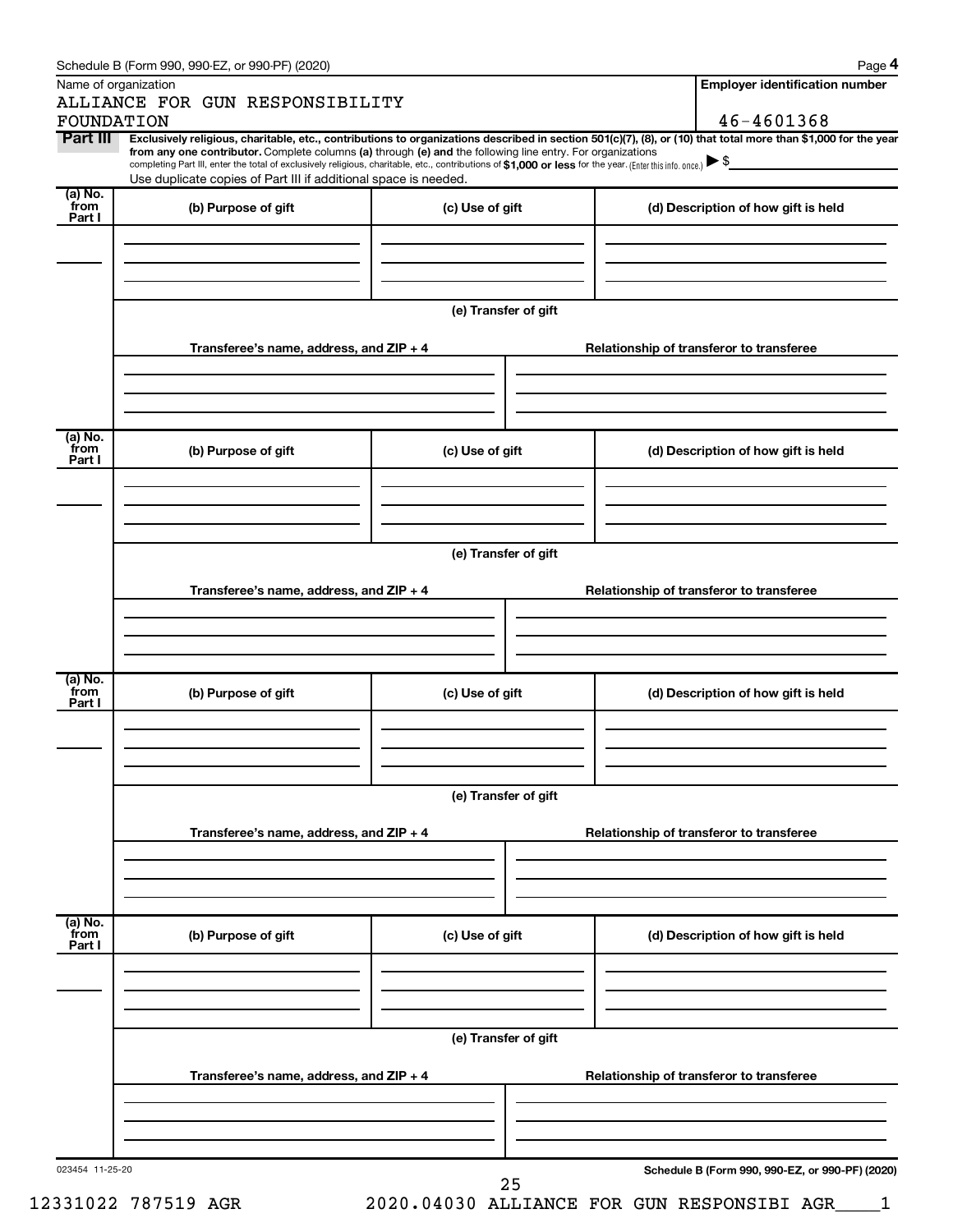Internal Revenue Service

Department of the Treasury **(Form 990 or 990-EZ)**

Name of the organization

**SCHEDULE O Supplemental Information to Form 990 or 990-EZ 2020** 

**Complete to provide information for responses to specific questions on Form 990 or 990-EZ or to provide any additional information. | Attach to Form 990 or 990-EZ. | Go to www.irs.gov/Form990 for the latest information.**

ALLIANCE FOR GUN RESPONSIBILITY



**Employer identification number** FOUNDATION 46-4601368

#### FORM 990, PART VI, SECTION B, LINE 11B:

A COPY OF THE FORM 990 IS PROVIDED ELECTRONICALLY TO BOARD MEMBERS FOR

THEIR APPROVAL PRIOR TO SUBMISSION.

FORM 990, PART VI, SECTION B, LINE 12C:

BOARD MEMBERS ARE ASKED TO UPDATE THEIR CONFLICTS OF INTEREST FORMS

ANNUALLY.

FORM 990, PART VI, SECTION B, LINE 15:

THE EXECUTIVE DIRECTOR USES COMPARABILITY DATA WHEN DETERMINING KEY

EMPLOYEE COMPENSATION.

FORM 990, PART VI, SECTION C, LINE 19:

THE ORGANIZATION'S GOVERNING DOCUMENTS, CONFLICT OF INTEREST POLICY, AND

FINANCIAL STATEMENTS ARE AVAILABLE TO THE PUBLIC UPON REQUEST.

032211 11-20-20 **For Paperwork Reduction Act Notice, see the Instructions for Form 990 or 990-EZ. Schedule O (Form 990 or 990-EZ) 2020** LHA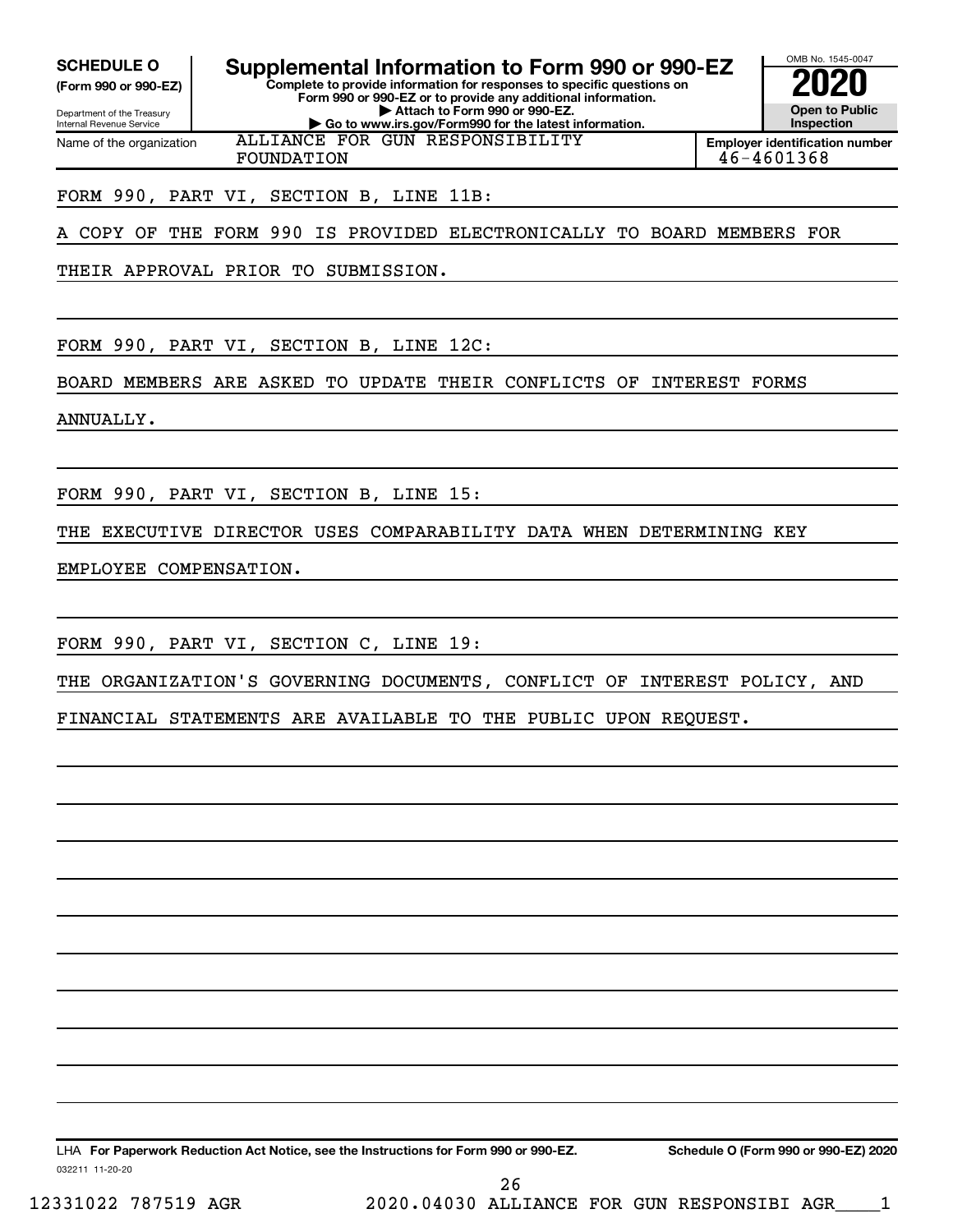| <b>ALLIANCE FOR GUN RESPONSIBILITY</b><br><b>Employer identification number</b><br>Name of the organization<br>46-4601368<br>FOUNDATION<br>Part I<br>Identification of Disregarded Entities. Complete if the organization answered "Yes" on Form 990, Part IV, line 33.<br>(a)<br>(b)<br>(d)<br>(f)<br>(c)<br>(e)<br>Name, address, and EIN (if applicable)<br>Legal domicile (state or<br>Direct controlling<br>Primary activity<br>Total income<br>End-of-year assets<br>of disregarded entity<br>entity<br>foreign country)<br>Identification of Related Tax-Exempt Organizations. Complete if the organization answered "Yes" on Form 990, Part IV, line 34, because it had one or more related tax-exempt<br>Part II<br>organizations during the tax year.<br>(b)<br>(a)<br>(c)<br>(d)<br>(e)<br>(f)<br>Name, address, and EIN<br>Legal domicile (state or<br><b>Exempt Code</b><br>Public charity<br>Direct controlling<br>Primary activity<br>controlled<br>status (if section<br>of related organization<br>section<br>entity<br>entity?<br>foreign country)<br>501(c)(3)<br>Yes<br>ALLIANCE FOR GUN RESPONSIBILITY - 47-2512998<br>PO BOX 4187<br>SEATTLE WA<br>98194<br>501(C)<br><b>ADVOCATE</b><br>WASHINGTON<br>ALLIANCE FOR GUN RESPONSIBILITY VICTORY FUND<br>47-1304996, PO BOX 4187, SEATTLE, WA | <b>SCHEDULE R</b><br>(Form 990)<br>Department of the Treasury<br>Internal Revenue Service | <b>Related Organizations and Unrelated Partnerships</b><br>> Complete if the organization answered "Yes" on Form 990, Part IV, line 33, 34, 35b, 36, or 37.<br>Go to www.irs.gov/Form990 for instructions and the latest information. | Attach to Form 990. |     |  | OMB No. 1545-0047<br><b>2020</b><br><b>Open to Public</b><br>Inspection |                                   |
|-------------------------------------------------------------------------------------------------------------------------------------------------------------------------------------------------------------------------------------------------------------------------------------------------------------------------------------------------------------------------------------------------------------------------------------------------------------------------------------------------------------------------------------------------------------------------------------------------------------------------------------------------------------------------------------------------------------------------------------------------------------------------------------------------------------------------------------------------------------------------------------------------------------------------------------------------------------------------------------------------------------------------------------------------------------------------------------------------------------------------------------------------------------------------------------------------------------------------------------------------------------------------------------------------------------------|-------------------------------------------------------------------------------------------|---------------------------------------------------------------------------------------------------------------------------------------------------------------------------------------------------------------------------------------|---------------------|-----|--|-------------------------------------------------------------------------|-----------------------------------|
|                                                                                                                                                                                                                                                                                                                                                                                                                                                                                                                                                                                                                                                                                                                                                                                                                                                                                                                                                                                                                                                                                                                                                                                                                                                                                                                   |                                                                                           |                                                                                                                                                                                                                                       |                     |     |  |                                                                         |                                   |
|                                                                                                                                                                                                                                                                                                                                                                                                                                                                                                                                                                                                                                                                                                                                                                                                                                                                                                                                                                                                                                                                                                                                                                                                                                                                                                                   |                                                                                           |                                                                                                                                                                                                                                       |                     |     |  |                                                                         |                                   |
|                                                                                                                                                                                                                                                                                                                                                                                                                                                                                                                                                                                                                                                                                                                                                                                                                                                                                                                                                                                                                                                                                                                                                                                                                                                                                                                   |                                                                                           |                                                                                                                                                                                                                                       |                     |     |  |                                                                         |                                   |
|                                                                                                                                                                                                                                                                                                                                                                                                                                                                                                                                                                                                                                                                                                                                                                                                                                                                                                                                                                                                                                                                                                                                                                                                                                                                                                                   |                                                                                           |                                                                                                                                                                                                                                       |                     |     |  |                                                                         |                                   |
|                                                                                                                                                                                                                                                                                                                                                                                                                                                                                                                                                                                                                                                                                                                                                                                                                                                                                                                                                                                                                                                                                                                                                                                                                                                                                                                   |                                                                                           |                                                                                                                                                                                                                                       |                     |     |  |                                                                         |                                   |
|                                                                                                                                                                                                                                                                                                                                                                                                                                                                                                                                                                                                                                                                                                                                                                                                                                                                                                                                                                                                                                                                                                                                                                                                                                                                                                                   |                                                                                           |                                                                                                                                                                                                                                       |                     |     |  |                                                                         |                                   |
|                                                                                                                                                                                                                                                                                                                                                                                                                                                                                                                                                                                                                                                                                                                                                                                                                                                                                                                                                                                                                                                                                                                                                                                                                                                                                                                   |                                                                                           |                                                                                                                                                                                                                                       |                     |     |  |                                                                         | $(g)$<br>Section 512(b)(13)<br>No |
|                                                                                                                                                                                                                                                                                                                                                                                                                                                                                                                                                                                                                                                                                                                                                                                                                                                                                                                                                                                                                                                                                                                                                                                                                                                                                                                   |                                                                                           |                                                                                                                                                                                                                                       |                     |     |  |                                                                         | х                                 |
|                                                                                                                                                                                                                                                                                                                                                                                                                                                                                                                                                                                                                                                                                                                                                                                                                                                                                                                                                                                                                                                                                                                                                                                                                                                                                                                   | 98194                                                                                     | PAC                                                                                                                                                                                                                                   | WASHINGTON          | 527 |  |                                                                         | x                                 |
|                                                                                                                                                                                                                                                                                                                                                                                                                                                                                                                                                                                                                                                                                                                                                                                                                                                                                                                                                                                                                                                                                                                                                                                                                                                                                                                   |                                                                                           |                                                                                                                                                                                                                                       |                     |     |  |                                                                         |                                   |
|                                                                                                                                                                                                                                                                                                                                                                                                                                                                                                                                                                                                                                                                                                                                                                                                                                                                                                                                                                                                                                                                                                                                                                                                                                                                                                                   |                                                                                           |                                                                                                                                                                                                                                       |                     |     |  |                                                                         |                                   |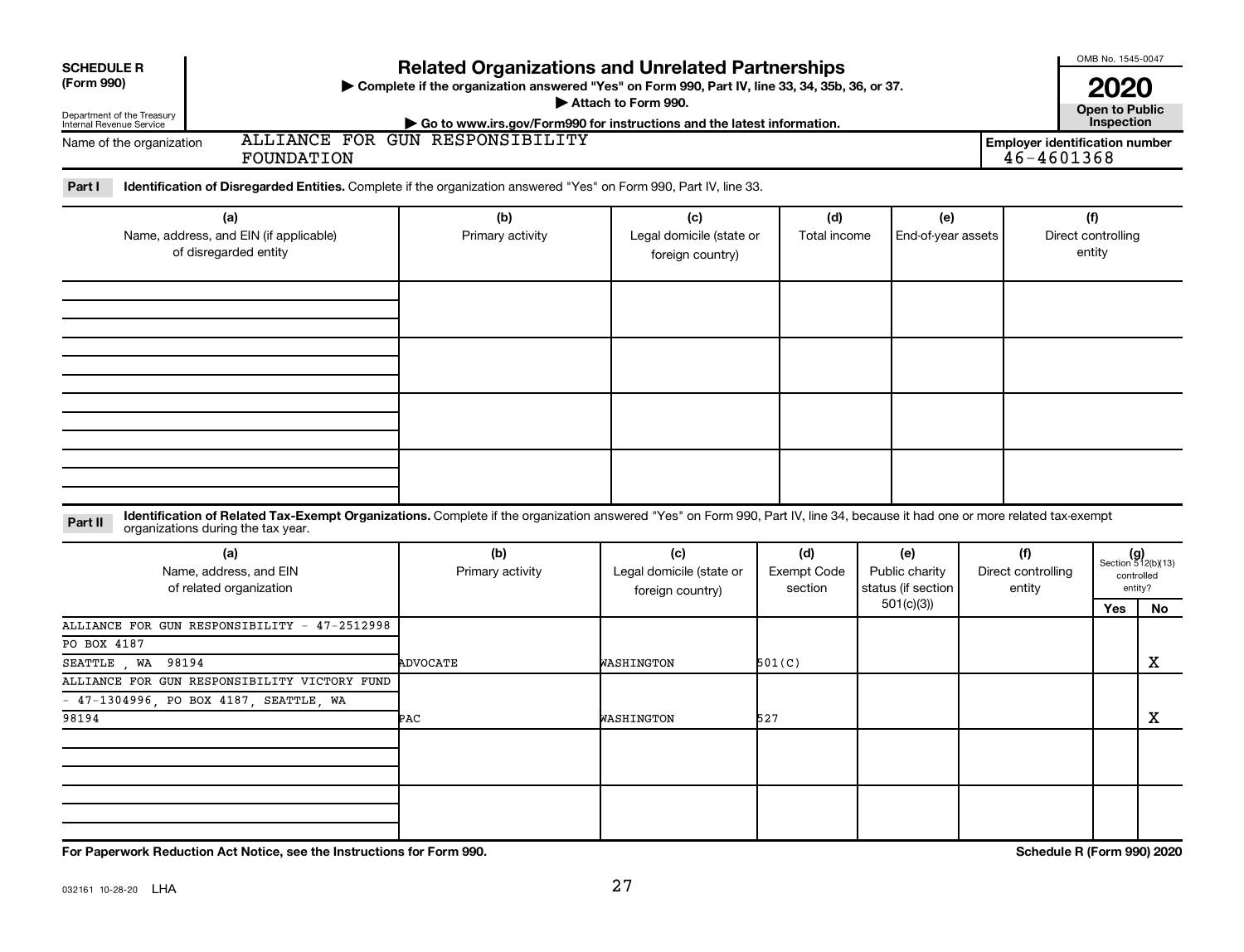Schedule R (Form 990) 2020  $\cdot$  FOUNDATION  $46-4601368$ FOUNDATION

#### **2**

Part III Identification of Related Organizations Taxable as a Partnership. Complete if the organization answered "Yes" on Form 990, Part IV, line 34, because it had one or more related<br>Read to the organizations tracted as **(a) (b) (c) (d) (e) (f) (g) (h) (i) (j) (k)** organizations treated as a partnership during the tax year.

| $\sqrt{2}$                                        | $\mathbf{v}$     | $\cdots$<br>$\ddot{\phantom{1}}$          |                              | $\sqrt{ }$                                                                                 | $\cdots$                 | $\ddot{\phantom{0}}$              |              | $\sqrt{ }$       | $\cdots$                                                                       | $\cdots$ | $\cdots$                                                  |  |
|---------------------------------------------------|------------------|-------------------------------------------|------------------------------|--------------------------------------------------------------------------------------------|--------------------------|-----------------------------------|--------------|------------------|--------------------------------------------------------------------------------|----------|-----------------------------------------------------------|--|
| Name, address, and EIN<br>of related organization | Primary activity | Legal<br>domicile<br>(state or<br>foreign | Direct controlling<br>entity | Predominant income<br>(related, unrelated,<br>excluded from tax under<br>sections 512-514) | Share of total<br>income | Share of<br>end-of-year<br>assets | allocations? | Disproportionate | Code V-UBI<br>amount in box<br>20 of Schedule<br>K-1 (Form 1065) <b>Yes No</b> |          | General or Percentage<br>managing<br>partner?<br>partner? |  |
|                                                   |                  | country)                                  |                              |                                                                                            |                          |                                   | $Yes \mid$   | No               |                                                                                |          |                                                           |  |
|                                                   |                  |                                           |                              |                                                                                            |                          |                                   |              |                  |                                                                                |          |                                                           |  |
|                                                   |                  |                                           |                              |                                                                                            |                          |                                   |              |                  |                                                                                |          |                                                           |  |
|                                                   |                  |                                           |                              |                                                                                            |                          |                                   |              |                  |                                                                                |          |                                                           |  |
|                                                   |                  |                                           |                              |                                                                                            |                          |                                   |              |                  |                                                                                |          |                                                           |  |
|                                                   |                  |                                           |                              |                                                                                            |                          |                                   |              |                  |                                                                                |          |                                                           |  |
|                                                   |                  |                                           |                              |                                                                                            |                          |                                   |              |                  |                                                                                |          |                                                           |  |
|                                                   |                  |                                           |                              |                                                                                            |                          |                                   |              |                  |                                                                                |          |                                                           |  |
|                                                   |                  |                                           |                              |                                                                                            |                          |                                   |              |                  |                                                                                |          |                                                           |  |
|                                                   |                  |                                           |                              |                                                                                            |                          |                                   |              |                  |                                                                                |          |                                                           |  |
|                                                   |                  |                                           |                              |                                                                                            |                          |                                   |              |                  |                                                                                |          |                                                           |  |
|                                                   |                  |                                           |                              |                                                                                            |                          |                                   |              |                  |                                                                                |          |                                                           |  |
|                                                   |                  |                                           |                              |                                                                                            |                          |                                   |              |                  |                                                                                |          |                                                           |  |
|                                                   |                  |                                           |                              |                                                                                            |                          |                                   |              |                  |                                                                                |          |                                                           |  |
|                                                   |                  |                                           |                              |                                                                                            |                          |                                   |              |                  |                                                                                |          |                                                           |  |
|                                                   |                  |                                           |                              |                                                                                            |                          |                                   |              |                  |                                                                                |          |                                                           |  |
|                                                   |                  |                                           |                              |                                                                                            |                          |                                   |              |                  |                                                                                |          |                                                           |  |
|                                                   |                  |                                           |                              |                                                                                            |                          |                                   |              |                  |                                                                                |          |                                                           |  |

Part IV Identification of Related Organizations Taxable as a Corporation or Trust. Complete if the organization answered "Yes" on Form 990, Part IV, line 34, because it had one or more related organizations treated as a corporation or trust during the tax year.

| (a)<br>Name, address, and EIN<br>of related organization | (b)<br>Primary activity | (c)<br>Legal domicile<br>(state or<br>foreign | (d)<br>Direct controlling<br>entity | (e)<br>Type of entity<br>(C corp, S corp,<br>or trust) | (f)<br>Share of total<br>income | (g)<br>Share of<br>end-of-year<br>assets | (h)<br>Percentage<br>  ownership | $\begin{array}{c} \textbf{(i)}\\ \text{Section}\\ 5\,12 \text{(b)} \text{(13)}\\ \text{controlled} \\ \text{entity?} \end{array}$ |
|----------------------------------------------------------|-------------------------|-----------------------------------------------|-------------------------------------|--------------------------------------------------------|---------------------------------|------------------------------------------|----------------------------------|-----------------------------------------------------------------------------------------------------------------------------------|
|                                                          |                         | country)                                      |                                     |                                                        |                                 |                                          |                                  | Yes   No                                                                                                                          |
|                                                          |                         |                                               |                                     |                                                        |                                 |                                          |                                  |                                                                                                                                   |
|                                                          |                         |                                               |                                     |                                                        |                                 |                                          |                                  |                                                                                                                                   |
|                                                          |                         |                                               |                                     |                                                        |                                 |                                          |                                  |                                                                                                                                   |
|                                                          |                         |                                               |                                     |                                                        |                                 |                                          |                                  |                                                                                                                                   |
|                                                          |                         |                                               |                                     |                                                        |                                 |                                          |                                  |                                                                                                                                   |
|                                                          |                         |                                               |                                     |                                                        |                                 |                                          |                                  |                                                                                                                                   |
|                                                          |                         |                                               |                                     |                                                        |                                 |                                          |                                  |                                                                                                                                   |
|                                                          |                         |                                               |                                     |                                                        |                                 |                                          |                                  |                                                                                                                                   |
|                                                          |                         |                                               |                                     |                                                        |                                 |                                          |                                  |                                                                                                                                   |
|                                                          |                         |                                               |                                     |                                                        |                                 |                                          |                                  |                                                                                                                                   |
|                                                          |                         |                                               |                                     |                                                        |                                 |                                          |                                  |                                                                                                                                   |
|                                                          |                         |                                               |                                     |                                                        |                                 |                                          |                                  |                                                                                                                                   |
|                                                          |                         |                                               |                                     |                                                        |                                 |                                          |                                  |                                                                                                                                   |
|                                                          |                         |                                               |                                     |                                                        |                                 |                                          |                                  |                                                                                                                                   |
|                                                          |                         |                                               |                                     |                                                        |                                 |                                          |                                  |                                                                                                                                   |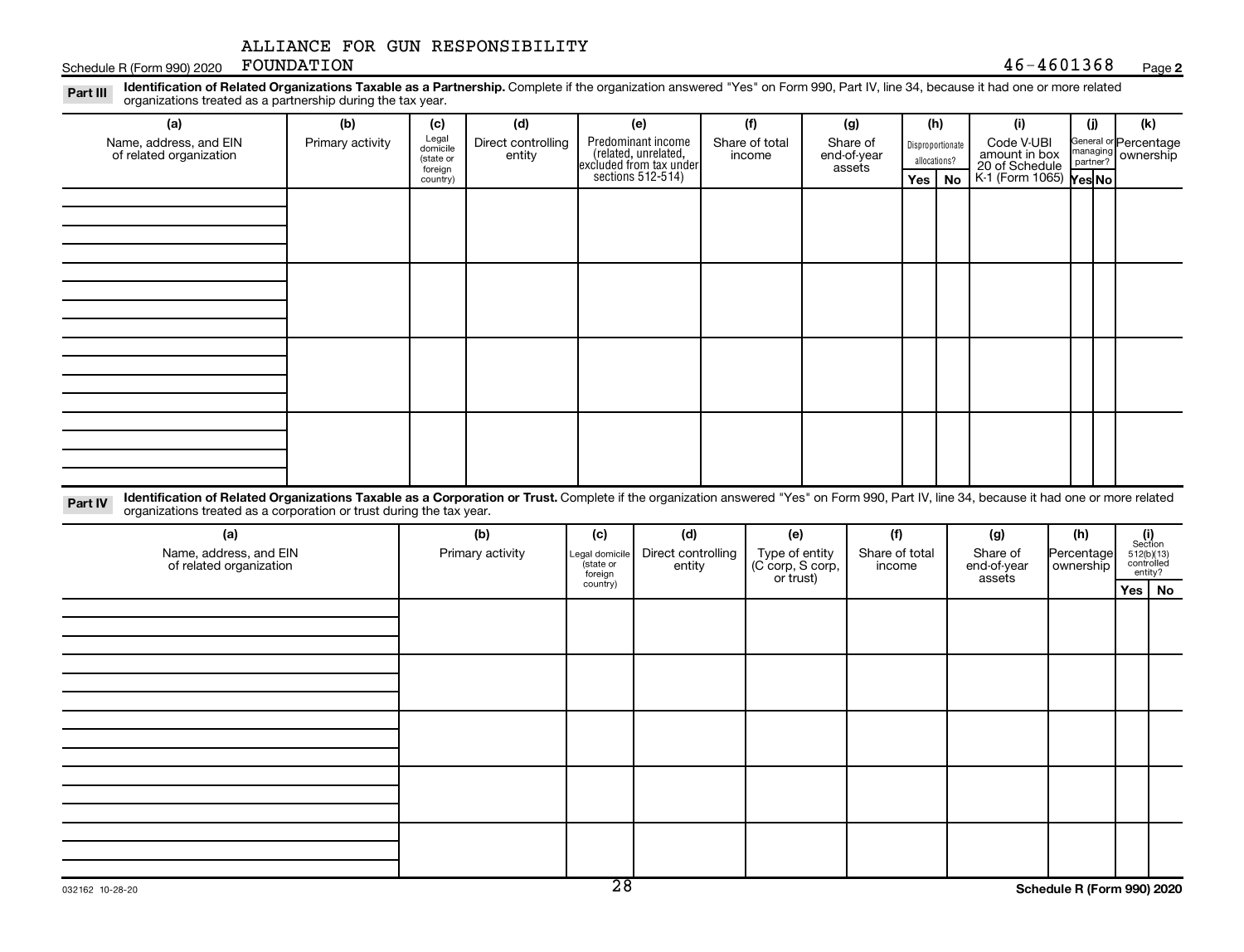Schedule R (Form 990) 2020 FOUNDATION

| Transactions With Related Organizations. Complete if the organization answered "Yes" on Form 990, Part IV, line 34, 35b, or 36.<br>Part V                                                                                                         |                 |                         |                             |  |  |
|---------------------------------------------------------------------------------------------------------------------------------------------------------------------------------------------------------------------------------------------------|-----------------|-------------------------|-----------------------------|--|--|
| Note: Complete line 1 if any entity is listed in Parts II, III, or IV of this schedule.                                                                                                                                                           |                 |                         |                             |  |  |
| During the tax year, did the organization engage in any of the following transactions with one or more related organizations listed in Parts II-IV?                                                                                               |                 |                         |                             |  |  |
|                                                                                                                                                                                                                                                   | 1a              |                         | $\overline{\mathbf{X}}$     |  |  |
| b Gift, grant, or capital contribution to related organization(s) manufaction contribution of the contribution to related organization(s) manufaction contribution to the contribution of the contribution of the contribution                    | 1 <sub>b</sub>  | $\overline{\textbf{x}}$ |                             |  |  |
|                                                                                                                                                                                                                                                   | 1 <sub>c</sub>  |                         | $\overline{\mathbf{X}}$     |  |  |
| d Loans or loan guarantees to or for related organization(s) www.communities.com/www.communities.com/www.communities-                                                                                                                             | 1d              |                         | X                           |  |  |
|                                                                                                                                                                                                                                                   | 1e              |                         | $\mathbf x$                 |  |  |
|                                                                                                                                                                                                                                                   |                 |                         |                             |  |  |
| f Dividends from related organization(s) manufactured and contract the contract of the contract of the contract of the contract of the contract of the contract of the contract of the contract of the contract of the contrac                    | 1f              |                         | х                           |  |  |
| g Sale of assets to related organization(s) material content and content to the content of the content of the content of the content of the content of the content of the content of the content of the content of the content                    | 1 <sub>g</sub>  |                         | $\overline{\textnormal{x}}$ |  |  |
|                                                                                                                                                                                                                                                   | 1 <sub>h</sub>  |                         | $\overline{\text{x}}$       |  |  |
| Exchange of assets with related organization(s) www.array.com/www.array.com/www.array.com/www.array.com/www.array.com/www.array.com/www.array.com/www.array.com/www.array.com/www.array.com/www.array.com/www.array.com/www.ar                    | 11              |                         | $\mathbf x$                 |  |  |
|                                                                                                                                                                                                                                                   | 1j              |                         | $\overline{\textbf{x}}$     |  |  |
|                                                                                                                                                                                                                                                   |                 |                         |                             |  |  |
|                                                                                                                                                                                                                                                   | 1k              |                         | х                           |  |  |
|                                                                                                                                                                                                                                                   | 11              |                         | $\overline{\text{x}}$       |  |  |
|                                                                                                                                                                                                                                                   | 1 <sub>m</sub>  |                         | $\overline{\textnormal{x}}$ |  |  |
|                                                                                                                                                                                                                                                   | 1n              | $\overline{\texttt{x}}$ |                             |  |  |
| o Sharing of paid employees with related organization(s) manufactured content to the content of the content of the content of the content of the content of the content of the content of the content of the content of the co                    | 10 <sub>o</sub> | х                       |                             |  |  |
|                                                                                                                                                                                                                                                   |                 |                         |                             |  |  |
|                                                                                                                                                                                                                                                   | 1 <sub>p</sub>  | х                       |                             |  |  |
|                                                                                                                                                                                                                                                   | 1q              |                         | $\overline{\mathbf{X}}$     |  |  |
|                                                                                                                                                                                                                                                   |                 |                         |                             |  |  |
|                                                                                                                                                                                                                                                   | 1r              |                         | х                           |  |  |
|                                                                                                                                                                                                                                                   | 1s              |                         | $\overline{\textbf{x}}$     |  |  |
| 2 If the answer to any of the above is "Yes," see the instructions for information on who must complete this line, including covered relationships and transaction thresholds.<br>the contract of the contract of the contract of the contract of |                 |                         |                             |  |  |

| (a)<br>Name of related organization | (b)<br>Transaction<br>type (a-s) | (c)<br>Amount involved | (d)<br>Method of determining amount involved |
|-------------------------------------|----------------------------------|------------------------|----------------------------------------------|
| (1) ALLIANCE FOR GUN RESPONSIBILITY | $\Omega$                         | 430,454.FMV            |                                              |
| (2) ALLIANCE FOR GUN RESPONSIBILITY | P                                | 168,622.FMV            |                                              |
| (3)                                 |                                  |                        |                                              |
| (4)                                 |                                  |                        |                                              |
| (5)                                 |                                  |                        |                                              |
| (6)                                 | $\overline{\phantom{a}}$         |                        |                                              |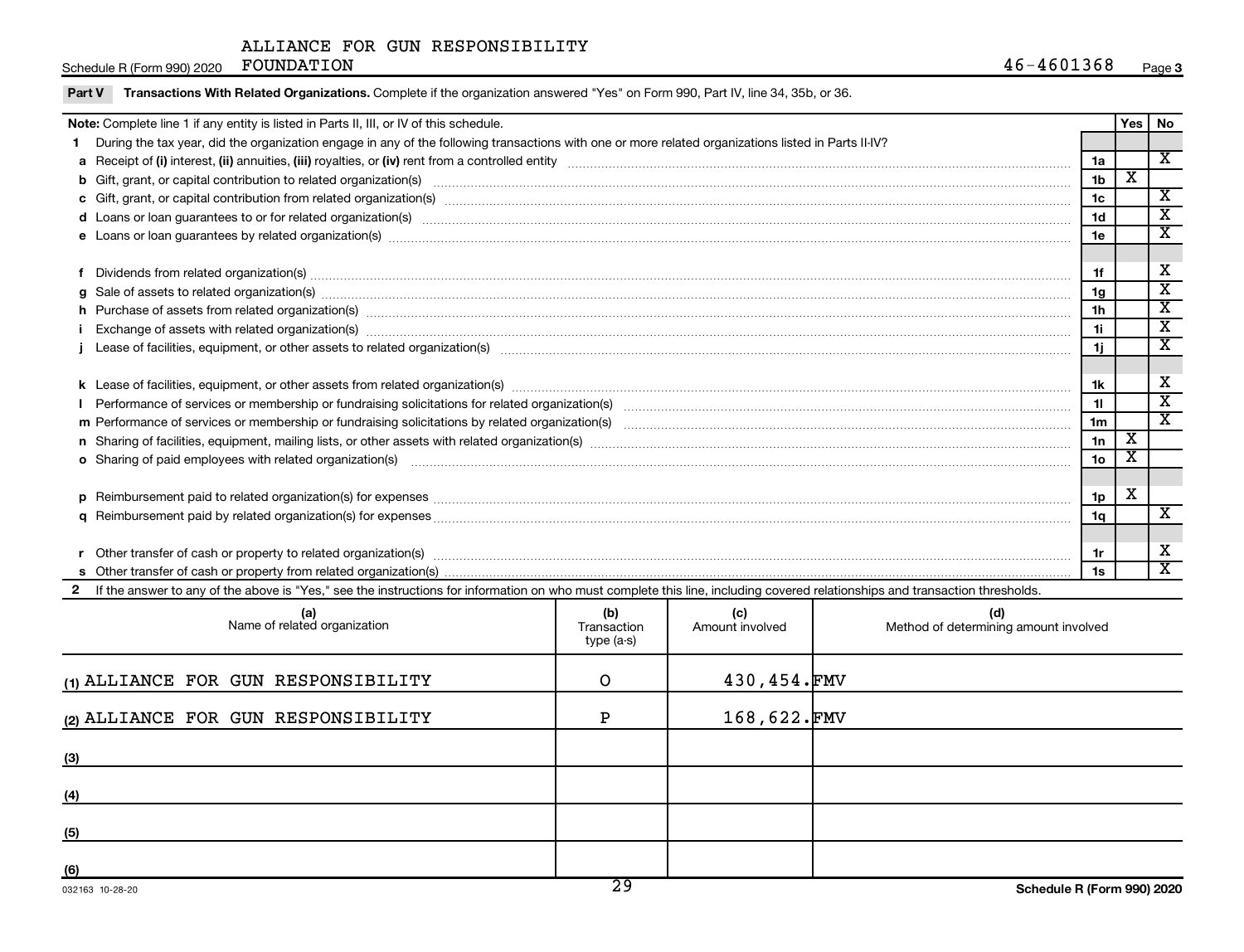Schedule R (Form 990) 2020 Page FOUNDATION 46-4601368

#### Part VI Unrelated Organizations Taxable as a Partnership. Complete if the organization answered "Yes" on Form 990, Part IV, line 37.

Provide the following information for each entity taxed as a partnership through which the organization conducted more than five percent of its activities (measured by total assets or gross revenue) that was not a related organization. See instructions regarding exclusion for certain investment partnerships.

| that was not a related eigenization. Occ includitions regarding exclusion for cortain investment partnerships.<br>(a) | (b)              | (c)                                             |                                                                                                                                                                                                                                                                                  |  |  | (f)                         | (g)                               | (h)    |  | (i)                                                                                                                                    | (i)    | $(\mathsf{k})$ |
|-----------------------------------------------------------------------------------------------------------------------|------------------|-------------------------------------------------|----------------------------------------------------------------------------------------------------------------------------------------------------------------------------------------------------------------------------------------------------------------------------------|--|--|-----------------------------|-----------------------------------|--------|--|----------------------------------------------------------------------------------------------------------------------------------------|--------|----------------|
| Name, address, and EIN<br>of entity                                                                                   | Primary activity | Legal domicile<br>(state or foreign<br>country) | (d)<br>Predominant income<br>(related, unrelated, $\begin{bmatrix} \mathbf{e} \\ \text{Areaall} \\ \text{sccluded from tax under} \\ \text{sections 512-514} \end{bmatrix}$<br>$\begin{bmatrix} \mathbf{e} \\ \mathbf{se} \\ \text{for } 10(1/3) \\ \text{mes } 2 \end{bmatrix}$ |  |  | Share of<br>total<br>income | Share of<br>end-of-year<br>assets | Yes No |  | Dispropor-<br>Code V-UBI<br>allocations? annount in box 20 managing<br>allocations? of Schedule K-1<br>Yes No<br>(Form 1065)<br>Yes No | Yes No |                |
|                                                                                                                       |                  |                                                 |                                                                                                                                                                                                                                                                                  |  |  |                             |                                   |        |  |                                                                                                                                        |        |                |
|                                                                                                                       |                  |                                                 |                                                                                                                                                                                                                                                                                  |  |  |                             |                                   |        |  |                                                                                                                                        |        |                |
|                                                                                                                       |                  |                                                 |                                                                                                                                                                                                                                                                                  |  |  |                             |                                   |        |  |                                                                                                                                        |        |                |
|                                                                                                                       |                  |                                                 |                                                                                                                                                                                                                                                                                  |  |  |                             |                                   |        |  |                                                                                                                                        |        |                |
|                                                                                                                       |                  |                                                 |                                                                                                                                                                                                                                                                                  |  |  |                             |                                   |        |  |                                                                                                                                        |        |                |
|                                                                                                                       |                  |                                                 |                                                                                                                                                                                                                                                                                  |  |  |                             |                                   |        |  |                                                                                                                                        |        |                |
|                                                                                                                       |                  |                                                 |                                                                                                                                                                                                                                                                                  |  |  |                             |                                   |        |  |                                                                                                                                        |        |                |
|                                                                                                                       |                  |                                                 |                                                                                                                                                                                                                                                                                  |  |  |                             |                                   |        |  |                                                                                                                                        |        |                |
|                                                                                                                       |                  |                                                 |                                                                                                                                                                                                                                                                                  |  |  |                             |                                   |        |  |                                                                                                                                        |        |                |
|                                                                                                                       |                  |                                                 |                                                                                                                                                                                                                                                                                  |  |  |                             |                                   |        |  |                                                                                                                                        |        |                |
|                                                                                                                       |                  |                                                 |                                                                                                                                                                                                                                                                                  |  |  |                             |                                   |        |  |                                                                                                                                        |        |                |
|                                                                                                                       |                  |                                                 |                                                                                                                                                                                                                                                                                  |  |  |                             |                                   |        |  |                                                                                                                                        |        |                |
|                                                                                                                       |                  |                                                 |                                                                                                                                                                                                                                                                                  |  |  |                             |                                   |        |  |                                                                                                                                        |        |                |
|                                                                                                                       |                  |                                                 |                                                                                                                                                                                                                                                                                  |  |  |                             |                                   |        |  |                                                                                                                                        |        |                |
|                                                                                                                       |                  |                                                 |                                                                                                                                                                                                                                                                                  |  |  |                             |                                   |        |  |                                                                                                                                        |        |                |
|                                                                                                                       |                  |                                                 |                                                                                                                                                                                                                                                                                  |  |  |                             |                                   |        |  |                                                                                                                                        |        |                |
|                                                                                                                       |                  |                                                 |                                                                                                                                                                                                                                                                                  |  |  |                             |                                   |        |  |                                                                                                                                        |        |                |
|                                                                                                                       |                  |                                                 |                                                                                                                                                                                                                                                                                  |  |  |                             |                                   |        |  |                                                                                                                                        |        |                |
|                                                                                                                       |                  |                                                 |                                                                                                                                                                                                                                                                                  |  |  |                             |                                   |        |  |                                                                                                                                        |        |                |
|                                                                                                                       |                  |                                                 |                                                                                                                                                                                                                                                                                  |  |  |                             |                                   |        |  |                                                                                                                                        |        |                |
|                                                                                                                       |                  |                                                 |                                                                                                                                                                                                                                                                                  |  |  |                             |                                   |        |  |                                                                                                                                        |        |                |
|                                                                                                                       |                  |                                                 |                                                                                                                                                                                                                                                                                  |  |  |                             |                                   |        |  |                                                                                                                                        |        |                |
|                                                                                                                       |                  |                                                 |                                                                                                                                                                                                                                                                                  |  |  |                             |                                   |        |  |                                                                                                                                        |        |                |
|                                                                                                                       |                  |                                                 |                                                                                                                                                                                                                                                                                  |  |  |                             |                                   |        |  |                                                                                                                                        |        |                |
|                                                                                                                       |                  |                                                 |                                                                                                                                                                                                                                                                                  |  |  |                             |                                   |        |  |                                                                                                                                        |        |                |
|                                                                                                                       |                  |                                                 |                                                                                                                                                                                                                                                                                  |  |  |                             |                                   |        |  |                                                                                                                                        |        |                |
|                                                                                                                       |                  |                                                 |                                                                                                                                                                                                                                                                                  |  |  |                             |                                   |        |  |                                                                                                                                        |        |                |
|                                                                                                                       |                  |                                                 |                                                                                                                                                                                                                                                                                  |  |  |                             |                                   |        |  |                                                                                                                                        |        |                |

**Schedule R (Form 990) 2020**